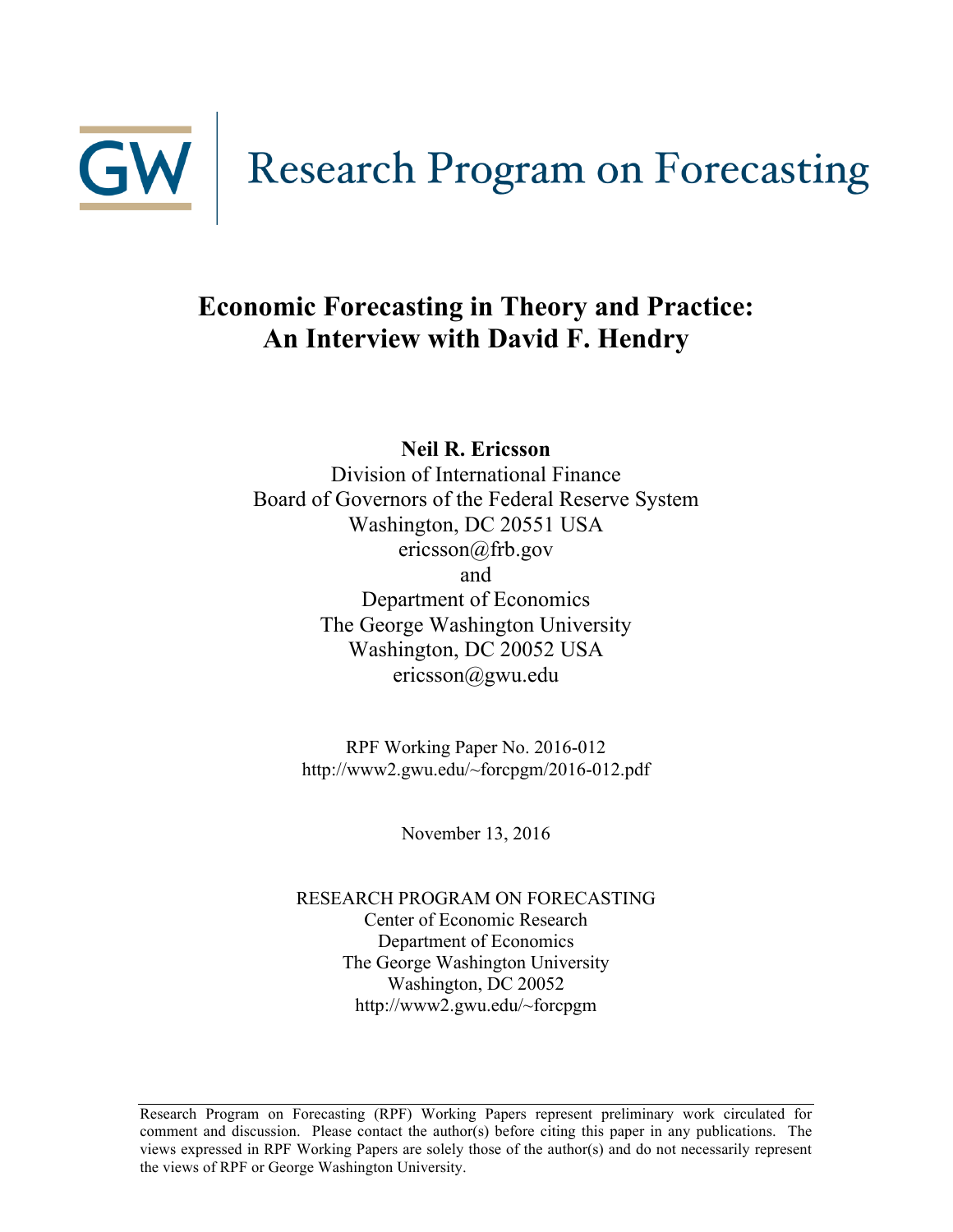# ECONOMIC FORECASTING IN THEORY AND PRACTICE: AN INTERVIEW WITH DAVID F. HENDRY

Neil R. Ericsson<sup>∗</sup>

November 13, 2016

Abstract: David Hendry has made major contributions to many areas of economic forecasting. He has developed a taxonomy of forecast errors and a theory of unpredictability that have yielded valuable insights into the nature of forecasting. He has also provided new perspectives on many existing forecast techniques, including mean square forecast errors, add factors, leading indicators, pooling of forecasts, and multi-step estimation. In addition, David has developed new forecast tools, such as forecast encompassing; and he has improved existing ones, such as nowcasting and robustification to breaks. This interview for the *International Journal of Forecasting* explores David Hendry's research on forecasting.

Keywords: encompassing, equilibrium correction models, error correction, evaluation, exogeneity, forecasting, modeling, nowcasting, parameter constancy, robustification, structural breaks.

JEL classifications: C53.

\*Forthcoming in the *International Journal of Forecasting*. The interviewer (" $NRE$ ") is a principal economist, Division of International Finance, Board of Governors of the Federal Reserve System, Washington, DC 20551 USA, and a Research Professor, Economics Department, The George Washington University, Washington, DC 20052 USA. The interviewee ("DFH") is a Professor of Economics and a co-director of the programs *Economic Modeling in a Rapidly Changing World* and Climate Econometrics, University of Oxford, Oxford, England. They may be reached on the Internet at ericsson@frb.gov and david.hendry@nuffield.ox.ac.uk respectively. The views in this interview are solely the responsibility of the author and the interviewee and should not be interpreted as reflecting the views of the Board of Governors of the Federal Reserve System or of any other person associated with the Federal Reserve System. The interviewee is pleased to acknowledge financial support from the Institute for New Economic Thinking (INET grant #20029822), the Robertson Foundation (grant #9907422), and Statistics Norway through the Research Council of Norway (grant #236935). We are grateful to Julia Campos, Jennifer Castle, Mike Clements, Vivien Hendry, Rob Hyndman, Andrew Kane, Aaron Markiewitz, Jaime Marquez, Andrew Martinez, Bent Nielsen, Felix Pretis, Angela Wenham, and an anonymous referee for helpful comments and discussion, and to Aaron Markiewitz for research assistance. Empirical results and graphics were obtained using 64-bit Ox-Metrics 7.1; see Doornik and Hendry (2013).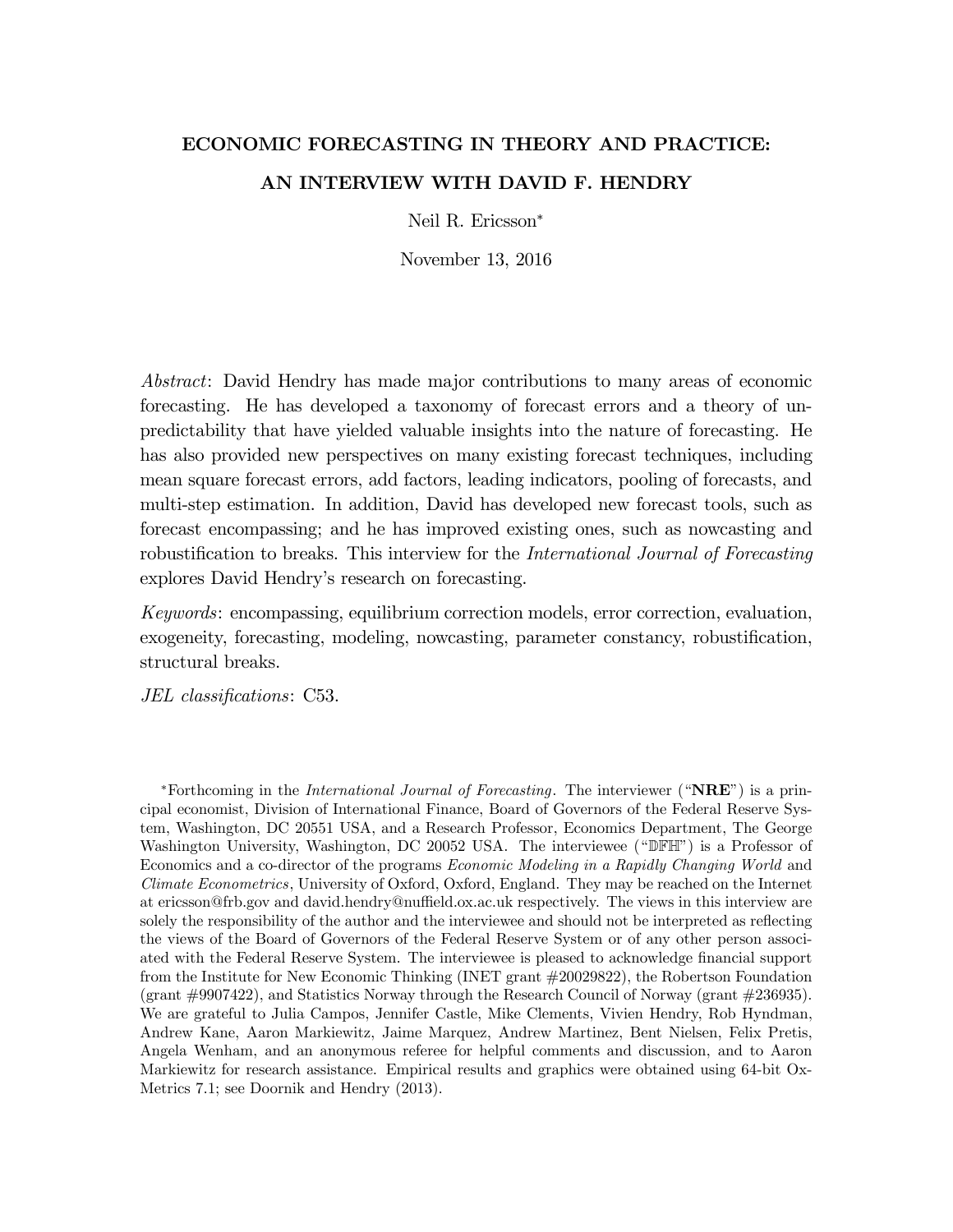# 1 Early Work on Forecasting

NRE: David, you've made major contributions to many areas of economics and econometrics. These include econometric methodology, general-to-specific modeling, Monte Carlo techniques, software implementation, the history of econometric thought, policy analysis, and empirical investigations of consumer expenditure, money demand, inflation, and the housing market. We discussed these topics at length in Ericsson (2004), so let's focus on another important topic–forecasting. Over the last couple of decades, you've made significant contributions to our understanding of economic forecasting. When did you first become interested in forecasting?

### 1.1 The University of Aberdeen

DFH: It was in 1964. I was an undergraduate at the University of Aberdeen, and I was very much influenced by the empirical economic models of Lawrie Klein (1950) and Jan Tinbergen (1951), who suggested that we might be able to forecast future outcomes. In my undergraduate thesis, I estimated a regression model for annual UK consumers' expenditure given current income and lagged expenditure–painstakingly worked out on a mechanical calculator. Using the whole-sample parameter estimates, I calculated a "forecast" of the last observation to see how close it was to the outcome.

NRE: In effect, you were evaluating the last residual of your estimation period. What did you find?

DFH: The forecast and the outcome were reasonably close. That's unsurprising, given how the "forecast" was calculated. Because the forecast was within the estimation period, the corresponding forecast error was included in the sum of squared errors that OLS minimized.

### 1.2 Macroeconometric Models and Predictive Failure

NRE: When you were writing your PhD thesis under Denis Sargan at the London School of Economics (LSE), you developed a small macro-model of the UK economy that included an equation for consumers' expenditure. How did your forecasts fare?

DFH: Not well! In late 1967, I calculated ex ante forecasts of consumers' expenditure for the next two quarters: 1968Q1 and 1968Q2. When actual expenditure was later reported by the Central Statistical Office, I found that my model had massive forecast failure. The parameter constancy test rejected, and its  $p$ -value had so many zeros that it was embarrassing. It took me years to understand why such forecast failure is commonplace.

That particular forecast failure arose from a change in economic policy. During 1968Q1, the Chancellor of the Exchequer (that is, the UK finance minister) threatened to increase Purchase Tax–essentially, a sales tax–if consumers didn't "behave themselves" and spend less. Consumers responded by spending more, especially on durable goods. So, in the next quarter, the Chancellor duly increased Purchase Tax, and consumers' expenditure fell. My model did not account for the policy threat, the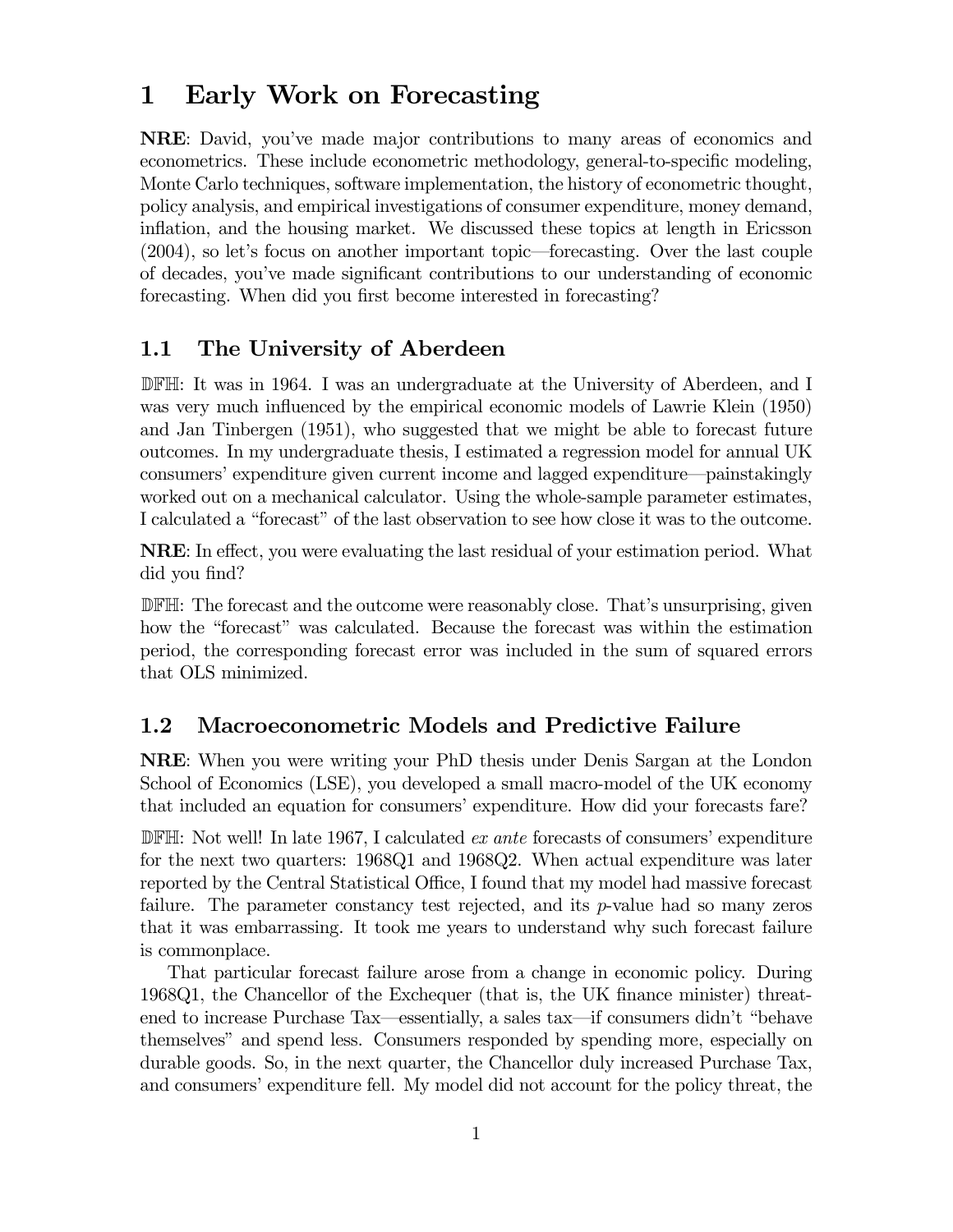policy's implementation, or consumers' responses to both. Consequently, my model's forecasts failed badly.

NRE: Your UK model was subsequently published as Hendry (1974), which included a new test for predictive failure. It generalized Gregory Chow's (1960) single-equation predictive failure test to systems, albeit in a  $\chi^2$  version rather than the F version that Jan Kiviet (1986) later developed. How did that experience with your small macromodel influence your work on forecasting?

DFH: It motivated me to investigate the nature of predictive failure. Why did models built from the best available economics using the latest econometrics and fairly good data not produce useful forecasts? In Hendry (1979b), I linked predictive failure to poor model formulation, but that explanation subsequently turned out to be unhelpful, or at least incomplete.

NRE: Other economists were also evaluating forecasts from macro-models. In particular, Charles Nelson wrote two influential papers on ex ante forecasts: Nelson (1972) and Cooper and Nelson (1975).

DFH: Charles showed that forecasts from univariate time-series models could beat forecasts from large empirical economic models such as the FRB—MIT—PENN model. From an LSE perspective, such large models treated dynamics inadequately, often simply as autocorrelated errors in static equations. Because of that dynamic misspecification, we suspected that models that included only dynamics could forecast better. I found that simple dynamic models did indeed forecast better than static economic models, even though the latter embedded economic theory whereas the former did not. However, I had misinterpreted the implications of Nelson and Cooper's results. I had not realized that models in differences–such as those in Nelson (1972)– almost invariably forecast better than models in levels if the means of the variables being forecast altered. We now refer to such changes as *location shifts*.

NRE: Nelson and Cooper's forecasts used methods that were proposed by Box and Jenkins (1970). Those methods are robust to location shifts for reasons that we did not appreciate at the time. However, those methods omit information about the long run because they include only variables in their differences.

DFH: Indeed. At a Minneapolis Fed conference in 1975, I criticized Clive Granger for differencing: see Hendry (1977) on Granger and Newbold (1977).

NRE: In his Nobel prize lecture, Clive gives an amusing account of that discussion: "A colleague, David Hendry, stated that the difference between a pair of integrated series could be stationary. My response was that it could be proved that he was wrong, but in attempting to do so, I showed that he was correct, and generalized it to cointegration, and proved the consequences such as the error-correction representation." [Granger (2004, p. 363)].

DFH: Clive's development of cointegration also resolved the debate between modeling in levels and modeling in differences, as I discuss in Hendry (2004).

NRE: We already knew something about working in differences and in levels from the equilibrium correction models in Denis Sargan's (1964) chapter of the Colston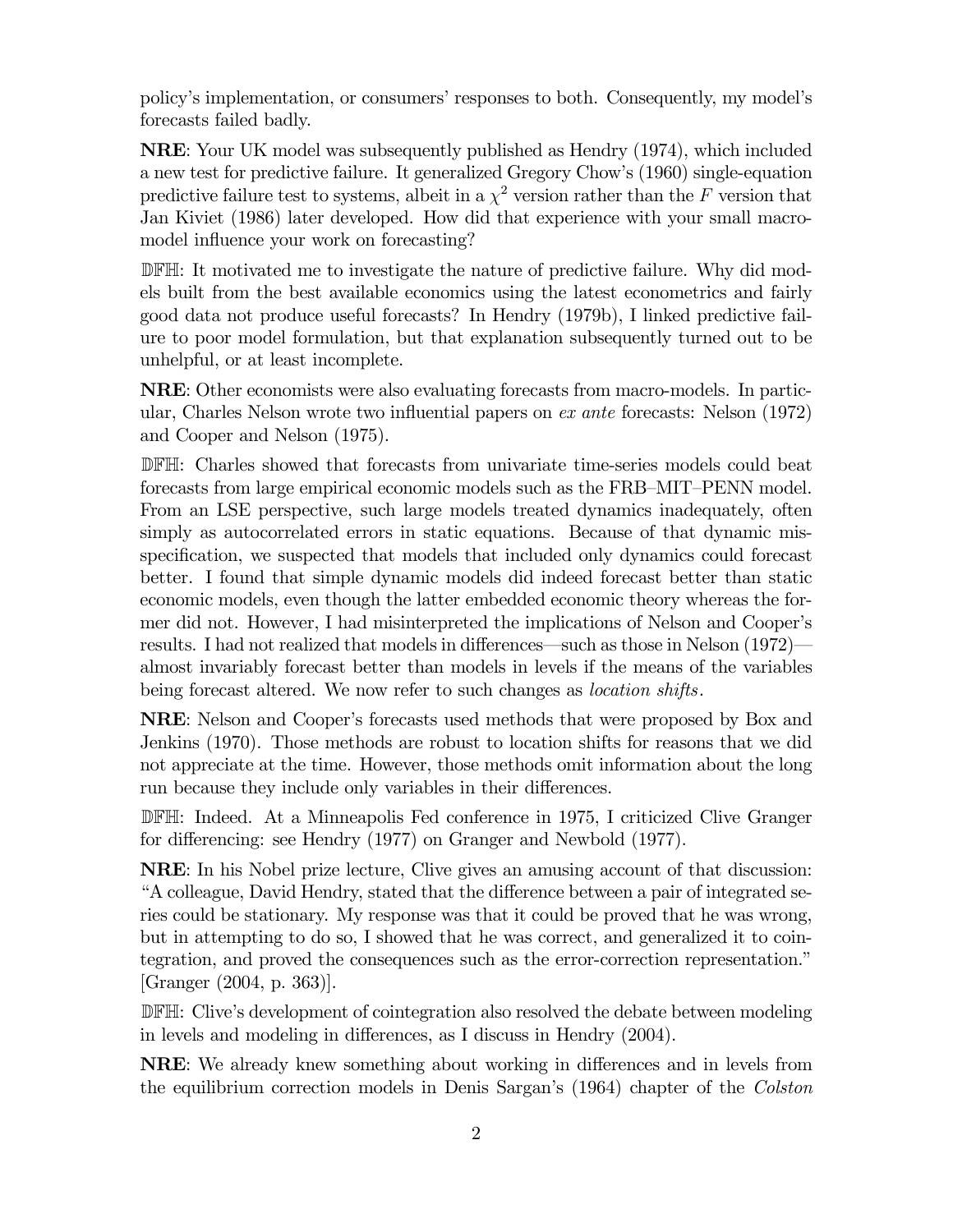Papers. A decade prior to Denis's paper, Bill Phillips (1954) had analyzed integral, proportional, and derivative control in formulating policy–also an equilibrium correction framework. An even earlier precedent is Bradford Bixby Smith (1926), a paper re-discovered by Terry Mills (2011).

# 2 Development of Pertinent Econometric Tools

NRE: In addition to analyzing predictive failure, you developed new econometric tools, focusing on exogeneity, mis-specification analysis, and encompassing. Because these tools helped clarify issues on forecasting, let's look at these tools, starting with exogeneity.

### 2.1 Exogeneity

NRE: In the 1970s, you, Rob Engle, and Jean-François Richard reinterpreted the concept of exogeneity, later published in Engle, Hendry, and Richard (1983). You subsequently applied that framework to feedback versus feedforward models in Hendry (1988) and Engle and Hendry (1993), with extensions in Hendry and Santos (2010). How did this work bear on forecasting?

DFH: Exogeneity entails being able to treat a variable as given for a specific purpose, without needing to know how that variable is being generated. Engle, Hendry, and Richard (1983) distinguished between three purposes: inference, such as estimation and testing; forecasting; and policy. We clarified that conditional inference requires weak exogeneity, that conditional forecasting requires strong exogeneity, and that economic policy scenarios require super exogeneity. Our analysis also highlighted practical and theoretical problems with other definitions of exogeneity, such as those based on orthogonality between variables and errors.

NRE: What does super exogeneity imply for forecasting when a regime changes?

DFH: That takes some explaining. Super exogeneity arose naturally as a condition where a variable can be treated as given in a model despite a change in the process generating that variable–a regime change. Thus, in a relationship between variables y and z with a slope coefficient  $\beta$ , super exogeneity ensured the invariance of  $\beta$  to changes in the distribution of  $z$ . Engle, Hendry, and Richard (1983) assumed that, when super exogeneity did not hold, regime changes would mainly affect the slope coefficient. However, Favero and Hendry (1992) showed that changes in  $\beta$  were hard to detect if  $z$  had a mean of zero. By contrast, changes in  $\beta$  were easy to detect if  $z$ had a nonzero mean. The mean of  $y$  would then shift, relative to the past, entailing a location shift.

This insight resolved a puzzle that I had encountered while serving on HM Treasury's Academic Panel. Treasury economists would present a number of empirical models of (say) investment, claiming that it was difficult to distinguish between the models, yet admitting that the next observation on investment rejected all the models on a test of predictive failure. Such failures could be explained by location shifts,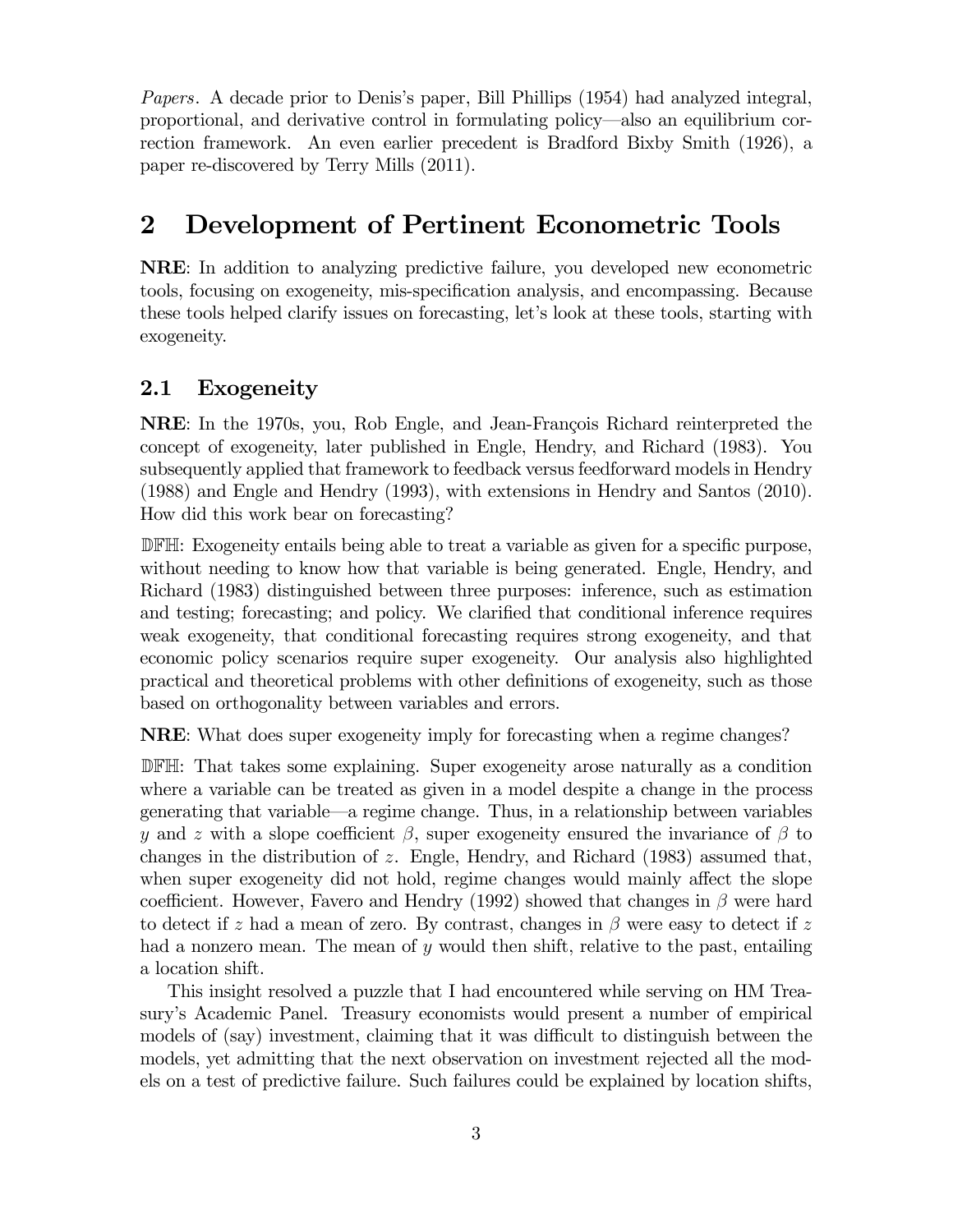without entailing that the Lucas critique was the cause. Location shifts could occur from structural breaks and need not arise from mis-specified expectations.

NRE: While many people associate the Lucas (1976) critique with policy implications, Bob Lucas actually motivated his paper with examples of predictive failure. As we just discussed, valid estimation, accurate forecasting, and sound policy are separate issues. Lucas conflated the last two.

DFH: Precisely. A model might mis-forecast because of a location shift, which did not affect the parameters of interest in a policy context. That model could still be used successfully for policy. Moreover, intercept correction as such does not affect a model's policy implications, whereas it does affect a model's forecast accuracy; and a change in policy parameters need not imply forecast failure.

NRE: When did you first suspect that different purposes might require different models?

DFH: Regrettably, quite late on! For instance, only in the late 1990s did I realize that a naive model could dominate an estimate of the in-sample data generation process (DGP) for purposes of forecasting. That result surprised me.

## 2.2 Analysis of Mis-specification

NRE: Mis-specification analysis has been central to understanding economic forecasts in a changing world. In the 1970s, you wrote several theoretical papers that analyzed mis-specified models, including Hendry (1975) on omitted variables and simultaneity bias, and Hendry (1979a) on inconsistent estimators.

DFH: Actually, my analysis of mis-specification began earlier–in Hendry (1973)– and led to two discoveries. First, mis-specified models need not forecast badly. That result was already known for special cases, as Nelson had illustrated. Second, it was possible to develop a general theory of economic forecasting in which the forecasting model was mis-specified for a DGP that itself was nonconstant over time.

## 2.3 Encompassing, Constancy, and Invariance

NRE: Your research on encompassing arose directly from mis-specification analysis.

DFH: It did. My early work on mis-specification often involved running Monte Carlo simulations. They highlighted two important issues. First, it was essential to formulate a DGP in order to generate simulated data. Claims that economic data have no DGP just baffle me! Some process *must* be generating the data. Second, a DGP necessarily encompasses all its reductions, and hence all mis-specified models. So, if a model closely approximates the DGP, that model should be able to explain the results of everybody else's (mis-specified) models. Davidson, Hendry, Srba, and Yeo (1978) are explicit about the need to explain the results of rival empirical models. Bontemps and Mizon (2008) provide an excellent overview of encompassing.

NRE: How was encompassing relevant in your analysis of forecasting?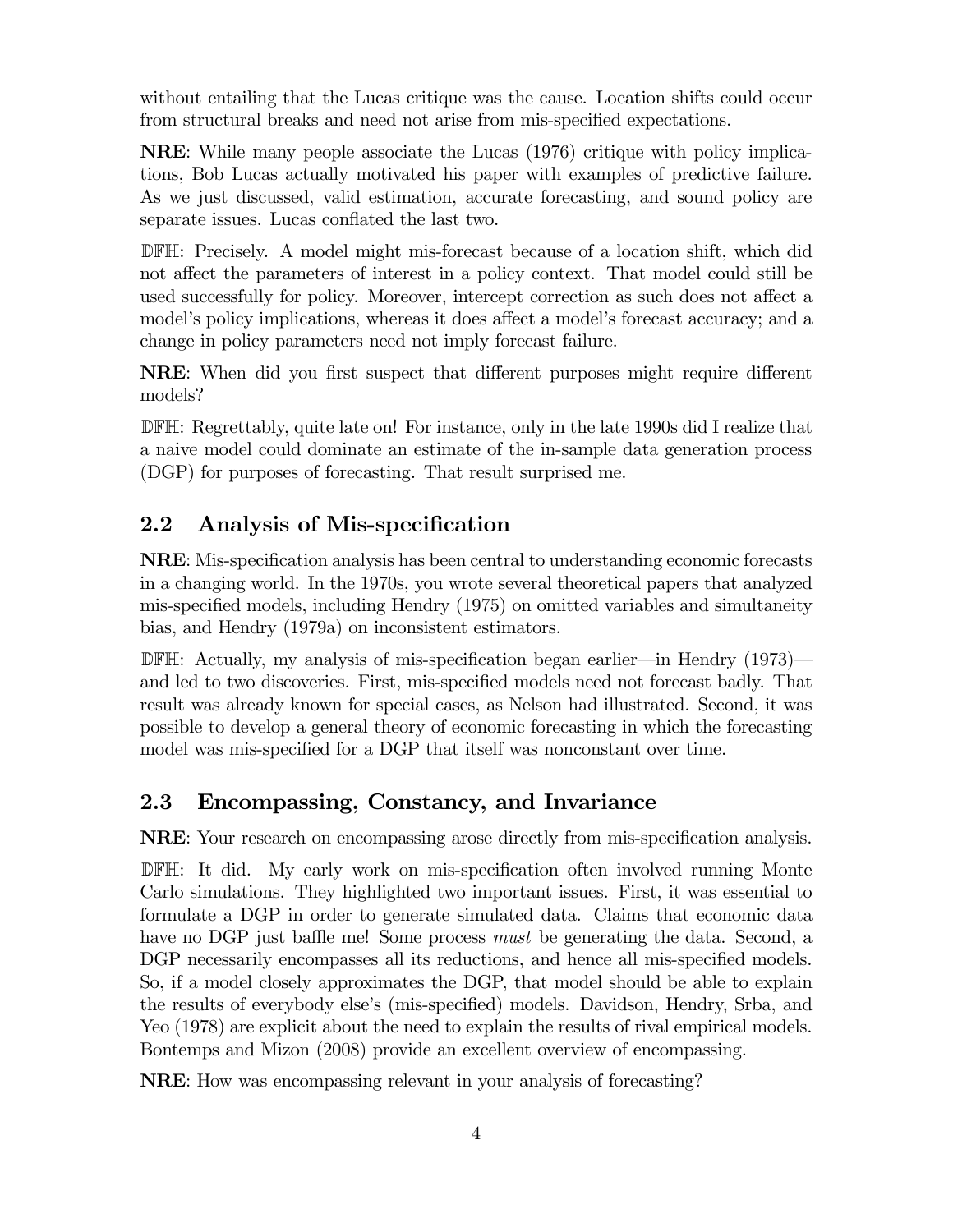DFH: The encompassing principle led to designing tests of forecast encompassing in Chong and Hendry (1986). These tests examine whether the forecasts of one model could explain the forecast errors of another model.

NRE: What other concepts have been important in your analysis of forecasting?

DFH: Constancy, for one; and constancy is distinct from the concept of invariance. For example, a sine wave is invariant but not constant. Relatedly, a given model can be written in many different ways, and how it is written can affect whether it appears to be constant or not. Aggregates such as price indexes can hide a great deal of nonconstancy. An unresolved issue is whether parsimony matters for forecasting.

# 3 Evaluation of Existing Forecasting Techniques

NRE: Until the early 1990s, you had viewed forecasting as an activity paralleling model design. That perspective arose naturally from the framework for exogeneity in Engle, Hendry, and Richard (1983). However, that perspective also hampered your understanding of forecasting as a separate discipline.

The year 1991 marked a turning point in your thinking about economic forecasting, and the catalyst was the UK Parliament's Treasury and Civil Service Committee. You submitted evidence on economic forecasting to that Committee. Preparation of your report to the Committee–detailed in Hendry (1991)–led you to a broader understanding of the subject. You subsequently produced a torrent of insightful evaluations of many existing forecast techniques, including error correction models and cointegration, mean square forecast errors, add factors, leading indicators, pooling of forecasts, multi-step estimation for forecasting, and forecast competitions. You and Mike Clements also developed a theory of forecasting, which included a taxonomy of forecast errors and a theory of unpredictability, and which had implications for parsimony and aggregation. From your theory of forecasting, you were able to improve forecasts themselves, as through robustification and nowcasting.

These clarifications and improvements set quite an agenda for our discussion. Let's start in 1991. How did you become involved in this parliamentary enquiry?

#### 3.1 Error Correction Models

DFH: A misunderstanding of error correction models was responsible, and some background clarifies why. The debacle of Treasury mis-forecasts in the previous several years led to the parliamentary enquiry, and I was asked to be an adviser in the enquiry. The Treasury, in its empirical macro-modeling, had adopted what Davidson, Hendry, Srba, and Yeo (1978) called error correction models. These models incorporated feedbacks that were based on long-run relationships between variables, and those feedbacks were intended to capture how economic agents corrected previous mistakes. By the mid-1980s, research by Rob Engle, Clive Granger, Søren Johansen, Katarina Juselius, Peter Phillips, myself, and others had clarified the isomorphism between cointegration and error correction. However, we had not yet realized that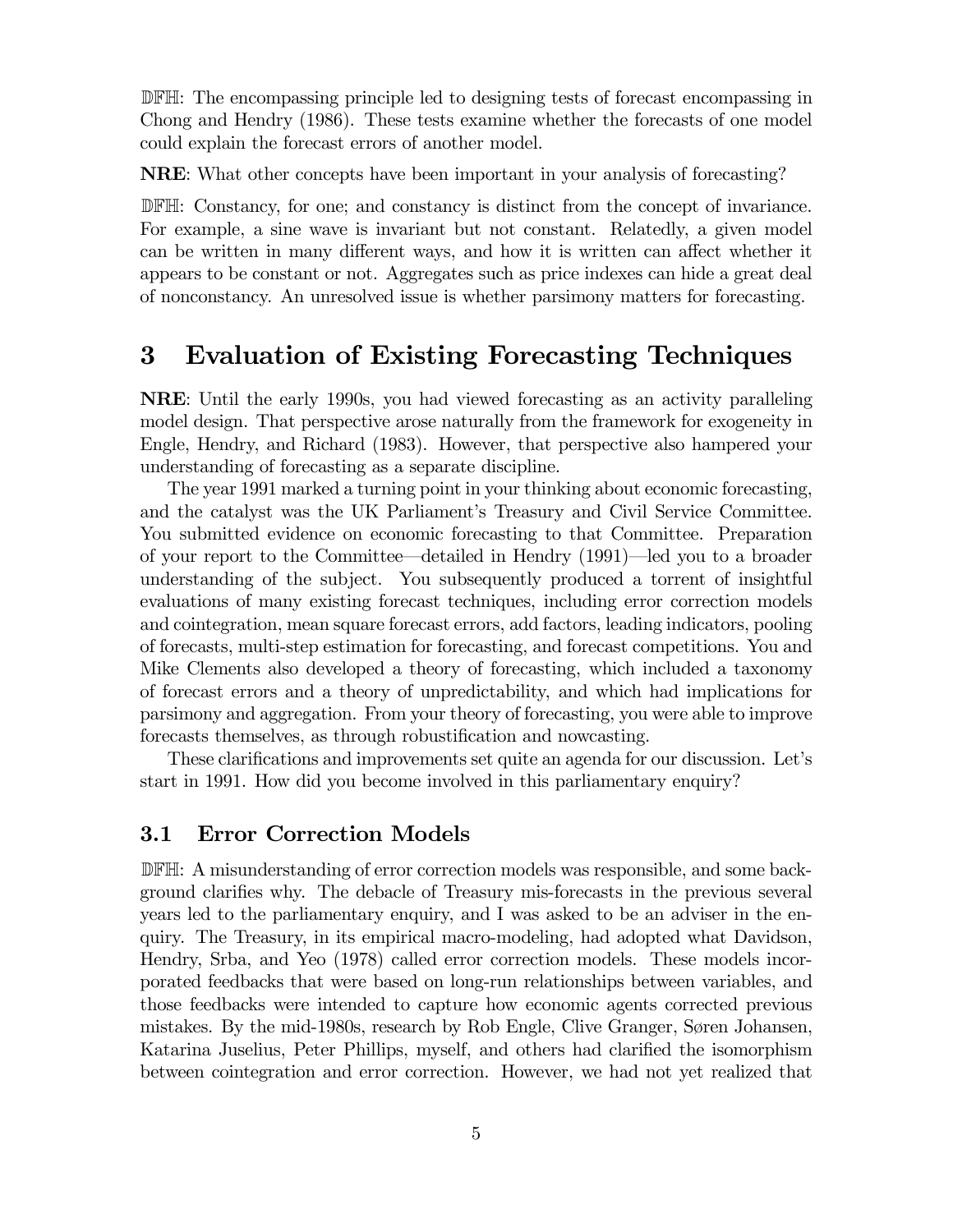the so-called error correction models were actually equilibrium correcting, not error correcting. It took some time to grasp why error correction and equilibrium correction had distinct and different implications for forecasting.

Mike and I give an example in Clements and Hendry (1999, Section 2.5). If the equilibrium mean shifts, the model's forecasts will converge back to the *old* equilibrium mean–not the new one–and so the model will systematically mis-forecast. For example, if the equilibrium mean shifts up, the new data will tend to exceed the model's previous equilibrium. That measured disequilibrium will induce the model to predict a decline, hence the forecasts will move opposite to the outcomes.

NRE: The Treasury's forecasts exhibited this phenomenon. Why?

DFH: Legislation shifted the equilibrium mean. The Building Societies Act of 1986 increased credit availability in the British economy, thereby inducing a location shift. Consumers borrowed heavily and spent that money, with expenditure exceeding income for about three years and overheating the economy. In 1989, the government sharply raised income taxes and interest rates, and the economy crashed. On the resulting downswing, consumers' expenditure fell by much more than did personal disposable income. That behavior was incompatible with most economic theories of consumption, and incompatible with "error correction" models correcting previous errors. Thus, the poor performance of the Treasury forecasts was partly my fault.

Evidence submitted to the parliamentary Committee included many forecasts from many forecasters, and also dozens of ex post forecast evaluations that tried to sort out why forecasts had gone wrong. Surprisingly, there was almost no theory of *economic* forecasting. Most theories of forecasting were from the physical sciences or statistical sciences. Those theories were not relevant to economic forecasting, where intermittent structural breaks are a key data feature.

#### 3.2 Mean Square Forecast Errors and Cointegration

NRE: Discovering this lack of theory prompted your initial collaboration with Mike Clements on mean square forecast errors and cointegration. Mean square forecast errors (MSFEs) are a standard tool for comparing forecasts from different models. Clements and Hendry (1993, 1995) questioned their value, generating considerable controversy. In fact, the discussants' published comments on your 1993 paper are longer than the paper itself. What was the origin of these papers?

DFH: Cointegration. Engle and Yoo (1987) had shown that imposing cointegration significantly improved forecasts in terms of MSFEs. This result seemed to demonstrate real advantages to cointegration–not just in modeling, understanding, and interpretation–but also in forecasting. We replicated Engle and Yoo's Monte Carlo experiments and found that imposing cointegration did not appear to reduce MSFEs. Our analysis of Engle and Yoo's results appeared as Clements and Hendry (1995).

The discrepancy between Engle and Yoo's results and ours arose because Engle and Yoo had calculated MSFEs for the variables' levels whereas we had calculated MSFEs for the cointegrating combination. Inadvertently, we had discovered that data transformations affected MFSEs. Additionally, we found that rankings across models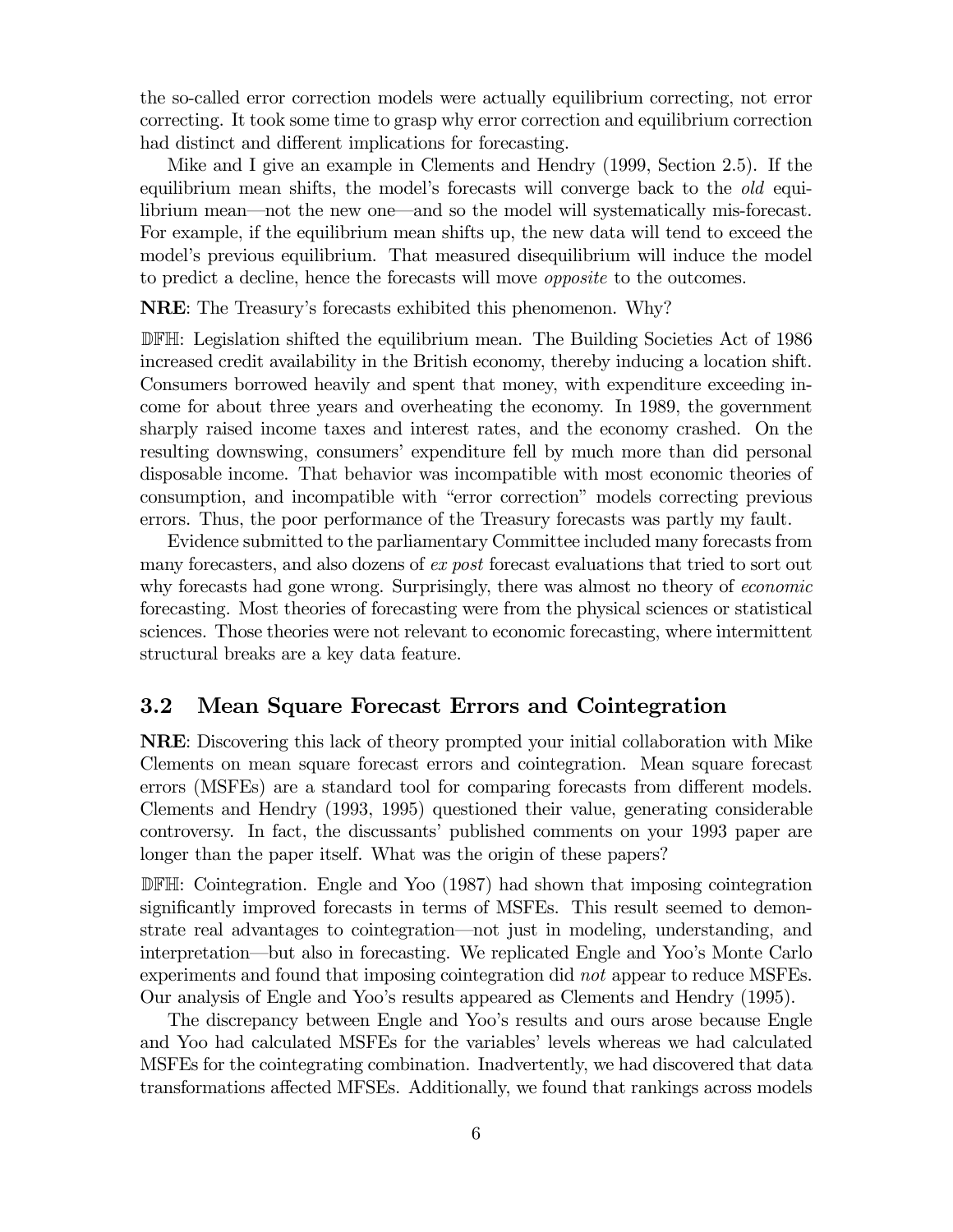often depended more on the choice of data transformation, and less on whether or not cointegration was imposed, or even whether the model included the equilibrium correction term. We formalized algebraically these properties of MSFEs in Clements and Hendry (1993).

NRE: So, the ranking of different models' forecasts could alter, depending upon how you transformed the variables being forecast. In Ericsson (2008), I illustrated this problem by comparing forecasts in levels and forecasts in differences for two models of crude oil spot prices. For forecasts of the level of oil prices, the MSFE for the first model was more than four times that for the second model. However, for forecasts of the change of oil prices, the MSFE for the first model was less than half that for the second model. Thus, a simple transformation of the variable being forecast altered the MSFE ranking of the models, with no change to any of the forecasts or to the underlying data. Furthermore, the oil-price example illustrated that, for a given model, the MSFE was not invariant to the transformation from levels to differences. As you show in Clements and Hendry (1993), MSFEs lack robustness when the data are transformed, when forecasts are multivariate, and when forecasts are multi-step ahead. All three situations are common in economics.

DFH: Yes. Rankings by MSFEs often lack invariance. Even so, the discussion of Clements and Hendry (1993) was energetic. Many forecasters saw MSFEs as central to forecast evaluation, yet Mike and I had shown that model rankings by MSFEs depended upon the choice of transformation. Also, some discussants were critical of our results because we had assumed that the models being compared were congruent–namely, that the models had constant parameters and that their errors were homoscedastic white noise and unpredictable from the available information. In fact, congruence is not required to show the lack of invariance of MFSEs.

NRE: Indeed. Clements and Hendry (1993) showed that useful comparison of MSFEs required highly restrictive assumptions about the forecasts–that the forecasts must be of a single specific variable just one step ahead. Data transformations, multivariate forecasts, and multi-step-ahead forecasts are all outside that limited structure because they imply a vector of forecasts. As you and Mike discussed, a generalization of the MSFE does exist for a vector of forecasts–the predictive likelihood.

DFH: Predictive likelihood is the only direction-invariant measure, as it doesn't depend on nonsingular linear scale-preserving transformations of the system.

NRE: Has the predictive likelihood been used for forecast evaluation?

DFH: Not much, so far. Wallis (1993) pioneered its use, but its practical implementation was hindered because its calculation seemed to require having sufficient observations on all the multi-step-ahead forecast errors in order to estimate their variance-covariance matrix. However, results in Abadir, Distaso, and  $\ddot{Z}$ ikes (2014) encouraged me to revisit predictive likelihood in Hendry and Martinez (2016), where we show that one can evaluate multi-step-ahead system forecasts with relatively few forecast errors. Explicit loss functions also have come back into favor, as in Granger (2001).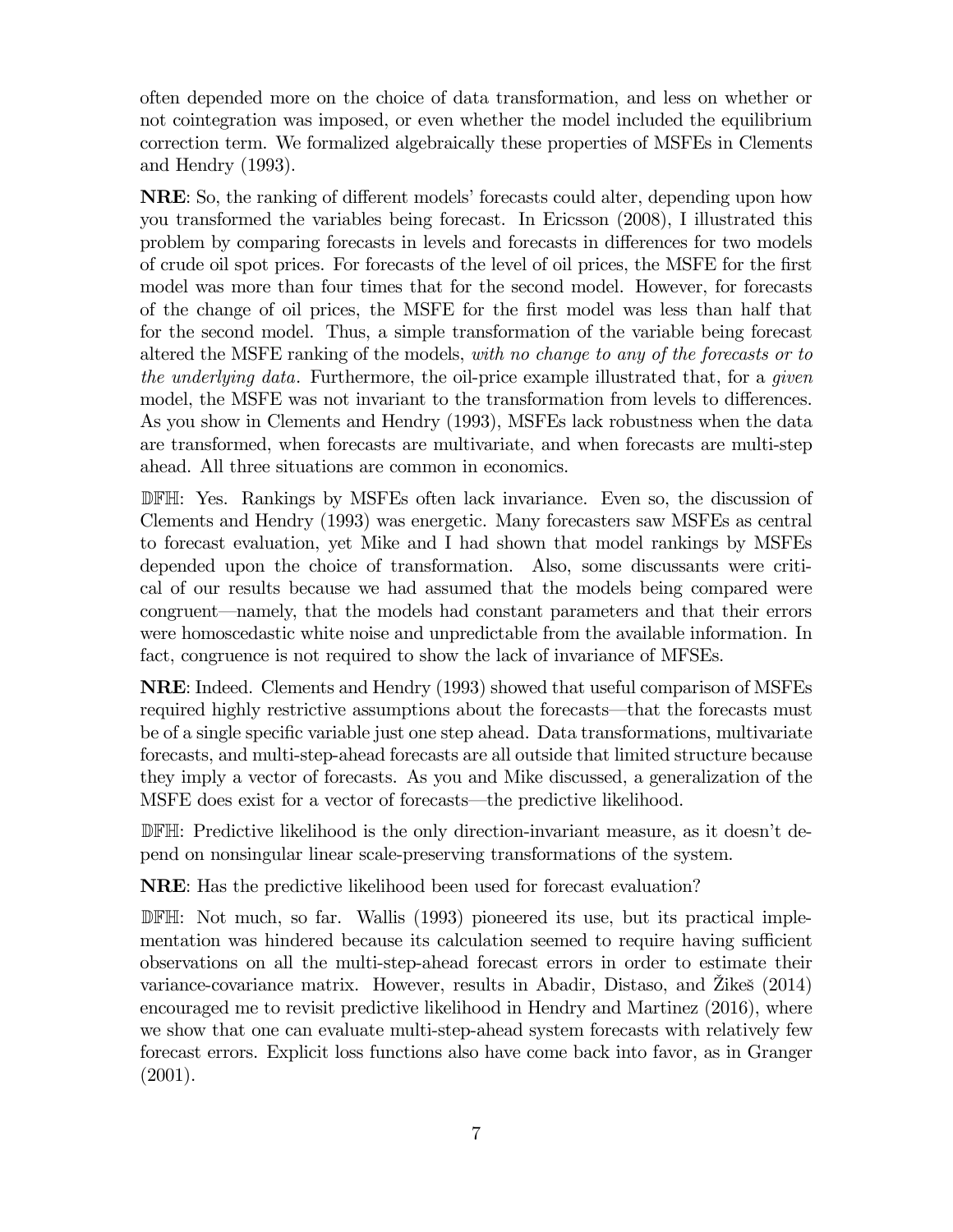### 3.3 Add Factors and Intercept Correction

NRE: Mike became a frequent co-author of yours. In addition to looking at MSFEs and cointegration, you and Mike re-examined the ubiquitous forecast tool known as "add factors". Today we interpret add factors as a form of intercept correction (IC) and hence as a potentially useful method for robustifying forecasts against the effects of structural breaks.

This contrasts with your earlier harsh views on add factors. I remember a discussion that you had with Fed economists on forecasting. Peter Hooper was presenting forecast results on the Fed's Multi-country Model (MCM) to a small workshop in 1985. You were critical of his adjustment of the forecasts with add factors: Why adjust forecasts if the model is good? How have your views on add factors evolved?

 $\mathbb{D}$  FH: We need to go back at least to Klein (1971). Lawrie discussed that add factors might improve economic forecasting, but he gave no theory explaining why they might do so. There was no such theory at the time. My initial insight came from work with Mike Clements. We realized that some types of add factors might mitigate forecast failure that was caused by location shifts at the start of the forecast period. In Clements and Hendry (1996a), we showed analytically and in practice how intercept correction could improve forecasts in the face of location shifts. Intercept correction differences the forecast error that would have occurred otherwise. If the original error is  $\varepsilon$ , IC delivers an error  $\Delta \varepsilon$ —where  $\Delta$  denotes the first difference—thereby removing the forecast error's systematic component. Consequently, IC is a valuable tool in the face of location shifts.

### 3.4 Leading Indicators

NRE: Leading indicators are another tool aimed at improving forecasts. Do they work?

DFH: That's a good question. Rebecca Emerson and I found that the variables selected as leading indicators changed all too often, suggesting that they didn't lead for very long. Also, picking leading indicators by maximum in-sample correlation was unreliable. In Emerson and Hendry (1996), we concluded that using only leading indicators for economic forecasting was not a fruitful route to pursue.

That said, leading indicators could have some role in forecasting. For instance, a cointegrated system can be written as a set of differenced variables that are explained by lagged cointegrating combinations and lagged differenced variables. That system is interpretable as a system of leading indicators by being based on effects that happened in the past. Also, higher frequency information such as from surveys may improve forecasting performance, with that information acting as a leading indicator. And, leading indicators may help predict turning points and breaks, as in Birchenhall, Jessen, Osborn, and Simpson (1999). These areas remain to be explored analytically.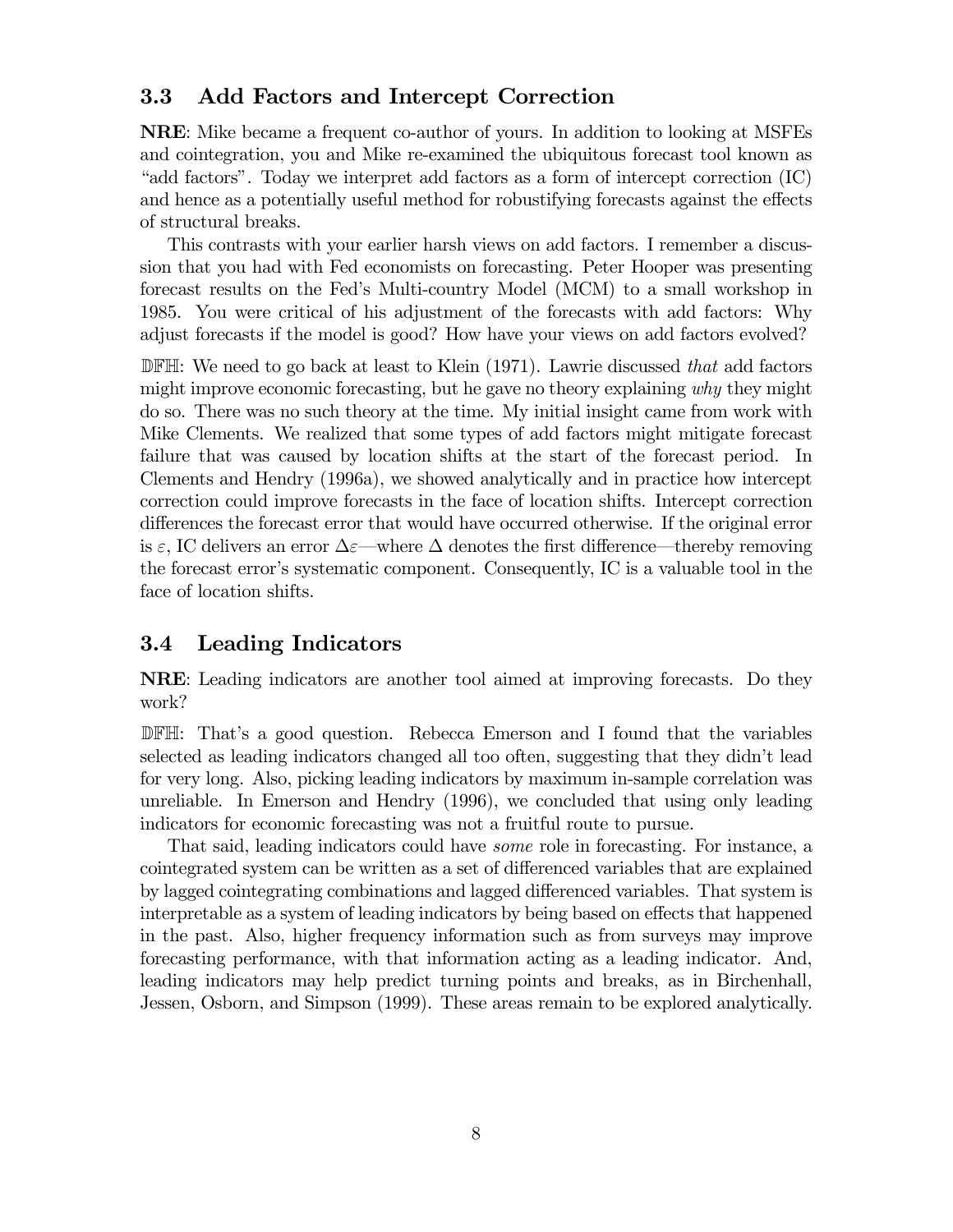### 3.5 Pooling of Forecasts

NRE: Bates and Granger (1969) proposed combining or "pooling" forecasts as a mechanism for improving forecast performance. Chong and Hendry (1986) later showed that pooling is unnecessary under the null of forecast encompassing. So, why should we pool forecasts?

DFH: In Bates and Granger's framework, each model has information that the other model doesn't. Pooling combines the information in the models' forecasts.

Bates and Granger didn't address the question of whether pooling forecasts was better than utilizing all the information in the *models* generating the forecasts. Hendry and Clements (2004) showed that there wasn't a unique answer. It can pay to pool forecasts in some situations and not in others. Also, as implied by Chong and Hendry (1986), you don't need to pool a model's forecasts with any other forecasts if that model is congruent and encompassing.

NRE: Pooling is often viewed as being benign at worst, serving as insurance against bad forecasts by averaging across a range of forecasts. Is that view valid?

DFH: No. Years ago, Charles Nelson gave a humorous counter-example to that argument for non-selective pooling. Suppose that averaging always helped, and that averaging across more forecasts helped more. Then we could just ask the first twentyfive beggars on the street what their forecasts were, and average their forecasts with existing forecasts to improve the latter. Such averaging is unlikely to help!

More dramatically, imagine that you have a set of good models and also a set of poisonous models. Averaging the forecasts of the poisonous models with those of the good models can poison the pooled forecasts. To eliminate the poisonous models, we've got to select good models, whence averaging over just those good models' forecasts may reduce the risk a little. However, in the literature, model averaging is often over all  $2^N$  possible models for N explanatory variables. Most of those  $2^N$ models are poisonous in our sense because they are distorted by omitted variables, unmodeled nonlinearities, intermittent location shifts, etc. One has to be careful which forecasts one averages across, and how that averaging is carried out.

NRE: Forecasts from different models may be of value in themselves. Divergence of different models' forecasts can indicate breaks that are occurring and hence can serve as "canaries in the mine". The Bank of England has used a suite of models in this manner, as Hatch (2001) discusses.

DFH: Agreed. When models are sufficiently different, they are not all affected in the same way by a major unanticipated shift. Including robust forecasting devices in the suite of models can help too. Robust devices are not affected systematically once the break point is past, although they will still mis-forecast as the break hits.

Also, models only need be robustified once a forecast failure occurs. Institutions that make forecasts should not be blamed for bad forecasts that were made in advance of an unanticipated break, but they should be blamed for systematically mis-forecasting after a break. Robust methods can help avoid such errors.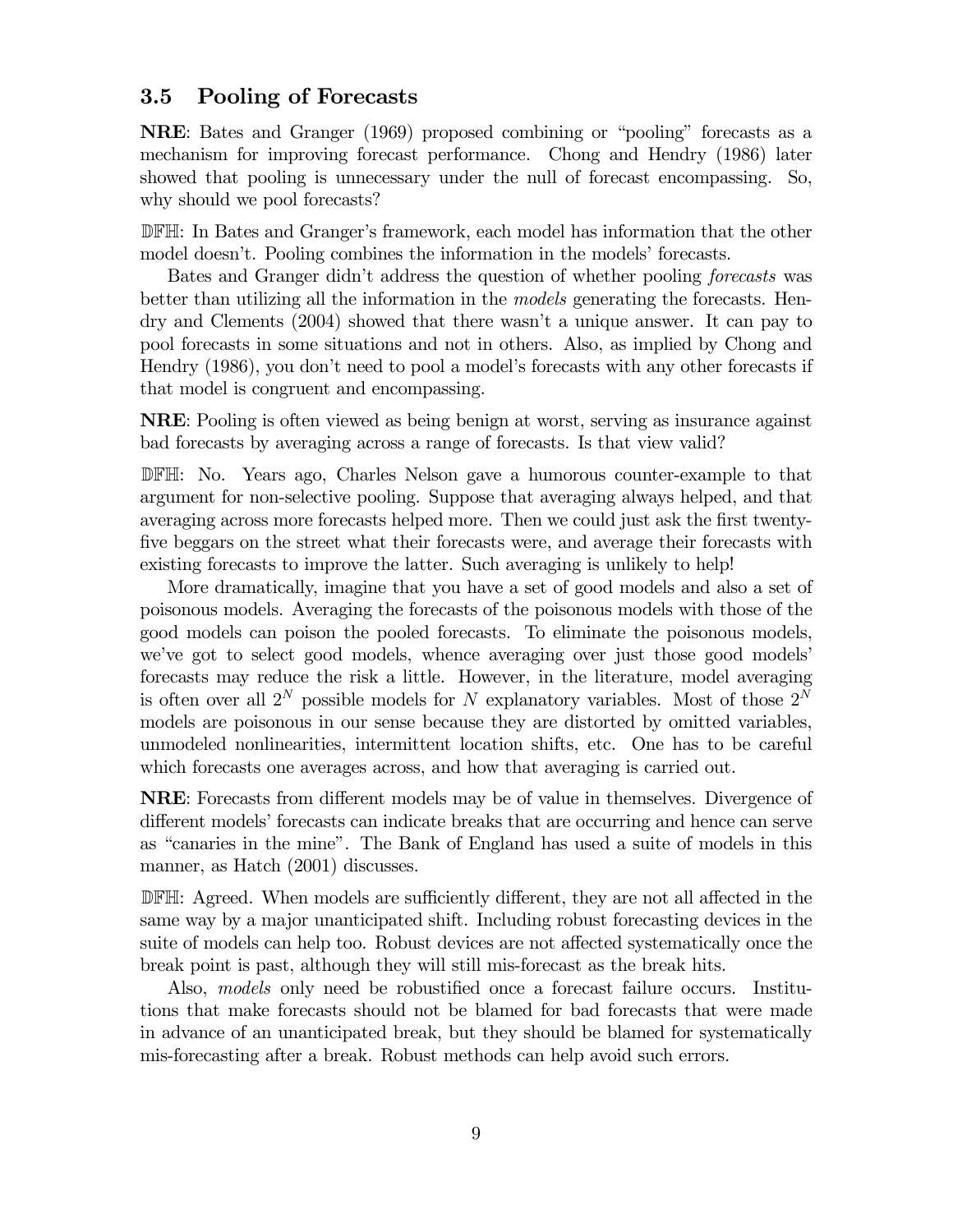### 3.6 Multi-step Estimation for Forecasting

NRE: Can multi-step estimation or "dynamic estimation" improve forecasts?

DFH: Sometimes. Multi-step estimation has a long history in economics and has been proposed as a better approach for forecasting. There are two main approaches for forecasting multiple steps ahead: "standard", and multi-step estimation. In the standard approach, one-step-ahead forecasts are generated from a conventionally estimated model. Those forecasts are then repeatedly substituted into the model  $(h-1)$ times, thereby generating forecasts h steps ahead  $(h > 1)$ . In multi-step estimation, the first  $(h-1)$  lags in the model are substituted out. That derived model is then estimated, and it immediately produces  $h$ -step-ahead forecasts. Clements and Hendry (1996b) sought to mathematize and formalize multi-step estimation to see when it might work well and, if so, why.

Various theorems can be proved about multi-step estimation. In particular, the superiority of multi-step estimation requires nonstationarity of the data. If the DGP is stationary, k-step-ahead forecasts are close to the model's equilibrium mean, so the choice of approach doesn't matter much. Conversely, multi-step estimation can be useful if the model is mis-specified and there are unit roots, or near-unit roots, or slow trends, or breaks. Even then, multi-step estimation need not dominate the standard forecasting method: see Chevillon and Hendry (2005). Also, multi-step estimates for a given model can be worthwhile to include in pooling, provided that such a model is known to be non-poisonous.

#### 3.7 Forecast Competitions

NRE: Many comparisons of forecasts have sought to determine which techniques are best for forecasting. Makridakis and Hibon (2000) report the well-known M3 competition. What's the background?

DFH: The *International Journal of Forecasting* has hosted a series of forecasting competitions organized by Spyros Makridakis, hence the "M" in M3. Many different time series were divided into subperiods, each of which was then forecast by many methods, albeit usually only one step ahead. Various evaluation criteria were applied to each forecasting device on each dataset to find which methods had the best ex post forecast performance as measured by the chosen criteria. Those methods then "won" the competition. Because parsimonious methods such as damped trend often did well, whereas less parsimonious methods such as econometric models did poorly, Makridakis and Hibon (2000) concluded that parsimony was key to good forecast performance.

NRE: What led you to evaluate the M3 competition?

DFH: I could not understand why parsimonious models *per se* should do so well. For instance, the sample mean of the level is parsimonious, but it often is a dreadful forecast.

To understand the empirical results in the M3 competition, Mike Clements and I developed a general analytical framework describing a taxonomy for forecast errors.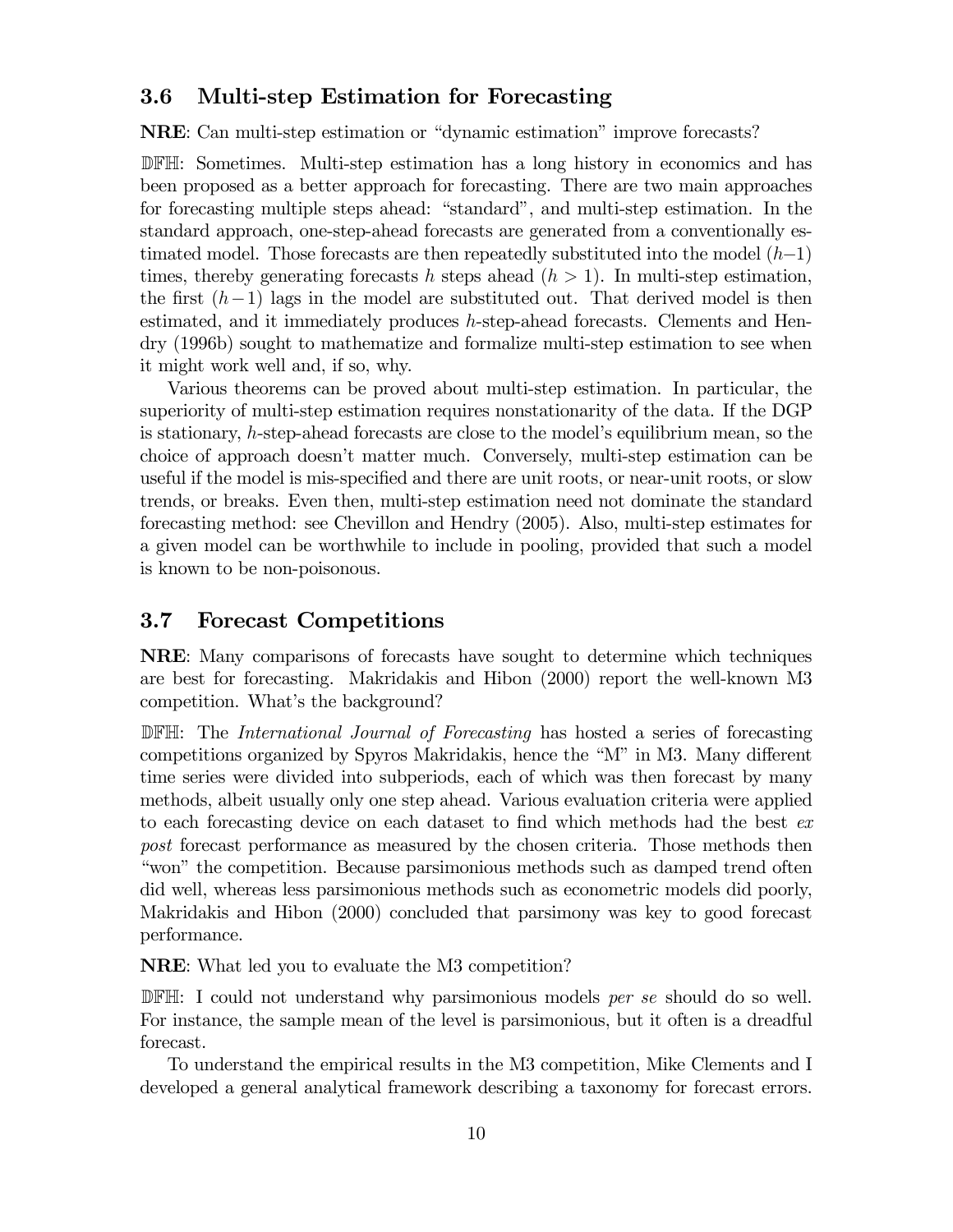That taxonomy revealed which sources of forecast error most affected each forecasting method, thus clarifying why some methods out- or under-performed others, and when. For intermittent location shifts, all methods mis-forecast at the break. However, after the break-point, methods that are not robust to such breaks tend to make systematic forecast errors, whereas robust methods get the forecasts back on track. Hendry and Doornik (1997) demonstrated these implications in Monte Carlo simulations.

The taxonomy showed that rankings of forecasts should not depend particularly on the number of parameters in either the model or the DGP, whereas the rankings do depend on the robustness of the forecasting devices. The design of forecast competitions such as M3 happened to favor robust devices by having many short forecasting subperiods with intermittent location shifts in the data, thus giving the impression that parsimony per se was advantageous in forecasting. In Clements and Hendry (2001), Mike and I showed that many of the key empirical results in the M3 competition were derivable from the taxonomy.

## 4 A Theory of Economic Forecasting

NRE: That insight brings us to a theory of economic forecasting. Let's focus on congruence, parsimony, the forecast error taxonomy, and the nature of unpredictability. What are the criteria for building a good forecasting model? Do congruence and parsimony matter?

#### 4.1 Congruence and Parsimony

DFH: I initially assumed that congruence was essential to good forecasting–that the best in-sample model should be the best forecasting model. There were counterexamples, however. Allen and Fildes (2005) found little relation between the forecast performance of a model and how well-specified it was empirically. Consider a double-differenced predictor of the form  $\Delta x_{T+1|T} = \Delta x_T$ . The difference  $\Delta x$  is being predicted one period ahead for the observation  $T+1$ , conditional on a sample ending with observation  $T$ , the "forecast origin". The empirical model corresponding to this double-differenced predictor is often non-congruent and hence mis-specified, but it also often performs well in forecasting.

Surprisingly, good out-of-sample forecast performance does not reliably indicate whether an empirical model adequately describes the phenomenon being modeled, nor need forecast performance entail anything about the theory on which that model is based. IC highlighted the disconnect between a model's forecast accuracy and its verisimilitude. The same model could forecast poorly without IC and well with IC.

NRE: What is the role for congruence in forecasting?

DFH: A congruent model avoids in-sample location shifts, which could bias the forecasts and would tend to increase forecast errors. Congruence also ensures the smallest innovation variance for the model's error on the information used, and it delivers valid in-sample inferences, an especially important consideration when selecting variables.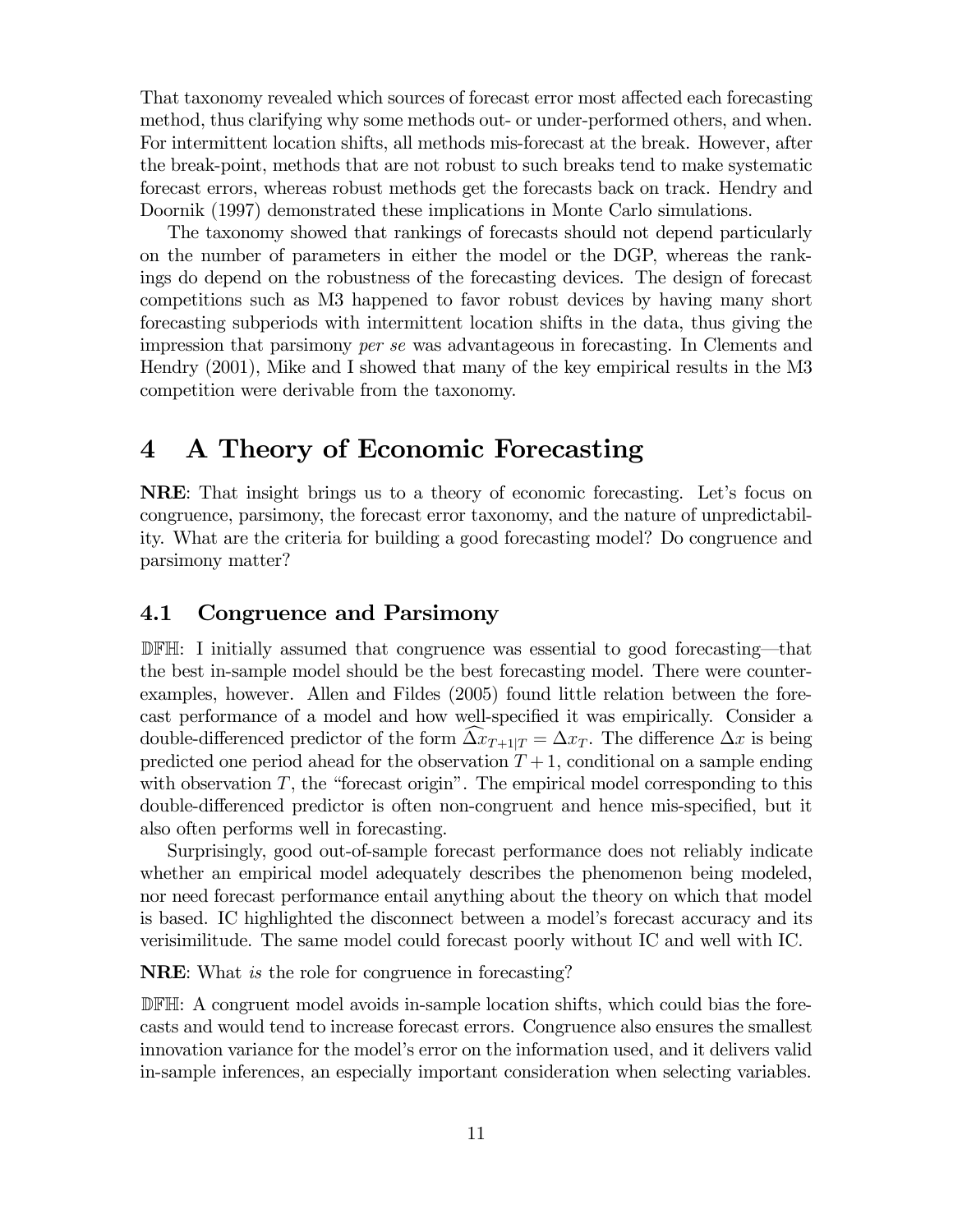NRE: Was parsimony also up for debate as a criterion for choosing a forecasting model?

DFH: Absolutely. Parsimony could exclude irrelevant variables that might shift and thereby cause forecast failure. Most "real-world" forecasters that I knew claimed that non-parsimonious models forecasted badly and so one should always use a parsimonious model. That claim was sustained by empirical experience, but not by analysis, as it confounded parsimony with other features of forecasting models. For example, differenced devices such as Box—Jenkins models and Bayesian vector autoregressions with a Minnesota prior appeared to out-forecast other methods. Our research on MSFEs and the M3 competition revealed that evaluating forecasts of growth rates delivered smaller MSFEs than the corresponding forecasts implied for levels or differentials. Apparent superior performance might reflect the evaluation criterion and also the differencing of the data that achieved robustness after location shifts, rather than model parsimony.

NRE: What sort of analysis would help us understand such forecast behavior?

DFH: We needed an empirically relevant theory of economic forecasting to ascertain what contributed to a good forecasting model. That theory would allow for the model being mis-specified and hence being distinct from the DGP. That theory would also allow for estimation of parameters from inaccurate observations in an integratedcointegrated system that intermittently and unexpectedly altered from structural breaks. It was not obvious that such a theory could be developed! The implied research agenda was highly speculative and I had difficulty getting funding–until the Leverhulme Foundation generously offered me a Research Professorship.

### 4.2 A Taxonomy of Forecast Errors

NRE: To help interpret the problems that arise in economic forecasting, you developed a taxonomy of the sources of forecast error. Initially, you solved the taxonomy for vector autoregressive models and simple time-series models. More recently, you've considered open dynamic simultaneous systems and nonlinear formulations. One key insight from the taxonomy is that location shifts are a common source of predictive failure in empirical forecasting. Why are location shifts so central to predictive failure, and what are the other sources of forecast error?

DFH: The taxonomy delineates all possible sources of forecast error–nine sources in total. These sources derive from the three components of a model:

- i. unobserved terms,
- ii. observed stochastic variables, and
- iii. deterministic terms.

The first component is what the model fails to explain, and it thus includes mismeasurement of the data at the forecast origin, omitted variables, and the innovation errors in the DGP. The second and third components characterize what is modeled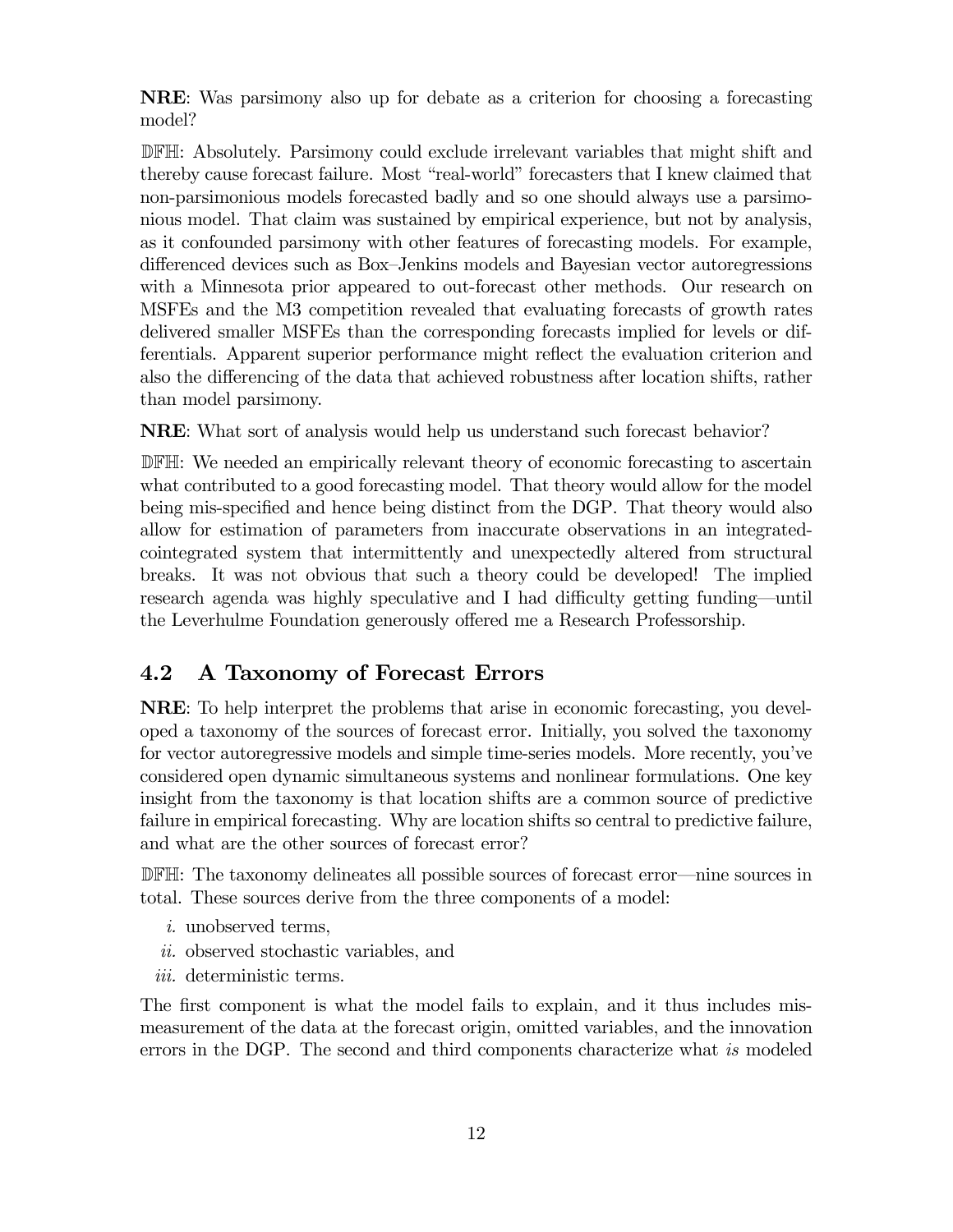and often correspond to the slope parameter and the equilibrium mean. So, for concreteness, I'll focus on the slope parameter and the equilibrium mean when discussing these two components.

Each of the model's three components is itself subject to three potential problems:

- a. estimation uncertainty,
- b. mis-specification, and
- c. change in the DGP's parameter values.

That leads to a  $3 \times 3$  decomposition, implying nine sources of forecast error.

NRE: What are the consequences of forecast error?

DFH: The consequences depend on the source of forecast error. The taxonomy allows us to derive the effects of each source, so let's consider each source in turn. As for the consequences, I'll focus on the forecast's bias and the forecast error's variance, which are often of primary concern to forecasters.

- $i(a)$  Estimation of unobserved terms. What's not modeled—that is, the unobserved terms–can affect forecast performance in many ways. For example, mis-estimation of the most recent observed data (the forecast origin) can induce systematic predictive failure. This problem can be resolved in part by nowcasting. EuroStat (2016) provides a recent overview. Estimation of the forecast origin also adds to the forecast error variance.
- $i(b)$  Mis-specification of unobserved terms. Omission of a relevant variable per se does not induce forecast bias. However, such an omission increases the forecast error variance. Including the omitted variable in the model can reduce the forecast error variance, but with an offsetting effect on the estimation variance. Examples of omitted variables include mis-measurement of in-sample data and ignored nonlinearity.
- $i(c)$  Change of unobserved terms. By definition, the DGP's innovation error is unpredictable from all possible information. The innovation error has a zero mean, and its variance is whatever it is. That said, changes in the distribution of the innovation error will affect forecast properties.
- $ii(a)$  Estimation involving stochastic variables. Biased estimation of the slope coefficients–as from incorrect exogeneity assumptions–need not bias forecasts, but estimation does increase the forecast error variance.
- $ii(b)$  Mis-specification involving stochastic variables. Mis-specification also need not bias forecasts, but it does increase the forecast error variance.
- $ii(c)$  Change involving stochastic variables. Surprisingly, an unmodeled change need not bias forecasts, provided the model's equilibrium mean remains constant.
- $ii(i)$  Estimation involving deterministic terms. Estimation involving deterministic terms need not bias forecasts, but it increases the forecast error variance.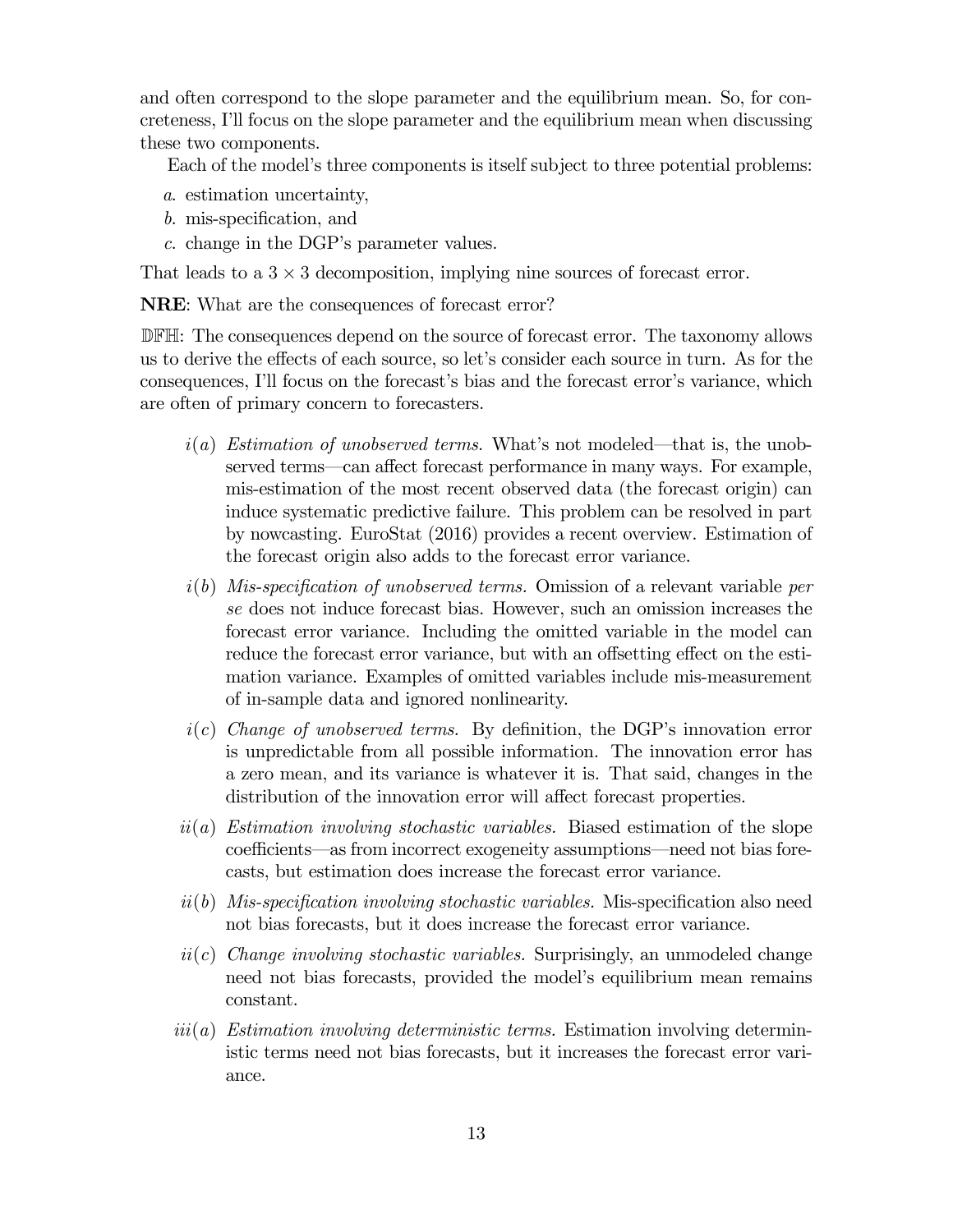- $iii(b)$  Mis-specification involving deterministic terms. Mis-specification involving deterministic terms is potentially serious, as when that mis-specification is due to unmodeled in-sample location shifts or changes in trend.
- $iii(c)$  Change involving deterministic terms. An out-of-sample change involving deterministic terms–as with a change in the equilibrium mean–is the fundamental problem in economic forecasting. Such a change implies a location shift, which induces systematic mis-forecasting.

[Appendix A portrays the taxonomy tabularly.] What I've just described treats each source of forecast error in isolation. If forecast errors arise from multiple sources, interactions between sources may also matter. Comprehensive derivations and analyses of the taxonomy appear in Clements and Hendry (1994, 1998, 1999, 2006).

NRE: How did your thinking about the taxonomy evolve over time?

DFH: One key insight came during a seminar in which I was explaining a very early version of the taxonomy. I noticed that the change in the slope coefficient [source  $ii(c)$  above] was multiplied by the deviation of the forecast-origin data from its equilibrium mean. Consequently, if forecasting happened to start when the data were in equilibrium, changes in the slope parameter would not affect the forecast errors. Indeed, if the mean of the data stayed constant and the forecast origin were accurately measured, forecasts would not be systematically biased–even if all the other problems were present. Conversely, out-of-sample location shifts would systematically bias the forecasts, even if the forecast model were the in-sample DGP itself. I suddenly realized this result in the middle of the seminar and expressed my astonishment!

NRE: Predictive failure is thus easy to detect when there are location shifts, and it's more difficult to detect otherwise.

DFH: Exactly. Predictive failure due to a location shift is easily detected because the MSFE includes the squared shift in the mean. Relatedly, the magnitude of the location shift depends on the units of measurement, even when the model is in logs. The means of variables often have units dependent on using \$millions rather than \$billions (say), or on the base year of a price index. For example, the equilibrium mean of a model may change from 1 to 2, or from 100 to 200. It's surprising that such a choice is important, but we've confirmed it in Monte Carlo simulations.

NRE: Would that alter the units of the error variance as well?

DFH: It would do so for the original levels of the variables, but not for their logs.

NRE: Starting with Clements and Hendry (1994), the taxonomy led to the question: Can a general theory of economic forecasting be developed?

DFH: I think that the answer is "yes", and we've made considerable progress in developing a general theory. For instance, we now have a theory of macroeconomic forecast failure that doesn't assume how the model is estimated, how badly misspecified it is, or what changes occur in the economy. Many aspects still need more research, though, including how to forecast breaks, and how to best select forecasting models for realistic economic processes.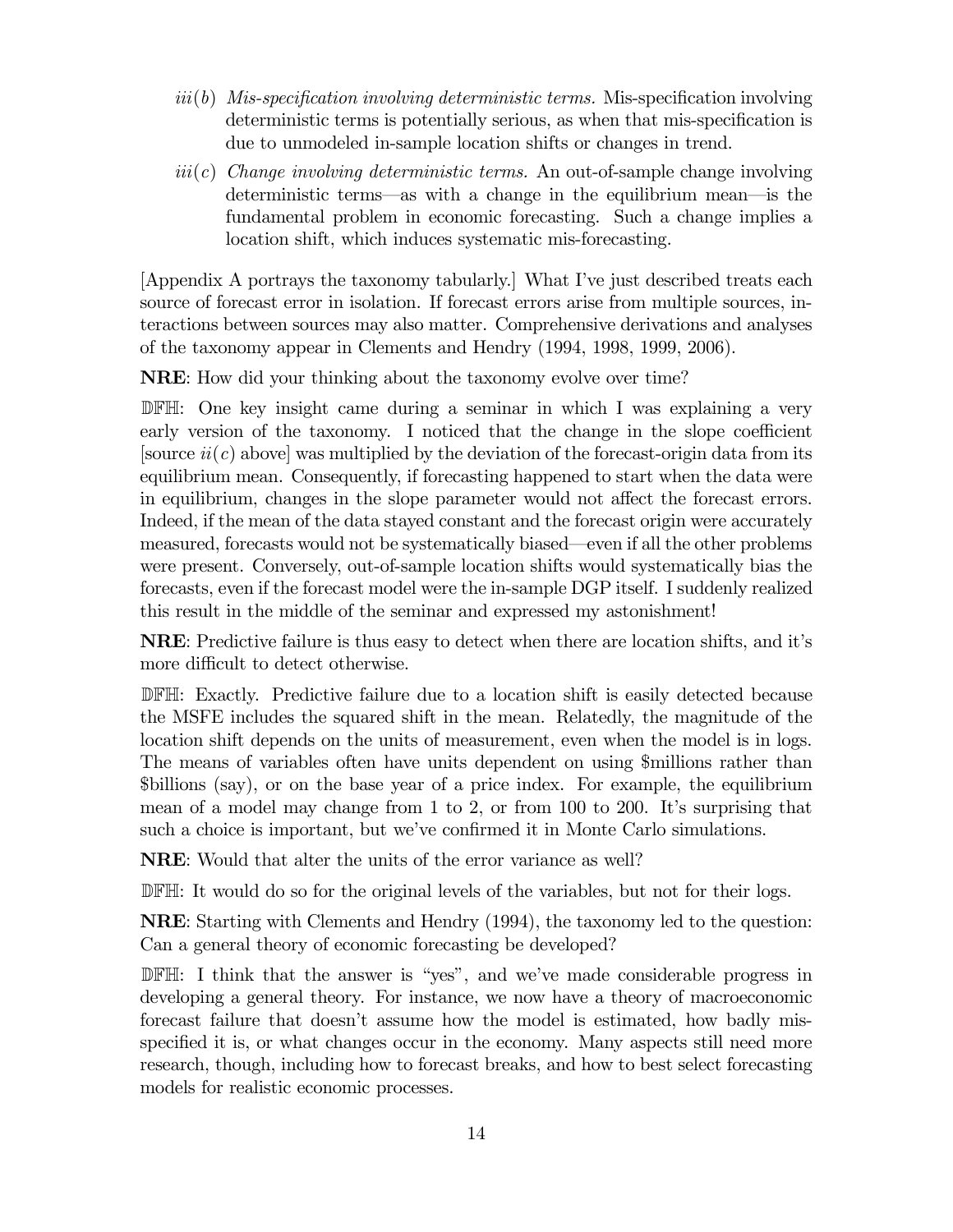### 4.3 Unpredictability and Aggregation

NRE: The concept of unpredictability has provided a number of insights in forecasting. How did this concept develop?

DFH: From a mistake. I was aware of the Doob (1953) decomposition of the likelihood by a sequential factorization, which delivers a martingale difference sequence that is unpredictable from all the available information. However, I had falsely concluded that all variables were reducible to a function of unpredictable components.

I realized my mistake when visiting the Bank of Portugal. I was staying at Hotel Palácio de Seteais in Sintra and sitting poolside–about the only time in my life sitting by a swimming pool, since I'm not much into that sort of inactivity–when a theory of unpredictability suddenly dawned on me. In that theory, unpredictability is an intrinsic property of a non-degenerate random variable in relation to an information set. With a sufficiently large information set, the unexplained component of a variable would be unpredictable on *any* information set.

NRE: That theory proved limited in its applicability. Reducing the information set that a forecasting model uses need not worsen the model's forecasts, and it might even improve them. For instance, with an unanticipated location shift, structural models could forecast worse than a random walk, even though the latter uses a minimal information set. This theoretical result parallels Cooper and Nelson's (1975) empirical findings.

DFH: Still, less information *could* worsen the model's forecasts. I kept puzzling as to why additional information would sometimes help and othertimes hinder. Then, from working on Clements and Hendry (2005), I realized that unpredictability has three distinct senses, with each sense defined by an information set. The implications of using more or less information could differ, depending upon the type of information being considered and so upon the sense of unpredictability. That resolved the previous apparently contradictory results.

NRE: The "knowns" imply what's unknown, and the "unknowns" are what matter for forecast performance.

DFH: Agreed. The three senses of unpredictability are called intrinsic, instance, and extrinsic.

- Intrinsic unpredictability. This is the conventional sense of unpredictability. The information set is the sigma field generated by the history of all the variables, although the variables' particular realizations are unknown ex ante.
- Instance unpredictability. Here, "outliers" are expected to occur—as with a (known) thick-tailed distribution–but their magnitudes, signs, and timings are unknown.
- Extrinsic unpredictability. Extrinsic unpredictability arises from unanticipated changes in the distribution. Even if the variables' initial distribution is known, their distribution can alter unexpectedly, as with an unanticipated location shift. Such shifts can have pernicious effects on modeling, forecasting, and policy analysis; see Hendry and Mizon (2014).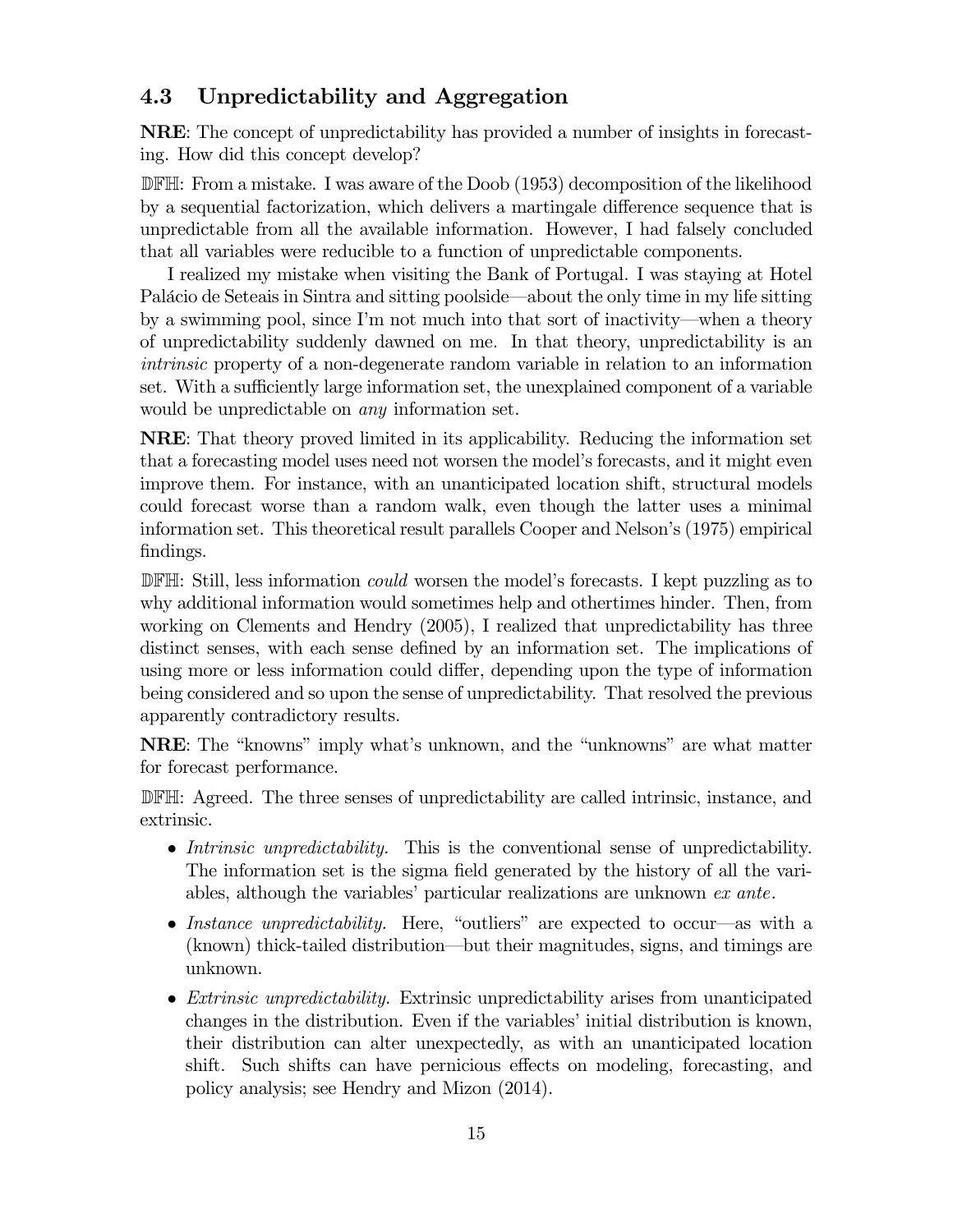NRE: What other benefits did the theory of unpredictability bring?

DFH: It helped clarify the methodology of forecasting aggregated data. Kirstin Hubrich–then at the ECB–was forecasting aggregated series by aggregating the forecasts of the disaggregates. She was also forecasting the aggregate directly from its own lags. As we showed in Hendry and Hubrich (2011), the theory of unpredictability suggested a new approach: use the disaggregates to forecast the aggregate directly. Because an aggregated series is a linear combination of its disaggregated components, forecasting the disaggregates individually and adding them up should not be better than forecasting the aggregate directly from the disaggregates, provided that the information set explaining the disaggregates is the same as the information set explaining the aggregate.

The research with Kirstin focused on disaggregation of a variable. In Clements and Hendry (2011a), Mike and I considered time disaggregation, which can improve forecasts after a break because the break can be detected more quickly.

### 4.4 The Role of Mathematical Analysis

NRE: How important was mathematical formalization in developing the theory of economic forecasting?

DFH: It was fundamental. Readers of Clements and Hendry (1998) and Clements and Hendry (1999) often expressed surprise that the books were so mathematical. However, a general theory of economic forecasting required mathematical formalization to clarify how and why important aspects of empirical forecasting resulted from specific features of the forecasts' implementation. That formalization did not require details about the forecast model, DGP, or data properties, such as multi-collinearity and shifts in the DGP. Nevertheless, we derived useful theorems about forecasting.

NRE: In economics, there is often a divergence between theoretical models of the economy and the economy itself.

DFH: Unfortunately so. Many economists emphasize a theory about the world in which agents are intertemporal optimizers using all available sources of information, subject to various constraints. Macroeconomic theory models themselves have improved over time, partly by adding ad hoc features such as smoothing. However, Hendry and Mizon (2014) show that standard intertemporal optimization theory is not applicable when unanticipated location shifts occur, as with the recent financial crisis. As the typology highlights, virtually all models suffer forecast failure when unanticipated location shifts occur. In Hendry and Johansen (2015) and Hendry (2016), Søren and I present a systematic encompassing framework for deciding between alternative empirical macroeconomic models.

NRE: Do you see a similar divergence between theory and practice in the forecasting literature?

DFH: No. Most researchers who work on the theory of forecasting keep a close eye on empirical findings, and they also often undertake pseudo-forecasting of historical outcomes to see how well various forecasting devices would have performed.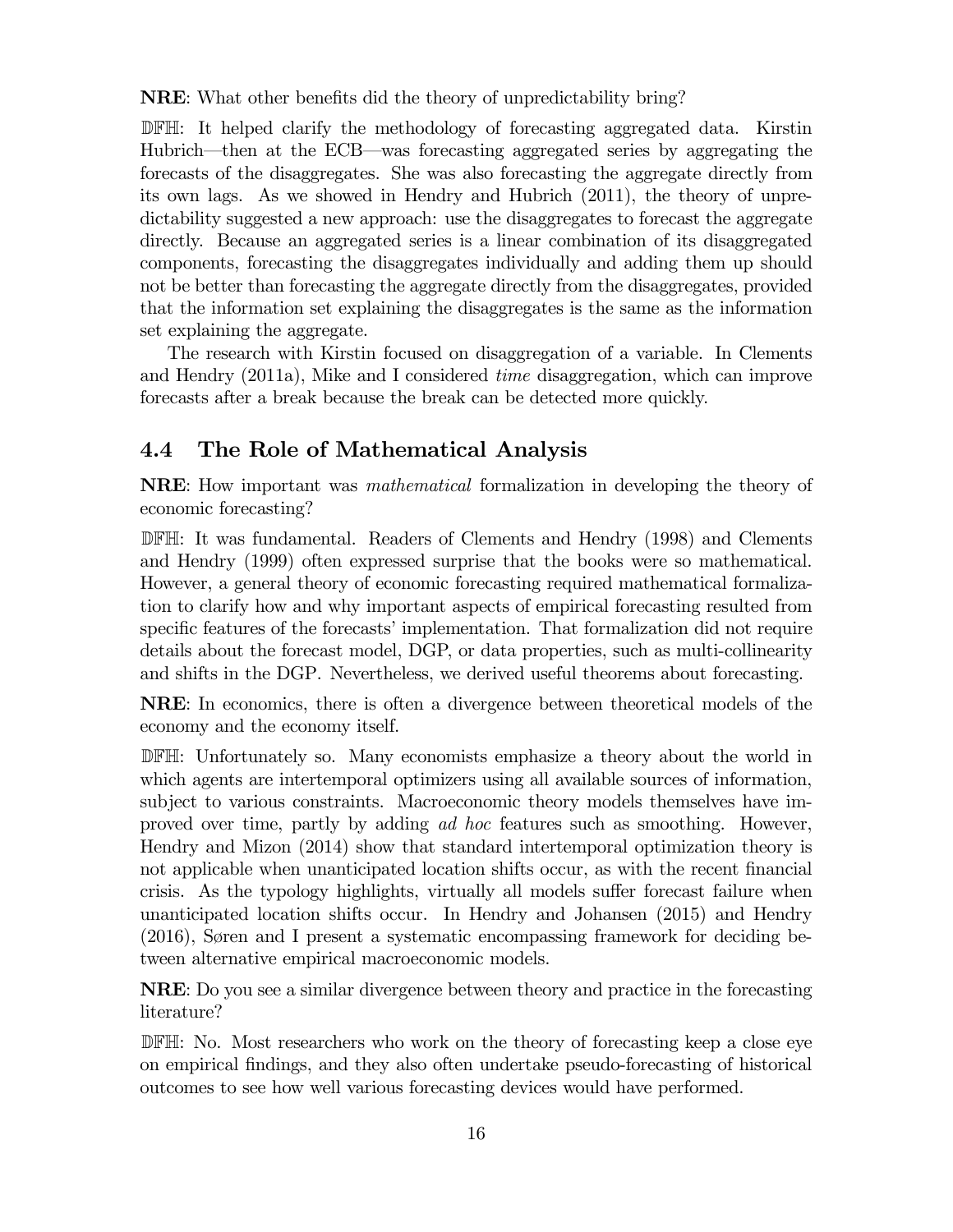NRE: While mathematics and statistics help understand empirical findings, the literature on forecasting is primarily focused on improving forecasts.

DFH: Indeed! I, for one, take very seriously the folklore and rules-of-thumb in the empirical forecasting literature. When forecasters show that add factors improve forecasts, I want to know why. When they argue that parsimony is advantageous in forecasting, I want to know why. Add factors (as intercept corrections) turn out to be an ingenious robustification device, whereas parsimony per se does not seem to be advantageous. Parsimony may appear to help in forecasting, but only coincidentally so. Some parsimonious models such as random walks are formulations that are also robust forecasting devices. The mathematical formulation of economic forecasting has been central to achieving such an understanding.

## 5 Improvements to Forecasting Techniques

NRE: The discipline has moved forward dramatically since you reported to the 1991 parliamentary Committee. There's now a much better understanding of the art and science of economic forecasting. The taxonomy clarified the sources of predictive failure. It also led to new techniques that robustify forecasts after breaks and that augment robust devices with information from economic models. Robustification has led to research on nowcasting and, from a completely different route, impulse indicator saturation. Let's start with robustifying forecasts, as occurs with the differencing of vector equilibrium correction models, aka DVEqCMs or differenced VEqCMs.

### 5.1 Robustification

NRE: Virtually all standard economic models are equilibrium correction models. That includes dynamic stochastic general equilibrium (DSGE) models, New Keynesian Phillips Curve models, structural vector autoregressions, and so-called error correction models. When the equilibrium mean alters, the model's equilibrium correction term pushes the model's forecasts towards the old equilibrium, not the new one, inducing the sort of systematic predictive failure that we've often seen in practice.

Intercept correction and differencing can robustify the forecast of an equilibrium correction model because they serve as good proxies for such shifts in equilibrium. Hendry (2006) formalizes this; and Castle, Clements, and Hendry (2013) illustrate empirically with an assessment of robustified UK GDP forecasts. Does the taxonomy provide insights on forecast robustification?

DFH: Very much so. The taxonomy shows that few things can go wrong in forecasting a variable if the forecasting model for the second difference of that variable has no parameters and no deterministic terms. If the data do not accelerate, the second difference of the variable being forecast  $(x, say)$  has a mean of zero. Letting t be the time subscript, then  $E(\Delta^2 x_t)=0$ , which implies that  $\Delta x_T$  is an unconditionally unbiased forecast for  $\Delta x_{T+1}$ . However,  $\Delta x_T$  is the current growth of  $x$ , not its future growth, so such a "forecast" device never really forecasts; but  $\Delta x_T$  will be close to  $\Delta x_{T+1}$  in the absence of acceleration.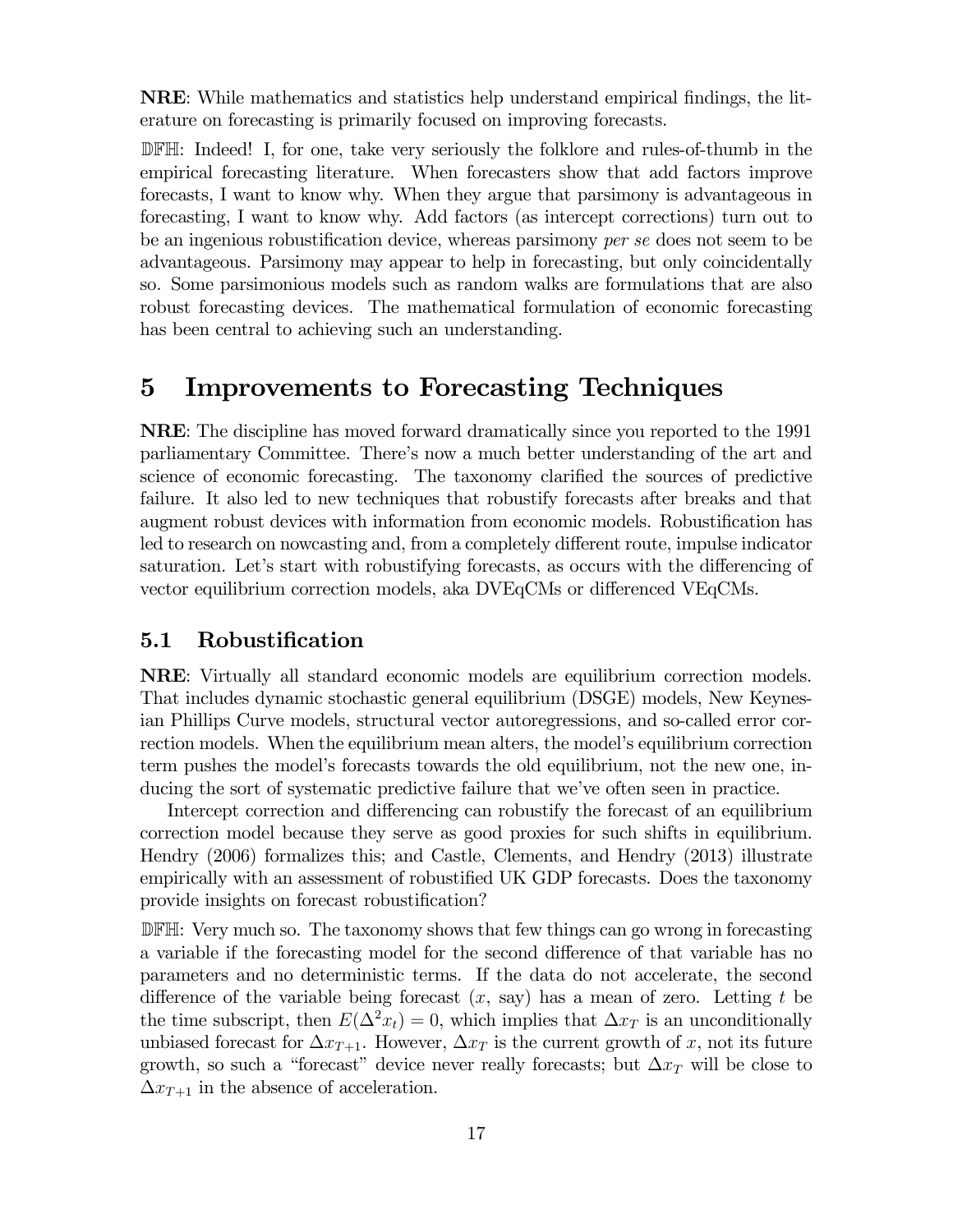**NRE:**  $\Delta x_T$  may be an unbiased forecast. Does  $\Delta x_T$  have any other interpretation? DFH: Yes, and a surprising one. The first difference  $\Delta x_T$  is a single measure that aggregates almost all the information needed in forecasting. This needs explaining.

As a reference point, we build congruent, encompassing, cointegrated models to test theories, understand the economy, and conduct policy analysis. These models also need to account for breaks and other nonstationarities. For forecasting, though, we can difference these models (as with DVEqCMs) to eliminate deterministic terms such as intercepts and location shifts. Doing so introduces the growth rate  $\Delta x_T$  in the model for forecasting  $\Delta x_{T+1}$ ; and  $\Delta x_T$  depends on the cointegrating relationship. This new system thus retains the economics and the policy-relevant causal information that underlie the model. Differencing the model also introduces the first difference of the model's other economic variables. For instance, when forecasting  $\Delta x_{T+1}$  with a DVEqCM, the primary right-hand side variable becomes  $\Delta x_T$ .

**NRE:** Aha! Because  $\Delta x$  is generated by the DGP, it necessarily includes relevant variables for forecasting  $\Delta x_{T+1}$ , whereas a model of  $\Delta x_T$  is a simplification of the DGP and need not include the relevant variables. Furthermore, there's no need to disentangle the individual components of a model when forecasting, unlike when modeling or in policy analysis. The data themselves provide the basis for forecasting. What practical implications does differencing have for forecasting?

DFH: Differencing creates a system that is robust after location shifts because  $\Delta x_T$ includes all stochastic and deterministic shifts and any variables omitted from the model. Moreover, use of  $\Delta x_T$  to forecast  $\Delta x_{T+1}$  obviates the need to estimate model parameters. The current growth rate  $\Delta x_T$  thus captures everything you always wanted to know about forecasting, but were afraid to ask!

**NRE:** Are there yet other interpretations of  $\Delta x_T$ ?

DFH: Remarkably, yes. Let me backtrack to VEqCMs to explain. In the simplest VEqCM, we forecast  $\Delta x_{T+1}$  by its mean growth rate and the current disequilibrium, which is the deviation of the cointegration vector from the equilibrium mean. Both the mean growth rate and the current disequilibrium employ full-sample estimates of the parameters. In the DVEqCM, however, the mean growth rate is estimated by the current growth rate  $\Delta x_T$ , and the disequilibrium is estimated by the deviation in the cointegrating relation from its previous value. Both terms in the DVEqCM are estimates that use only *current-dated*  $\Delta x$ , although the cointegrating coefficients themselves need to be estimated with a longer sample.

The VEqCM thus uses fixed values of its two key components, shifts in which can cause forecast failure. By contrast, the DVEqCM uses estimates based on just the current observation, which may be more relevant for forecasting than the full historical sample. This approach generates a class of "data-based" forecasting devices, which could utilize a single observation (as in the DVEqCM), a subset of observations, or the full sample (as in the VEqCM). The observations actually used imply a trade-off between rapid adaptation and imprecision in estimation. Other approaches, such as in Phillips (1995), adapt the forecasts to location shifts through automated variable reselection and parameter estimate updating.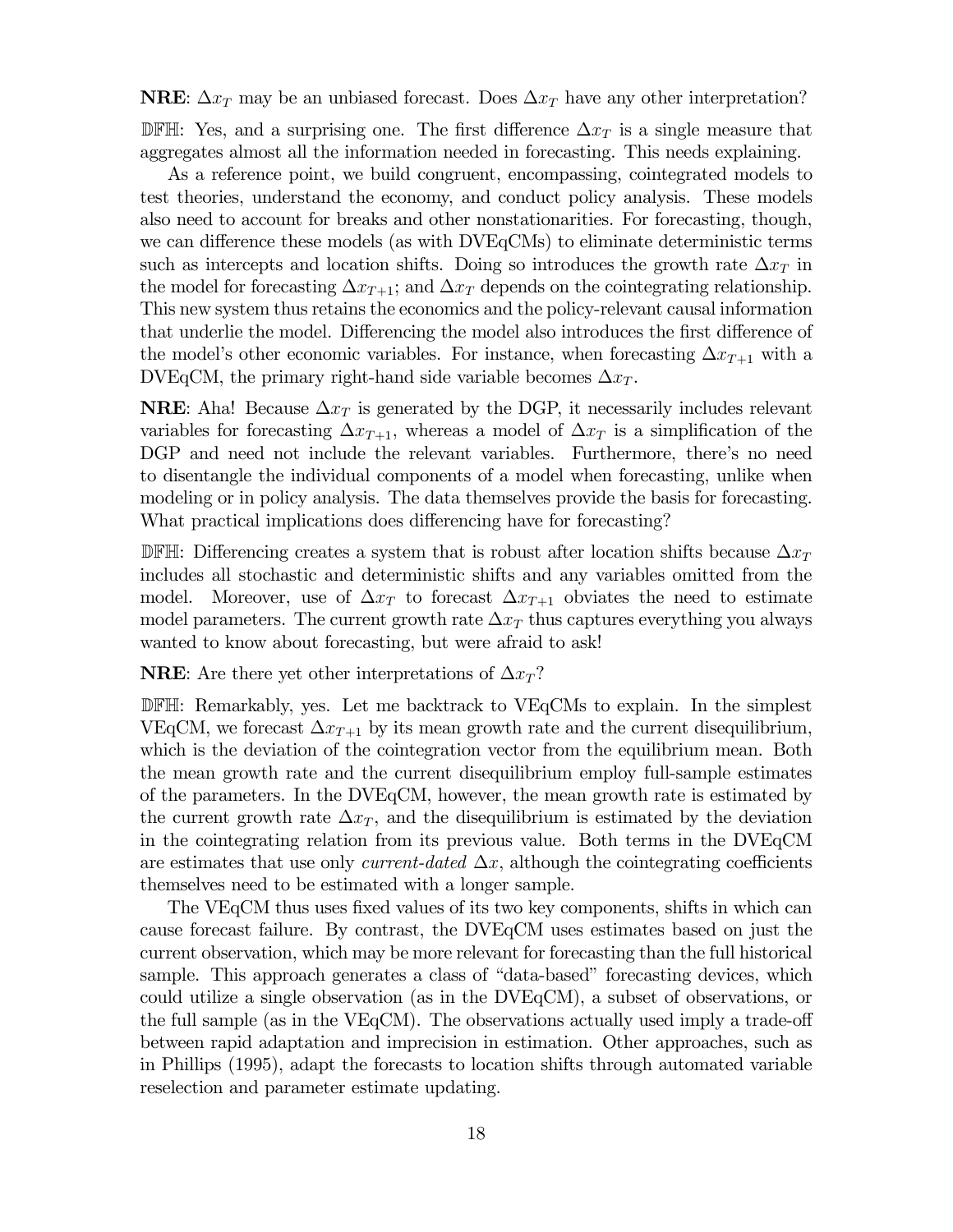Eitrheim, Husebø, and Nymoen (1999) empirically documented these implications of the taxonomy by comparing real-world forecasts from Norges Bank's macro-model RIMINI with forecasts from simple robust devices such as  $\Delta x_T$ . RIMINI produced 12quarter-ahead forecasts, and also three sequential 4-quarter-ahead forecasts over the same 12-quarter period. The robust methods lost out at the longer forecast horizon, but quite often they won at 4 quarters ahead, despite using very little information. Bårdsen, Eitrheim, Jansen, and Nymoen (2005) further examined robustification devices in forecasting comparisons with RIMINI.

NRE: You mentioned that parsimony is not the key to robust forecasts. A simple example compares two one-parameter models that have very different forecasts. One  $\sum_{t=1}^{T} x_t/T$ . Another parsimonious forecast is the data's previous value, namely, parsimonious forecast is the full-sample mean through period T, namely,  $\hat{x}_{T+1} =$  $\tilde{x}_{T+1} = x_T$ . Those two models generate vastly different forecasts after location shifts, yet both models are equally parsimonious.

DFH: In an important sense, the second model is actually more parsimonious than the first because the second model has no parameters to estimate, whereas the first model needs to estimate the mean. That said, a DVEqCM can deliver robust forecasts after location shifts, even though the DVEqCM might be highly non-parsimonious.

Returning to your two simple models, the ranking of their forecasts may alter if (say) the problem is an IID measurement error rather than an unanticipated location shift. The first model's forecast is  $\sum_{t=1}^{T} x_t/T$  and so averages the measurement errors, with a weight of  $1/T$  on any individual measurement error. The second model's forecast is  $x_T$  itself and so gives a unit weight to the  $T^{th}$ -period measurement error and a zero weight to all other measurement errors, hence increasing its forecast error variance relative to that of the first model.

NRE: The choice of forecasting model and its form of robustification involves tradeoffs between the consequences of measurement errors at the forecast origin and the consequences of location shifts. As source  $i(a)$  in the taxonomy highlights, mismeasurement of the forecast origin is a serious problem.

DFH: Location shifts are not always bad news. For near-integrated measurement errors, Duffy and Hendry (2015) show that location shifts that co-break across variables can reveal the underlying relationships. The specifics of the particular data measurement system should be considered carefully.

NRE: At a practical level, the consequences of measurement errors may be especially pronounced in nowcasting, so let's turn to that topic.

### 5.2 Nowcasting

DFH: I started thinking about nowcasting in a more structured way when Mike Clements and I (2003) were consulting for the UK Statistics Commission, evaluating how the UK's Office for National Statistics (ONS) calculated its flash estimates of the national accounts.

NRE: Nowcasting can imply measurement errors of the forecast origin. Sometimes, those errors are systematic and large, as with recent British and US economic statis-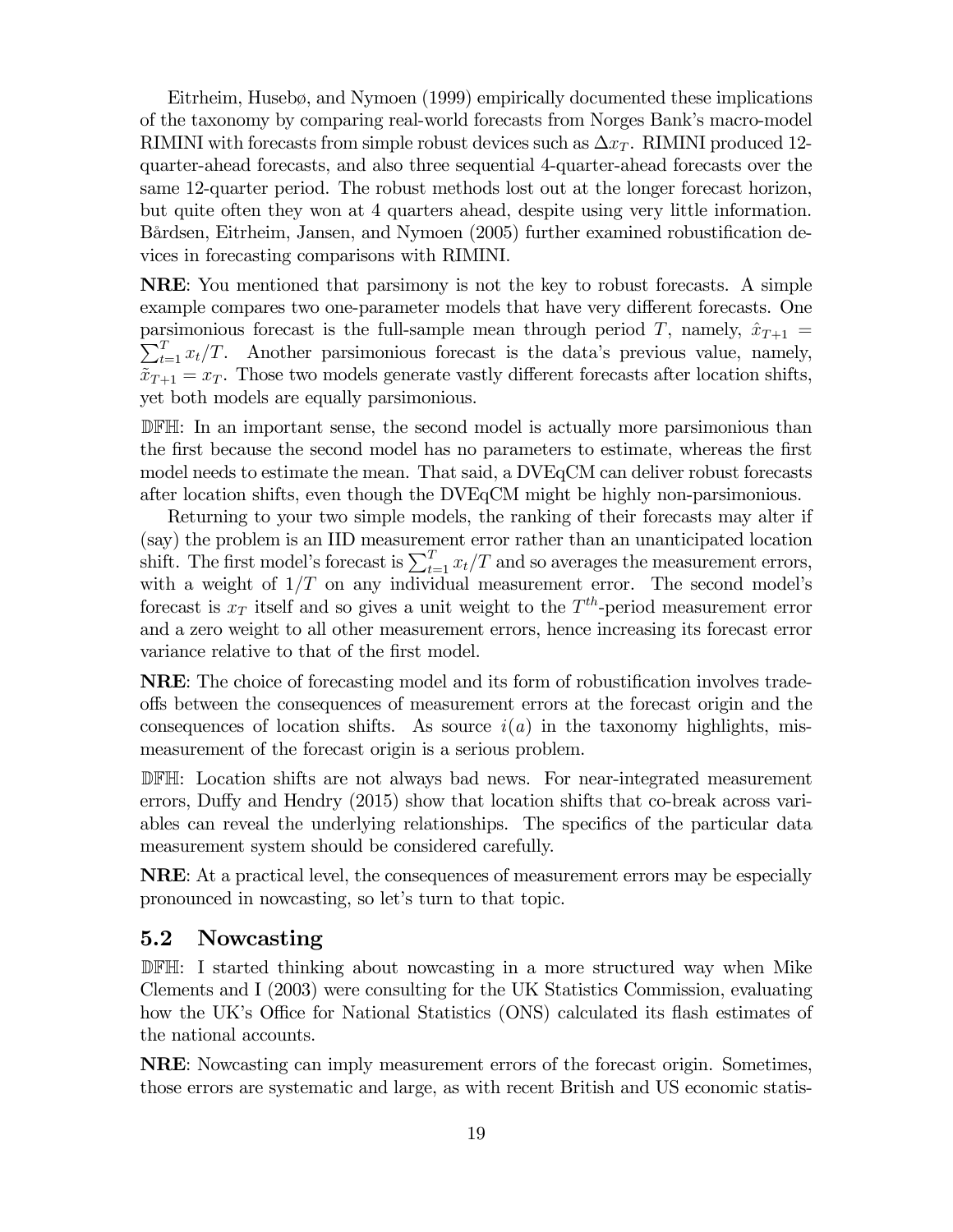

Figure 1: Initial estimates and latest estimates of UK and US GDP growth (quarterly rates, measured in percent per annum), and the corresponding data revisions.

tics. Can improved methods of nowcasting help reduce real-time forecast problems that arise from mis-measuring the forecast origin?

DFH: Definitely. For the United Kingdom, large data revisions during the financial crisis were not surprising in light of the methods that the ONS used to produce their flash estimates. The ONS releases its flash estimate (or "Month 1 estimate") of quarterly GDP growth about a month after the quarter's end, and that flash estimate is derived in part from many disaggregate observations. Some disaggregate observations become available too late for inclusion in the flash estimate, so those missing observations are "infilled", based on interpolation models such as Holt—Winters. Sudden changes in data behavior–as occurred during the financial crisis–can make interpolation methods inappropriate; and they led to flash estimates of aggregate economic growth that were systematically above the final data in the downturn, and systematically below the data in the upturn.

NRE: The large systematic data revisions during the financial crisis are visually striking. In Figure 1a, I have graphed the Month 1 estimate of UK GDP growth, along with the "latest estimate" of UK GDP growth—that is, as measured today for values in the past. Directly below this graph, Figure 1c plots the implied data revisions, constructed as the difference between the two growth rate series. All quarterly GDP growth rates for 2008 were revised downward, and markedly so, with data revisions of  $3\%$ -5% per annum for Q2, Q3, and Q4.

Large systematic data revisions are also apparent in US data. The US Bureau of Economic Analysis releases its "advance estimate" approximately 30 days after the end of the quarter, and it made errors similar to those made by the ONS. I have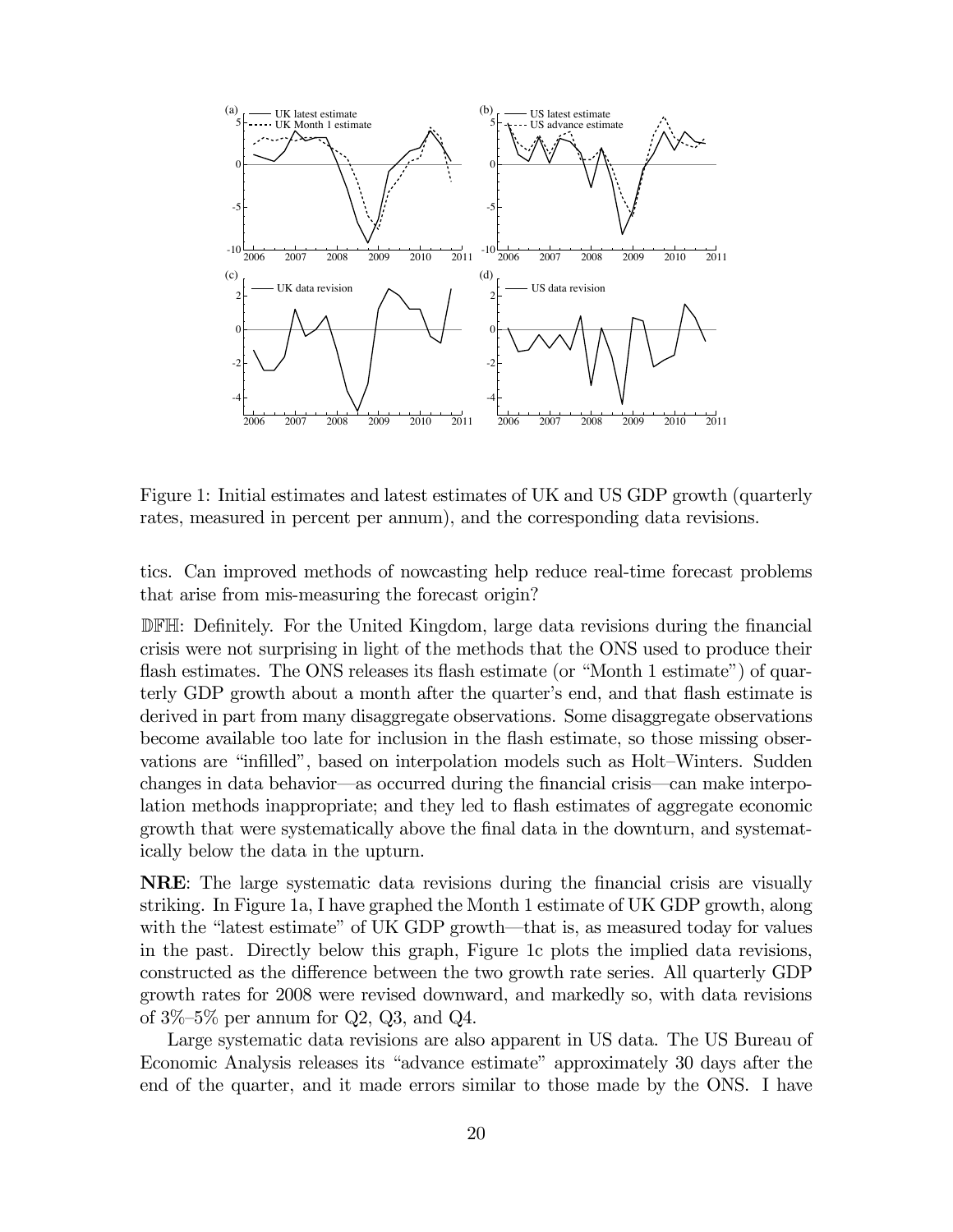graphed that advance estimate and corresponding latest estimate in Figure 1b, and the implied data revisions in Figure 1d. The latter show that the BEA systematically over-estimated US GDP growth during the financial crisis, including by 3.3% per annum for 2008Q1 and by 4.4% for 2008Q4. These mis-measurements made it difficult for policymakers to ascertain the timing and extent of the crisis, as Stekler and Symington (2016) and Ericsson (2016) discuss. [Appendix B documents Figure 1's data.]

DFH: Systematic errors such as these have led to proposed improvements to nowcasting, as documented in EuroStat (2016). The taxonomy delineates what does and does not cause forecast failure and so has implications for nowcasting. When a statistical agency estimates (say) GDP growth from a set of disaggregate components, the agency should check whether previous forecasts of those components are close to their now known outcomes. If they aren't, a location shift is probably responsible, so any missing disaggregates should be infilled, taking into account information about recent breaks. Considerable contemporaneous information is available for nowcasting, including surveys, Google Trends, mobile phone data, and prediction markets. All could be used to improve the accuracy of forecast-origin estimates. Also, nowcasts made this way could be created before the end of the reference period, thereby reducing the delay with which flash estimates appear.

NRE: Your recent papers on nowcasting also employ automatic model selection with Jurgen Doornik's and your econometrics package Autometrics, which is documented in Doornik and Hendry (2013). How can automatic model selection help nowcasting?

DFH: One way is by building forecasting models of the disaggregated series. That requires effective methods of automatic model selection. Model selection is a surprisingly contentious issue, possibly because there are so many poor selection methods. Some nowcasting approaches seek to avoid model selection altogether by summarizing the information from large numbers of variables by using principal components or factors: see Forni, Hallin, Lippi, and Reichlin (2001), Artis, Banerjee, and Marcellino (2005), Stock and Watson (2011), and Castle, Clements, and Hendry (2013).

**NRE:** Is *Autometrics* better at model building than manual model selection?

DFH: We think so. Hendry and Doornik (2014) document how automated approaches such as *Autometrics* avoid the pernicious properties of many earlier approaches, which employed poor algorithms and inappropriate selection and evaluation criteria. Whether starting from a large model that nests the DGP or from a model that is the DGP itself, model search à l'Autometrics retains roughly the same relevant variables, and it obtains a controlled average number of irrelevant variables.

### 5.3 Impulse Indicator Saturation

NRE: How general are such automated model selection methods?

DFH: Amazingly general. For instance, the recent theory of model selection can handle more potential variables than there are observations.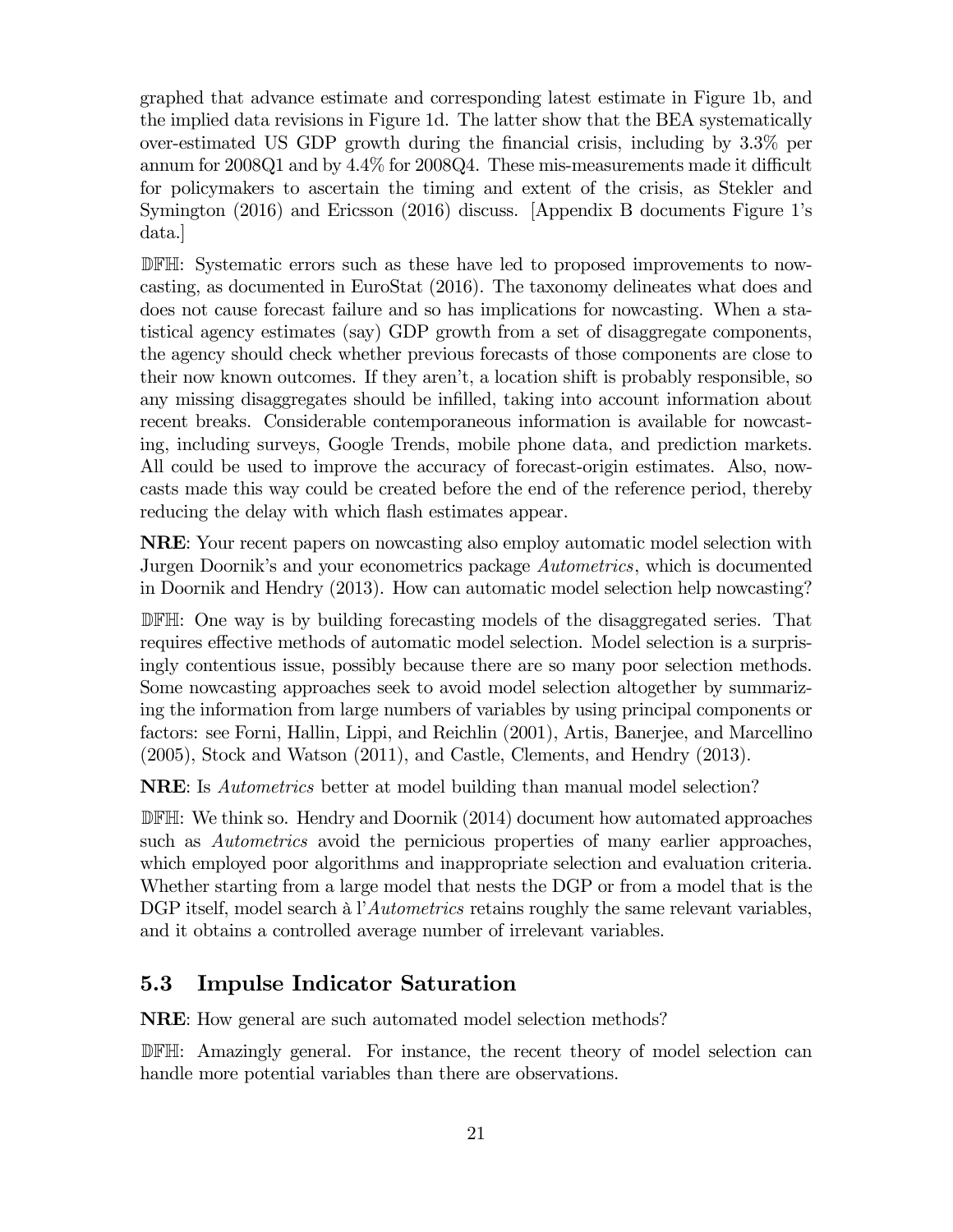NRE: That sounds impossible.

DFH: Even my co-author Søren Johansen initially thought so! I remember our discussion vividly. Søren and I were in Stockholm for the 2003 Nobel prize award ceremonies for Clive Granger and Rob Engle, and I tried to persuade Søren to take the idea seriously. We were walking across a bridge in freezing December weather–not the most opportune setting.

The canonical case for this problem in model selection is impulse indicator saturation (IIS), in which the set of candidate explanatory variables includes a dummy variable for each observation. The solution to this canonical case is implicit in several existing techniques. For instance, as Salkever (1976) shows, the Chow (1960) statistic can be calculated by including zero-one indicator variables for all observations in the forecast period and then testing those indicators' joint significance. Recursive estimation is another example. Its "forward" version can be calculated by estimating the model, including an indicator variable for every observation in the latter part of the sample, and then sequentially removing the indicators, one indicator at a time. Both forward and backward versions of recursive estimation can be calculated in this fashion. Together, they require indicators for all observations in the sample and thus analyze as many potential variables as there are observations.

NRE: Andrews's (1993) unknown breakpoint test and Bai and Perron's (1998) generalization thereon are interpretable in this way. How did you come up with IIS?

DFH: I discovered it by a fluke. I was a late entrant to Jan Magnus and Mary Morgan's (1999) econometric modeling competition, with my analysis published as Hendry (1999) in their book Two Experiments in Econometrics. Researchers in the competition were given data from 1929 to 1989 on the US demand for food, thus building on Tobin's (1950) empirical analysis through 1948. Most investigators discarded the data for the interwar period and for World War II as being too difficult to model. For example, a standard demand model fitted over the whole sample delivered positive price elasticities.

NRE: Shouldn't more observations be better than fewer?

DFH: Exactly. A larger sample is better–if it is used in the right way. I wanted to replicate other researchers' findings for the postwar subsample while actually using the whole sample. To do so, I estimated a given model over the whole sample, including indicator variables for all observations up to the beginning of the postwar period. Several of those indicator variables were highly significant. Three were associated with a food program in the United States during the Great Depression. Unsurprisingly, the food program affected the demand for food. The other significant indicator variables were for years during World War II.

I then reversed the whole procedure, estimating the model over the whole sample but including indicators for the postwar period. That was equivalent to estimating the model over the first part of the sample. A few postwar indicators were marginally significant, as the corresponding Chow test revealed. Between these two estimations, I had included an indicator for every observation, albeit in two large blocks. All indicators could be considered–just not all at once.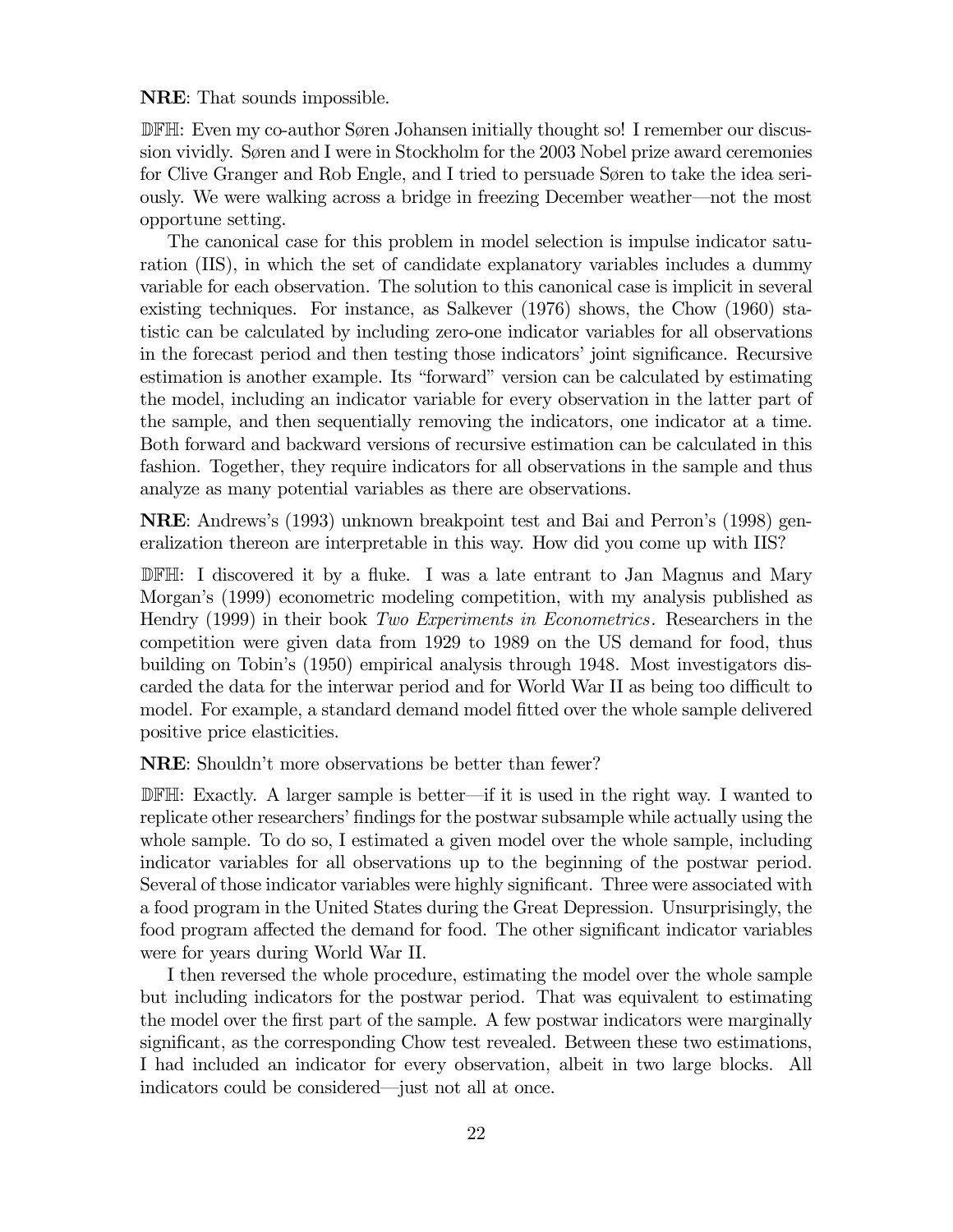Finally, I estimated the model over the whole sample, including the indicators selected in the two subsample estimations. Of those indicators, only those for the food program and World War II were significant, and they had clear economic explanations. By including just those indicators, the whole sample could be adequately captured by a single model. The large data variability during the interwar period and World War II also greatly reduced the estimated economic parameters' standard errors, relative to those in the same model estimated on the postwar period alone.

NRE: That explains IIS as a procedure. What's the distributional theory for IIS?

DFH: To understand IIS's properties, Hendry, Johansen, and Santos (2008) considered a stylized version of IIS with a split-half sample. Under the null hypothesis that there are no outliers or breaks in the DGP, IIS incurs only a small loss of efficiency. For example, for a sample size of 100, on average one impulse indicator out of the 100 total would be significant at the 1% significance level. Because an impulse indicator merely removes one observation from the sample, the method is 99% efficient under the null hypothesis. IIS is almost costless, despite searching across 100 indicators.

Under the alternative hypothesis, IIS can detect multiple outliers and location shifts. Castle, Doornik, and Hendry (2012) demonstrate high power for multiple location shifts that are "large enough". Importantly, IIS can detect breaks that are near the ends of the sample. Johansen and Nielsen (2009) generalized the theory of IIS to include autoregressive distributed-lag models with or without unit roots, and they proved that IIS did not affect the rate of convergence of other parameter estimates to their population values.

NRE: IIS adds blocks of dummies to estimation and model selection. IIS can consider many blocks, thereby allowing many different alternatives to be considered.

DFH: That feature of IIS has remarkable implications. Under the null, an indicator for a given observation is significant only if it is discrepant. Its significance doesn't depend particularly on how or how often you split the indicators into blocks, provided that the blocks are large and that multiple search paths are explored.

Let's now consider the alternative of multiple unmodeled breaks or outliers. For ease of discussion, let's assume two outliers. Detection of one outlier (the first, say) can be difficult unless the other outlier is accounted for. Failing to account for the second outlier in the model induces a larger estimated error variance, making the first outlier appear less significant than it actually is. Hence, there's a need to include sufficient indicators to capture all actual outliers.

Single-step algorithms such as step-wise regression and Lasso can fail badly in such situations because they lack a mechanism to ensure capturing all relevant outliers and breaks. For instance, in a Monte Carlo simulation with a ten standard deviation break that persists for 25% of the sample, step-wise regression and Lasso can easily fail to detect even one outlier, whereas IIS picks up all of them. Many early model selection algorithms were poor because they used single-step expanding searches that explored only one search path. Hoover and Perez (1999) showed the advantages of multiple-path contracting searches that are guided by encompassing evaluations.

NRE: The block-search algorithm can be generalized to include candidate variables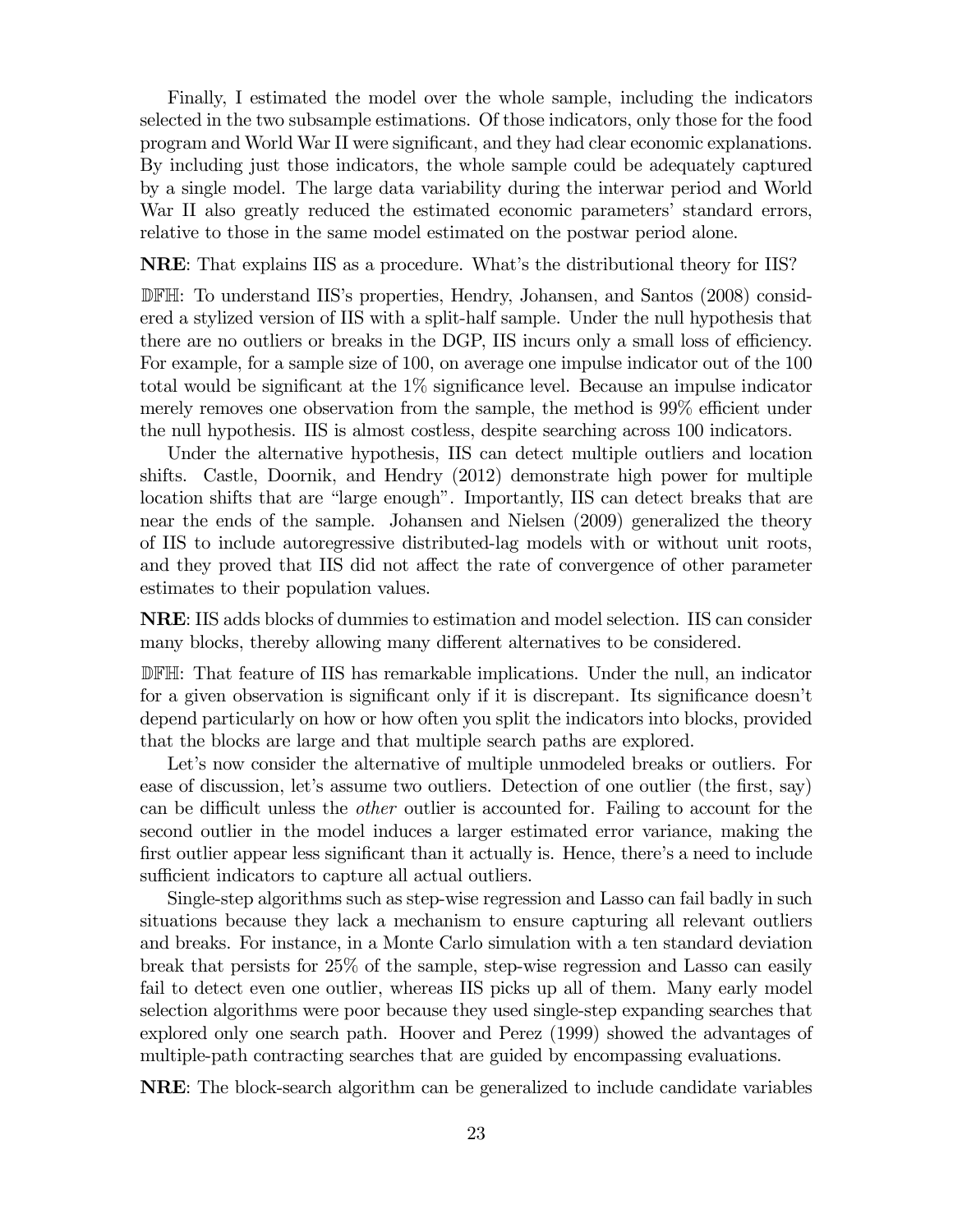such as standard economic variables, and not just impulse indicators. Even if the number of candidate variables  $N$  is greater than the number of observations  $T$ , block searches can still be implemented, so long as the number of variables in each block is smaller than  $T$ . To consider lots of alternatives, we can iterate the block search and vary the composition of the blocks as we iterate. What are the properties of the algorithm in such a situation?

DFH: Proofs of the properties of such an algorithm are similar to those for "standard" IIS. What matters appears to be the number of degrees of freedom used up from examining a set of candidate variables, rather than the number of observations corresponding to a set of indicators. Purely contracting searches are not possible for  $N > T$ , but the principle of examining many large blocks remains. Blocks help avoid inadvertently eliminating variables that are correlated with already selected variables, and blocks help detect effects that are camouflaged by breaks.

Surprisingly, we can select jointly across lag length, functional form, relevant variables, and breaks, even when doing so implies  $N > T$ . Under the null, estimates of the parameters of interest are still relatively efficient. Under the alternative, it is particularly important to consider all of these complications jointly because they are likely to be connected.

Other procedures tend to address just one or a few issues, rather than all of them at once. Nonparametric statistics can determine functional form but, in so doing, assume constant parameters, accurate measurements, and inclusion of all relevant variables. Robust statistics can tackle contaminated data but assume an otherwise correct specification. The block-search approach aims at considering all complications together. As Hendry and Johansen (2015) show, it can do so without distorting the distribution of the parameter estimates of a correct theory-specified model. Søren and I serendipitously discovered that result while trying to prove something else.

#### 5.4 Forecasting Breaks

NRE: By dealing with location shifts, IIS links model selection to forecasting. Unmodeled location shifts have adverse effects on forecasting, so how should we deal with them? I actually have three questions, rather than just that one.

- How can we forecast a break before it occurs?
- How can we recognize a break once it does occur?
- How can we improve forecasts once a break has begun?

Let's consider these questions in reverse order, starting with the last one.

DFH: Once a break has started, differencing and intercept correction offer effective immediate ways for avoiding systematic forecast failure. Alternatively, we might estimate the break's functional form to help predict the next period's outcome. That function might be as simple as a step shift. Castle, Doornik, Hendry, and Pretis (2015) have proposed a generalization of IIS called step indicator saturation as an algorithm for detecting step shifts. An in-sample detected step shift generates an intercept correction for out-of-sample forecasts, thus linking saturation techniques to robustification of forecasts in the presence of breaks.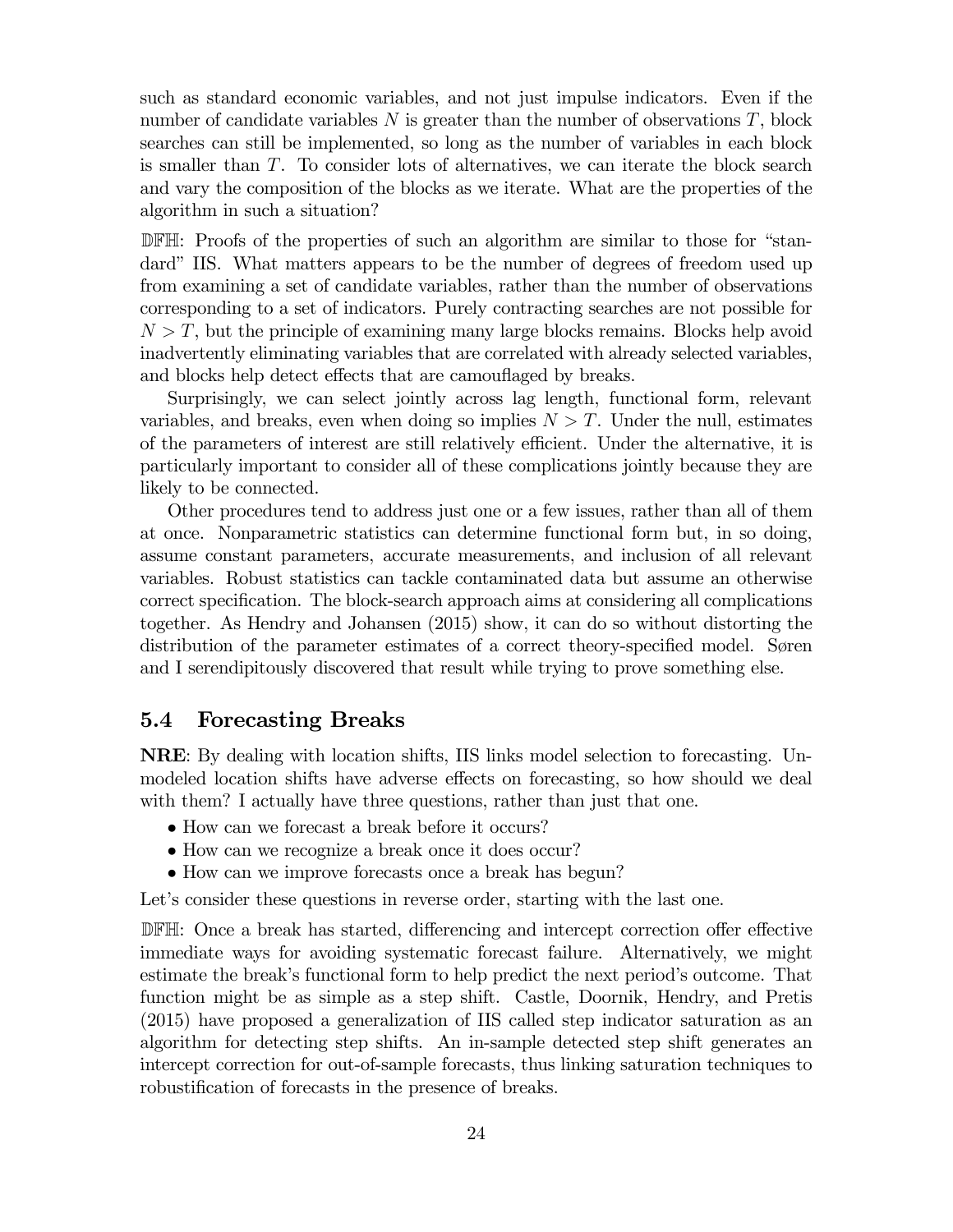Unfortunately, the initial subsample for a break period is typically small, making estimation of the break's functional form difficult. Castle, Fawcett, and Hendry (2010) find that estimating the parameters of an ogive functional form costs as much in terms of MSFE as intercept correction or differencing, even if the form and timing of the break are known. Repeated breaks offer more promise, as with repeated volcanic eruptions, where the functional form of an eruption's effect on air temperature is known. For instance, Pretis, Schneider, Smerdon, and Hendry (2016) show that the return to normal temperatures after a new eruption can be forecast relatively accurately, once the lowering of temperature from that eruption has been observed.

NRE: We already have an answer to the second question: saturation techniques such as IIS can help detect a break, once it occurs. So, let's turn to the first question: How can we forecast a break before it occurs? As an example, very few people foresaw the recent financial crisis.

DFH: In retrospect, there was evidence about increasing stress in the financial system, prior to the crisis. That evidence is akin to vulcanologists' measurements of increased pressure inside a volcano, prior to a volcanic eruption. Such volcanic data has helped forecast eruptions, as with Mount St. Helens in 1980. Eruptions were once viewed as "beyond science", but vulcanologists have made great progress in understanding what causes eruptions, and therefore what to measure so as to forecast eruptions.

Such progress is promising for economic forecasting too. Proper monitoring systems of the financial sector might have flagged a looming problem through the buildup of sub-prime loans, their high default rates, and excessive leveraging of the institutions making those loans, all interacting with house prices that were out of line with average incomes; see Eichner, Kohn, and Palumbo (2010). That said, I have applied many times for funding to investigate how to forecast breaks, but the applications have almost always been rejected, and often with extremely sceptical reactions.

NRE: Returning to the first question, can one reliably forecast an economic break?

DFH: Perhaps; and that's an age-old question. To quote Smith (1927, p. 457) from nearly a century ago, "[t]his possibility of change in relationship is perhaps the most fundamental weakness in all statistical forecasting". Smith (1929) followed up on this view in a paper "Judging the Forecast for 1929"–an interesting year historically! I wish I had been aware of Smith's work decades ago.

Returning to the question, it's helpful to distinguish between two kinds of information: regular "causal" information, and information reflecting a break in relationship. Take UK narrow money demand as an example. The first type of information includes incomes, prices, and interest rates, whereas the second type includes the UK Finance Act of 1984. That Act required commercial banks to start withholding income tax from interest payments on individuals' deposit accounts (that is, savings accounts) and to remit that withheld tax to the Inland Revenue. This legislative change precipitated an outflow of funds from deposit accounts, led to the introduction of interest-bearing checking accounts, and hence radically shifted the previous relationship between narrow money, prices, incomes, and interest rates.

NRE: Does the second type of information bear on shifts in the DGP?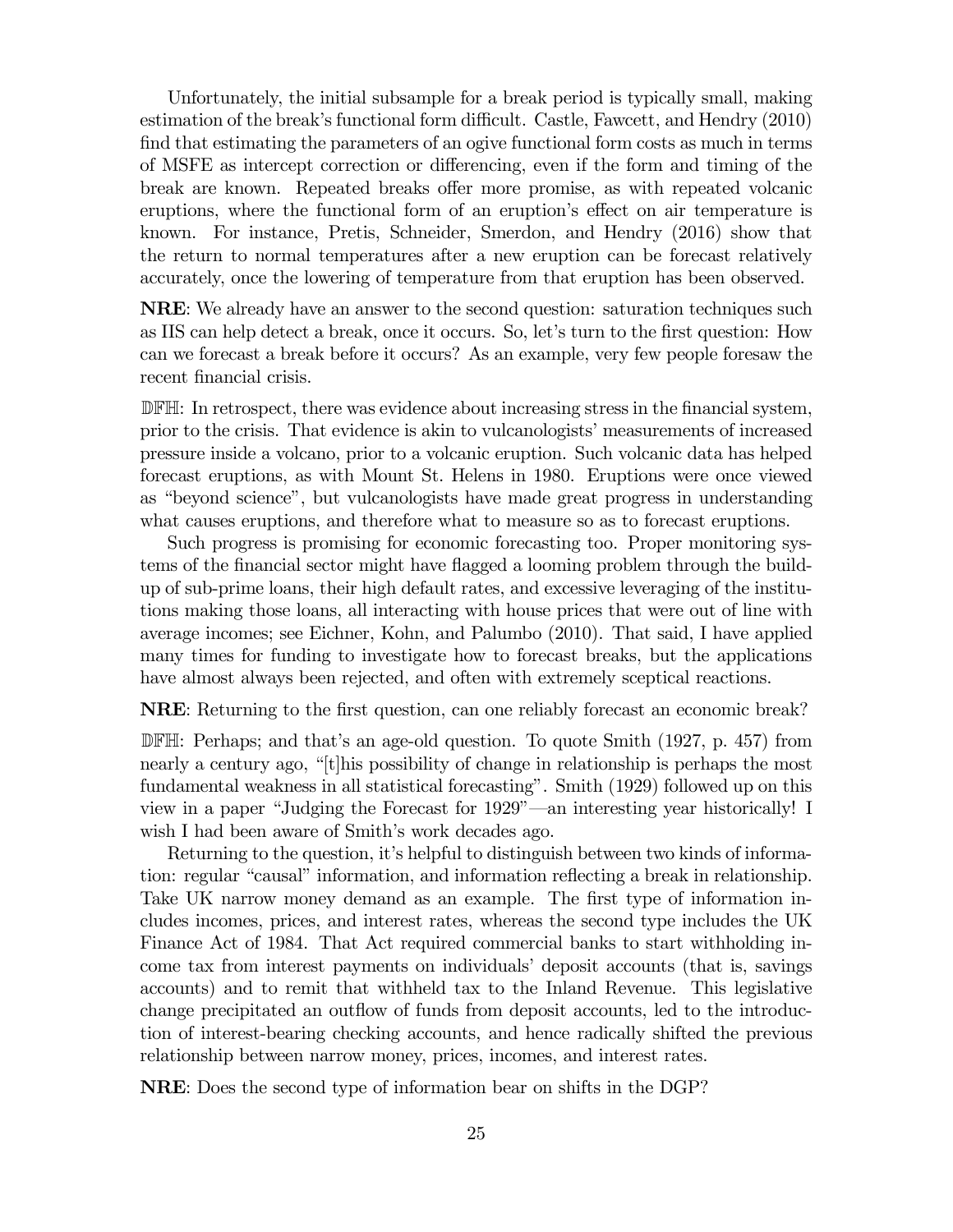DFH: Yes. If we had known that the 1984 Finance Act would lead to the introduction of interest-bearing checking accounts, and if we had known how agents would respond to their introduction, we could have produced fairly accurate money-demand forecasts. Without that knowledge, massive forecast failure resulted. By the late 1980s, forecasts of the narrow money stock from a previously well-specified model were systematically off by about half of the stock of money.

NRE: Does information exist that would enable one to forecast breaks?

DFH: I think so, but much more research is needed. If such information could be observed in advance, then it should be feasible to develop models for forecasting breaks, an issue addressed in Castle, Fawcett, and Hendry (2011). Policy-determined events–such as allowing Lehman Brothers to go bankrupt–seem likely to remain unpredictable. We lack information that would help forecast the outcome, prior to the policy decision. Ironically, if such a bankruptcy were correctly forecast, and if the government acted on that forecast to prevent the bankruptcy, no bankruptcy would occur, leading to an apparent forecast failure.

NRE: At a conceptual level, additional conditioning information–such as that policy decision–may remove time dependence in the distribution.

DFH: Agreed, but you need "breaks in" to get "breaks out". That echoes "No Causes In, No Causes Out", which is the title to Chapter 2 in Nancy Cartwright's remarkable (1989) book. An observed break in a relationship may well be due to a variable that is excluded from the model. If so, that excluded variable itself must have experienced a location shift, which may be difficult to predict. For instance, if inflation depends on oil prices, and oil prices shift, the change in oil prices could explain a shift in inflation–but shifts in oil prices may be nearly unpredictable.

NRE: Could co-breaking help sort this out? What's the background on co-breaking?

DFH: I was sketching out the idea of co-breaking during a conference in Florence when an unanticipated break occurred–a small earthquake. That earthquake had not been forecast!

I thought that co-breaking would rescue forecasting from its most pernicious problem–systematic forecast failure. Hendry and Massmann (2007) show that cobreaking cancels out multiple location shifts through linear combinations of variables, just as Johansen (1988) shows that cointegration cancels out multiple unit roots. However, while the co-breaking solution works for the co-breaking combinations, it doesn't work for the remaining variables, which still require forecasts of their shifts.

NRE: Relatedly, model mis-specification per se cannot explain predictive failure. Suppose the world were ergodic and we ran a regression of  $y$  on  $z$ , and we also ran a regression of  $z$  on  $y$ . Both regression models would be constant, and both would predict as well out of sample as they would fit in sample: see Miller (1978) and Hendry (1979a). Changes in data correlations or changes in data means are needed for a model to systematically mis-forecast or become nonconstant.

DFH: That result is key to understanding predictive failure. With data from a stationary stochastic process, a model that is congruent and encompassing in-sample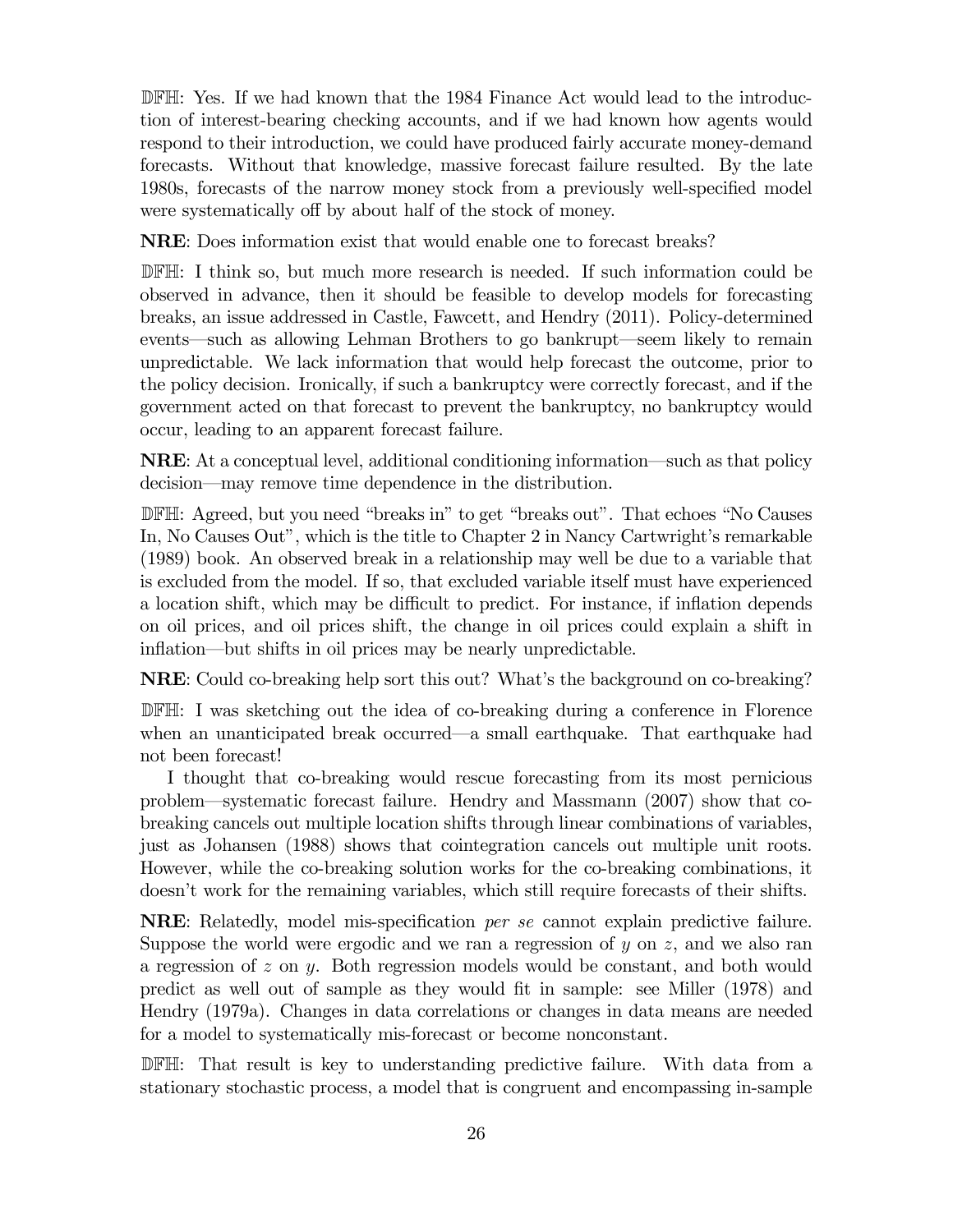will usually dominate in forecasting. Its interval forecasts will also be relatively accurate, and its forecasts will approximate the conditional expectations and so will be close to the corresponding minimum MSFE predictors.

However, when the DGP has unanticipated shifts, these implications no longer hold. The conditional expectation may be biased, and it need not be a minimum MSFE predictor. Changes in collinearity can induce explosions in MSFEs, and misspecification can cause forecast failure. In fact, in forecasting, a non-causal model may dominate a model that includes every causal variable. For example, the lagged first difference will be a robust predictor, even if the lagged first difference is not in the DGP. Conversely, VEqCMs and DSGE models are non-robust predictors and can suffer systematic forecast failure, even if correctly specified in-sample. That result entails the need to rethink how expectations are formulated in economic models.

NRE: Are fat-tailed distributions also problematic when forecasting?

DFH: Yes. With fat-tailed distributions, apparent outliers are more prevalent than would be expected from the normal distribution. Empirically, though, outliers are often clustered in time. The probability of observing several successive similar outliers is very small with independent draws–akin to the sudden appearance of a flock of "black swans".

NRE: Can clustering arise from a shift in the distribution?

DFH: Absolutely. When a distribution shifts, observations that would have been outliers under the previous distribution can be commonplace under the new distribution. Hence the "outliers" will be clustered. Also, if the distribution's mean does not shift, Chebyshev's inequality limits the number of outliers likely to occur because the density must integrate to unity.

# 6 Applications and Implications

NRE: Having focused on the theory of economic forecasting, let's turn to applications.

### 6.1 UK Office of Communications

NRE: You worked with Ofcom–the UK government's Office of Communications– on forecasts of net advertising revenue for the TV broadcasting network ITV. These forecasts had policy consequences and were interesting in their own right. What is the background?

DFH: Ofcom is the British government agency responsible for UK radio and TV broadcasting licenses, and ITV is the biggest commercial TV network in the United Kingdom. In 2004, Ofcom needed to price the renewal of the license for ITV to advertise on TV. The license fee had been specified to be calculated from forecasts of discounted net advertising revenue (NAR) over the subsequent decade.

In Hendry (1992), I had developed a VEqCM for key variables in forecasting NAR–hours broadcast, audience reach, and the price of advertising time. I subsequently improved that VEqCM using a precursor to Autometrics called PcGets,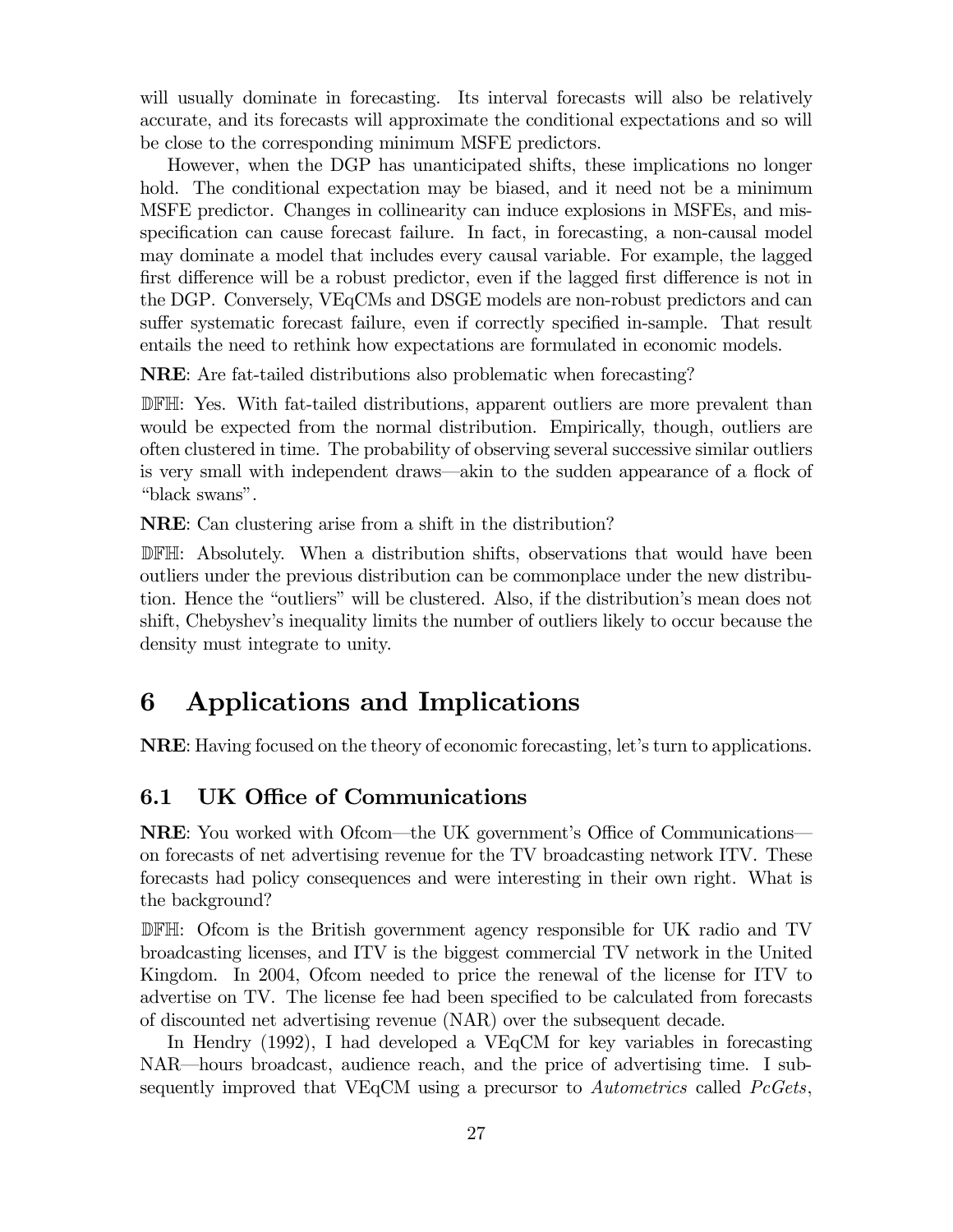which I had developed with Hans-Martin Krolzig. Ofcom then augmented that new VEqCM by forecasts from a macro-model for variables such as GDP, company profits, interest rates, and inflation.

In forecasting NAR, Ofcom initially preferred to forecast from that augmented VEqCM, rather than from the corresponding DVEqCM. Ofcom was concerned with how the differencing in the DVEqCM would eliminate long-run relationships from the VEqCM. However, representatives from the advertising industry described recent breaks in TV advertising that arose from innovations such as video-recorders, personalized and Internet advertising, and satellite and cable TV channels. Those breaks would be difficult to model with available data, yet they could cause systematic forecast failure by the VEqCM. I persuaded Ofcom that differencing the VEqCM would remove those location-shift components but retain long-run information.

Ofcom published forecasts for NAR over 2004—2014 in Raven, Hoehn, Lancefield, and Robinson (2004, Figure 6.5). Forecasts were calculated for three models: a "longrun trend" model, the VEqCM, and the corresponding DVEqCM. The respective forecasts were increasing, relatively flat, and slightly declining over time.

NRE: So, Ofcom robustified the forecasts by differencing the VEqCM; and robustification was important because there had been recent unmodeled shifts.

DFH: Indeed. Differencing removed location shifts in excluded variables such as the introduction of personal video-recorders, which had reduced TV advertising revenue.

NRE: Were these forecasts important in policy?

DFH: Very much so. Ofcom set a lower license fee because the DVEqCM forecasts showed NAR declining, rather than increasing. However, while the DVEqCM did perform the best of the three models ex post, even its forecasts proved too optimistic. Many of the variables included in the DVEqCM themselves experienced unanticipated location shifts during the forecast period. For instance, in the wake of the financial crisis, actual GDP and profits were much lower than forecast, poignantly illustrating that unanticipated location shifts can induce systematic forecast errors.

#### 6.2 The UK Housing Market

NRE: In the 1970s, you began modeling the UK housing and mortgage markets. You were unable to sell your models' forecasts to any major UK company involved in construction, construction materials, or mortgages. Why?

DFH: Therein lies a story. In the late 1970s, I gave a presentation on my models to representatives from many of those companies. At the end of the presentation, someone queried the model's ability to forecast the number of housing starts in April five years ahead. I replied that "no one needs to know that today". The questioner said "your model can't do it" and walked out. Then, to my shock, so did most of the rest of the audience. Given how many representatives thought that that was a sensible question, it didn't surprise me that some of those companies collapsed in the sharp recession of the early 1980s.

NRE: What did you learn from forecasting the housing market?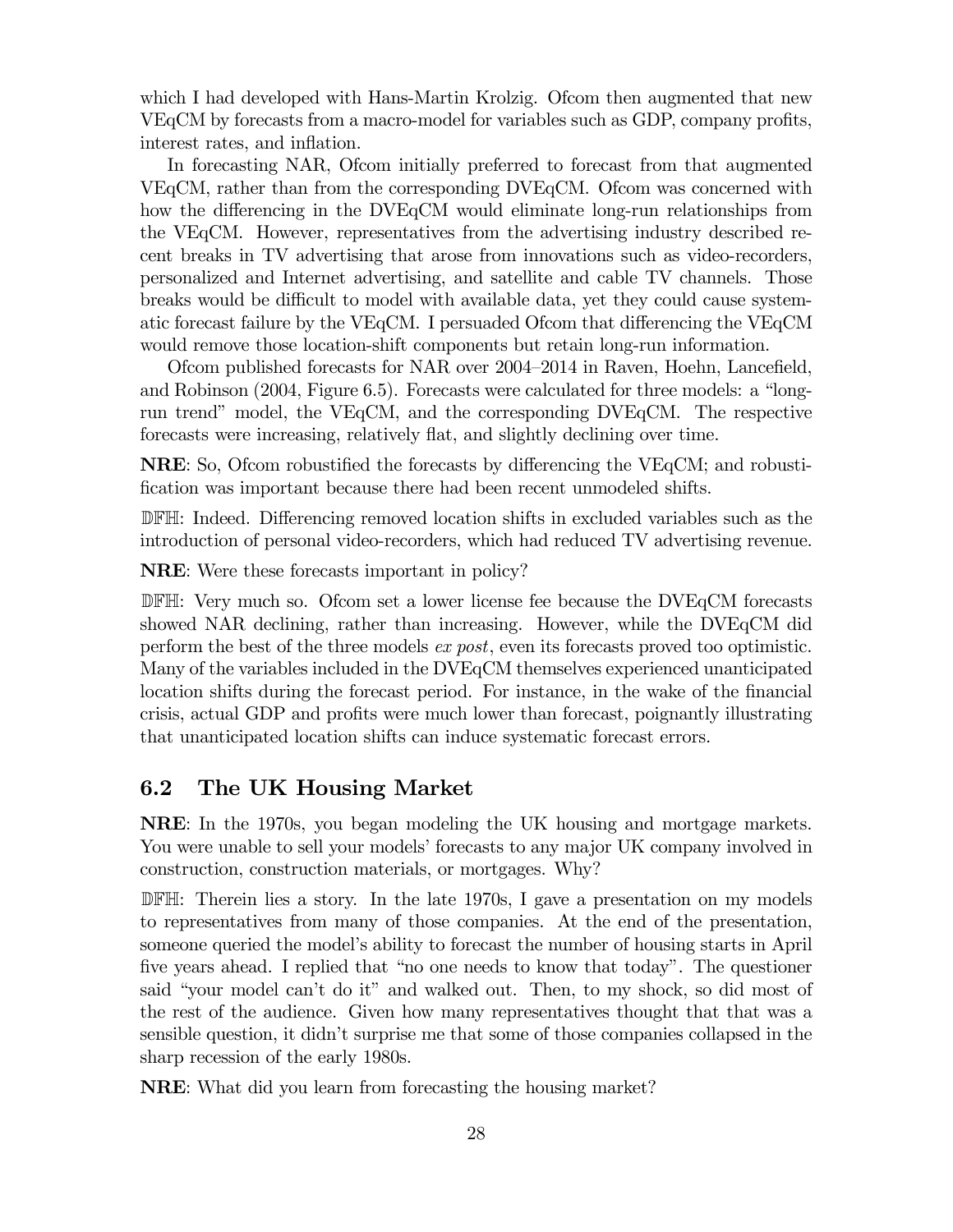DFH: What insight I gained started with a puzzle. During 1972, UK house prices rose dramatically in response to a major increase in mortgage lending by building societies. Later, I checked how well my model would have forecast through that period. When forecasting a few quarters after the then largest-ever increase in UK house prices, the model forecast a fall in prices, while prices actually continued to rise substantially. Nevertheless, coefficients estimated over the pre-forecast period were almost identical to those estimated over the whole sample; and the whole-sample residuals were homoscedastic.

NRE: When did you come up with an explanation?

DFH: Not until over a decade later, when Mike Clements and I were developing the general theory of forecasting. That theory distinguishes between "internal breaks", which are shifts in the model's parameters, and "external breaks", which are shifts in the unmodeled included variables. Mike and I showed that a change in multi-collinearity among the model's variables leaves estimated coefficients almost unchanged but can greatly increase MSFEs, contrasting with the irrelevance of multicollinearity to forecast uncertainty when multi-collinearity is constant. This problem with multi-collinearity cannot be solved by orthogonalizing the model's variables or by eliminating relevant multi-collinear variables. The latter can lead to even worse forecasts. However, updating parameter estimates with new data can reduce MSFEs.

For UK house prices, the correlations of mortgage lending with disposable income, interest rates, and inflation altered markedly when mortgage lending itself increased. Despite the accrual of more information from changes in multi-collinearity, the MSFE also increased, in line with our general theory of forecasting.

NRE: Model nonlinearities proved central to explaining house-price "bubbles". What inspired you to include nonlinearities in your model?

DFH: I had learned that Van der Pol's cubic differential equation could describe heartbeats, and that heartbeats could manifest sudden surges. Changes in UK house prices seemed rather like heartbeats so, in my model, I included the cube of the excess demand for housing, as represented by the cube of lagged house-price inflation. The cube was significant, as I showed in Hendry (1984).

My formulation had difficulties, though. It predicted some large jumps in house prices that didn't materialize. It also implied that large changes in house prices were explosive. In practice, once the market was far from equilibrium, excessively high or low house-price-to-income ratios drove the market back towards equilibrium, as followed after the UK housing bubble in the late 1980s. Richard and Zhang (1996) improved on my nonlinear formulation by using a cubic in the observed deviation from the long-run equilibrium rather than the cubic of house-price inflation.

#### 6.3 Forecasting and Policy Analysis

NRE: You have undertaken policy research with various coauthors, including Grayham Mizon and myself. Forecasting has also been an important aspect of your policy advice to government, as with Ofcom and HM Treasury. What role does forecasting play in policy, and what's the relationship between forecasting and policy analysis?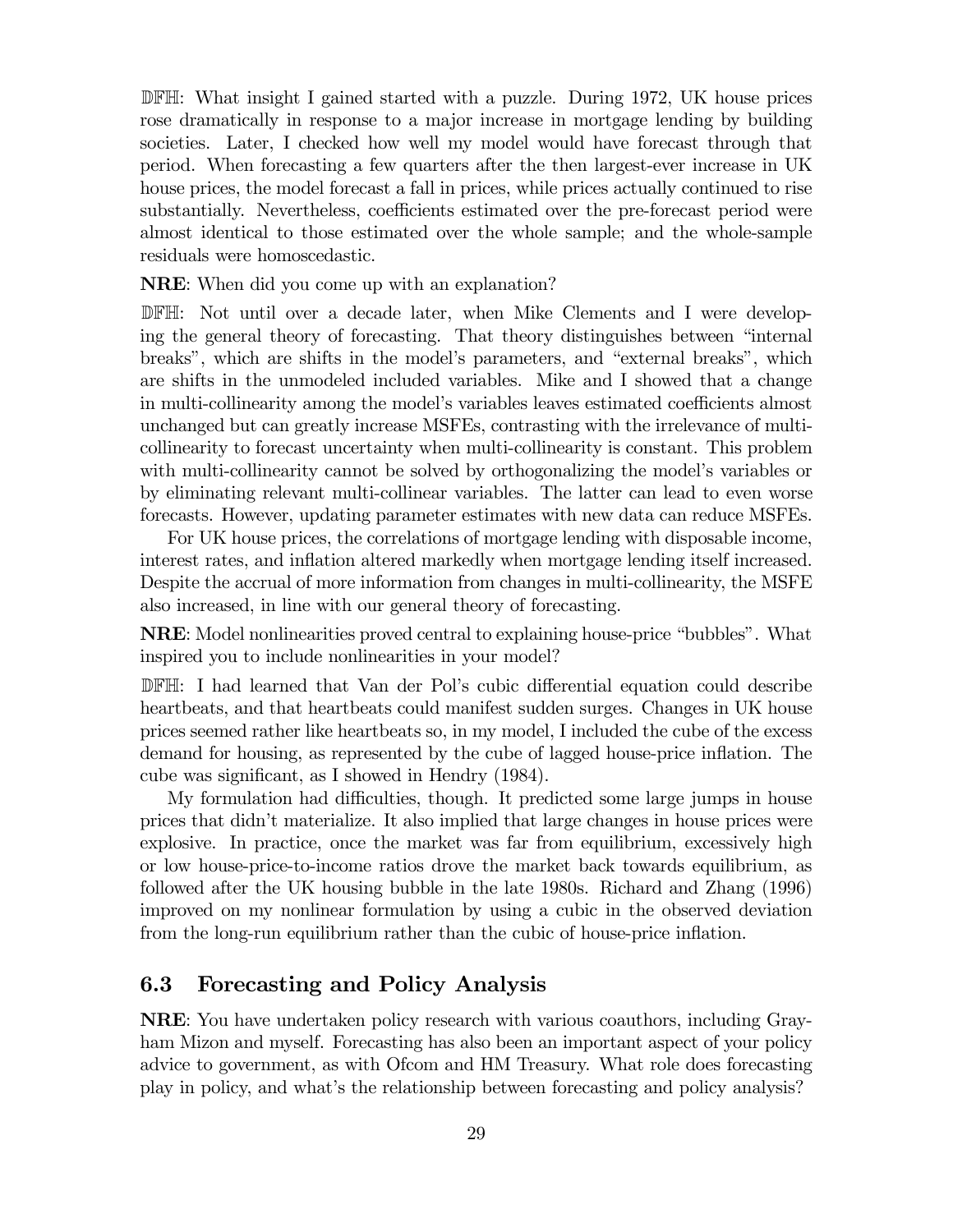DFH: Forecasting is integral to policy, and some formalization helps explain why. Policy analysis depends intrinsically on partial derivatives between causally related variables. If y depends on  $z$  and the policymaker wants to change  $z$  to affect y, then the partial derivative  $\partial y/\partial z$  must coincide with the model's coefficient of  $z(\beta, \text{say})$ . Otherwise, policy won't have the anticipated effect. Unfortunately, changes in the model's slope coefficient  $\beta$  can be hard to detect, contrasting with changes in the equilibrium mean. That said, changes in slope coefficients may have become easier to detect now by using multiplicative indicator saturation, as proposed by yourself in Ericsson (2011) and analyzed further in Kitov and Tabor (2015).

Relatedly, impulse response functions are ubiquitous for calculating partial derivatives but may be misleading when structural breaks occur. As Hendry and Mizon (2000) show, the model's coefficients can alter dramatically–even with their signs switching in the DGP–yet the model's estimated impulse responses may be relatively unaffected by those parameter changes. Furthermore, robustification methods such as IC may markedly alter a model's forecasts without changing the model's policy implications. So, don't judge a policy model by its forecast performance.

NRE: We've discussed how the Lucas critique conflates forecasting and policy. It treats forecast failure as indicative of a model failing to isolate structural parameters– parameters such as partial derivatives. What's the importance of expectations formation in forecasting?

DFH: Much economic analysis is predicated on agents forming conditional ("rational") expectations about future values of economic variables. However, rational agents would not in general use in-sample conditional expectations when facing unanticipated intermittent location shifts. As I showed in Hendry (1997) and Hendry and Mizon (2014), those in-sample conditional expectations would correspond to a systematically biased predictor and so would not be "rational".

Even if agents cannot forecast a break, they can benefit from adjusting their expectations rapidly after the break occurs, as with robust forecasting devices. For instance, in Hendry and Ericsson (1991), we interpret current inflation  $\Delta p_T$  in a money-demand equation as a robust forecast of next period's inflation  $\Delta p_{T+1}$ . Models of rational expectations have been extended to incorporate learning, which could better describe agents' behavior in the face of unanticipated breaks. However, as the forecast error taxonomy shows, vastly different values of the DGP's parameters may imply almost identical data paths. Agents may not be able to discern changes in those parameters from just a few observations after the changes occurred.

NRE: Is IIS a robust device for isolating partial derivatives of policy interest?

DFH: Not necessarily. IIS can detect and account for unanticipated unmodeled location shifts, once they occur. However, even with IIS, partial derivatives are inconsistently estimated if the included variables are correlated with omitted but relevant variables.

An IIS-based test of super exogeneity can help here by checking the underlying assumptions and specification of the policy model. That test is constructed as follows. Start by modeling  $z_t$  with IIS to ascertain the breaks in the process for z. Then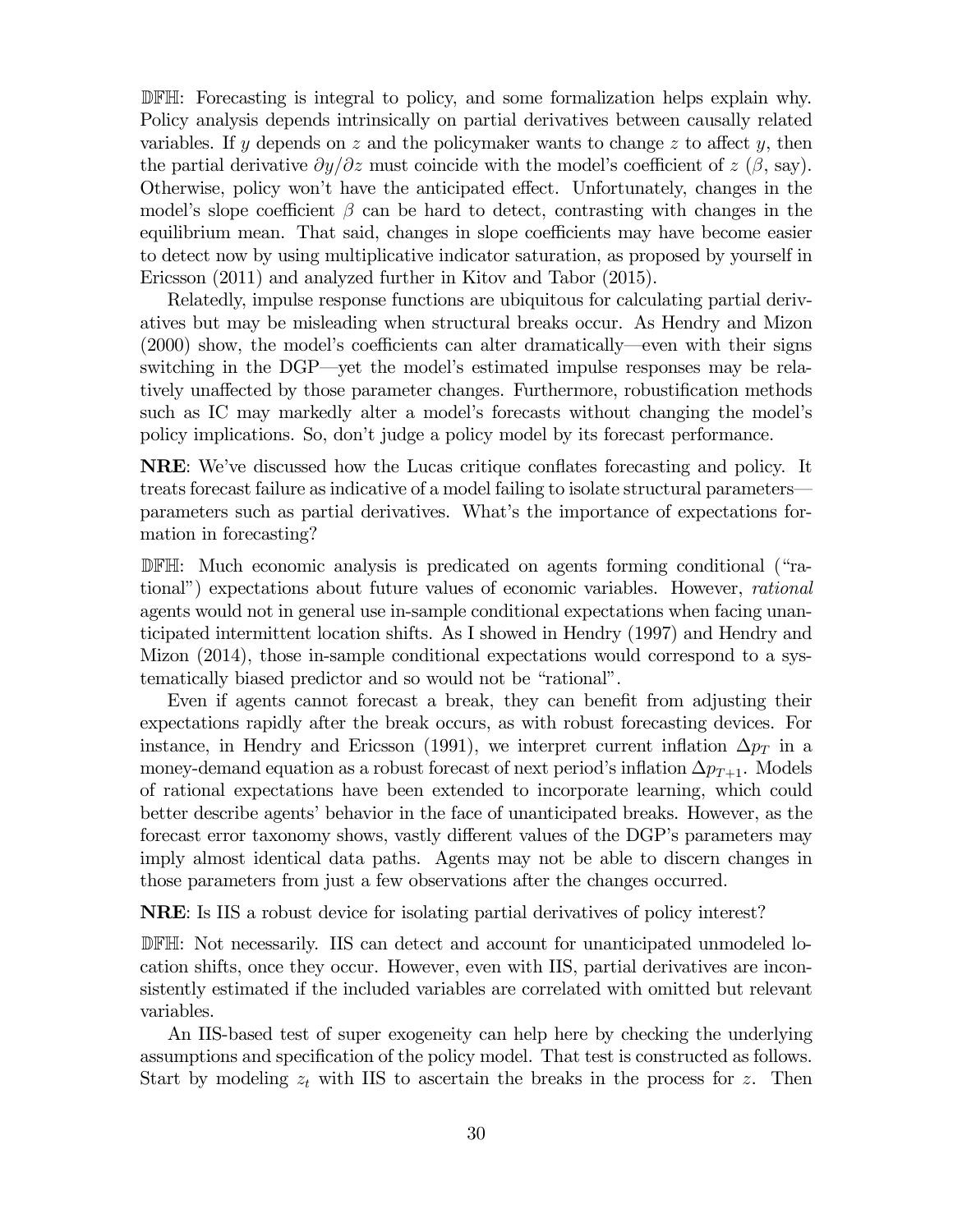estimate the conditional model of  $y_t$  given  $z_t$ , and test whether the break dummies that are significant in the model of the  $z$  process are also significant in the conditional model. If those dummies are *not* significant in the conditional model, then  $y$  cobreaks with  $z$ . That is, shifts in  $z$  generate corresponding shifts in  $y$ . Co-breaking helps establish the super exogeneity of  $z$ , and the super exogeneity of  $z$  should be established before implementing policy. If super exogeneity is rejected, a policy's actual consequences may differ markedly from its anticipated consequences.

# 7 Looking Back and Looking Forward

NRE: How has an academic environment influenced your research on forecasting?

DFH: Teaching is a very important catalyst. By explaining an idea to others, I often come to understand the idea better myself. For instance, when I was teaching a course for the Oxford MPhil, a student asked me to explain the DVEqCM. I had just spent considerable time explaining the DVEqCM in class and, in a somewhat frustrated response, I literally read out-loud the equation for the DVEqCM that I had written on the board. From that act of verbalization, I suddenly realized several implications of the DVEqCM for the theory of robust forecasting. What a surprise! That theory is now described in Hendry (2006). As we discussed in Ericsson (2004), I have had several other such insights when teaching.

NRE: What roles do seminars and conferences play for you in research?

DFH: Presentations at seminars and conferences force me to clarify my research, and they generate important feedback. Seminars and conferences also are useful forums for finding out what other researchers are doing. The International Symposium on Forecasting conferences have been particularly valuable in this regard. They've stimulated many insightful discussions, including with Geoff Allen, Robert Fildes, Rob Hyndman, Fred Joutz, Dilek Onkal, and Herman Stekler.

NRE: How useful has research funding been?

DFH: Extremely useful, when I received it! However, many of my research grant applications for forecasting were rejected. Fortunately, though, I was awarded two personal research fellowships: one from the Leverhulme Trust for five years, and one from the Economic and Social Research Council for three years. These fellowships bought out some of my teaching responsibilities, enabling me to develop the general theory of forecasting.

NRE: Perhaps funding difficulties arose because forecasting has been regarded by many as the orphan of economics. Those who could do economics, did it; those who couldn't do economics, forecasted. That said, you have been awarded sizable grants for "new economic thinking".

DFH: Yes, and thankfully so. James Martin and George Soros generously funded my program Economic Modeling in a Rapidly Changing World (EMoD)–James Martin through the Oxford Martin School, and George Soros through the Open Society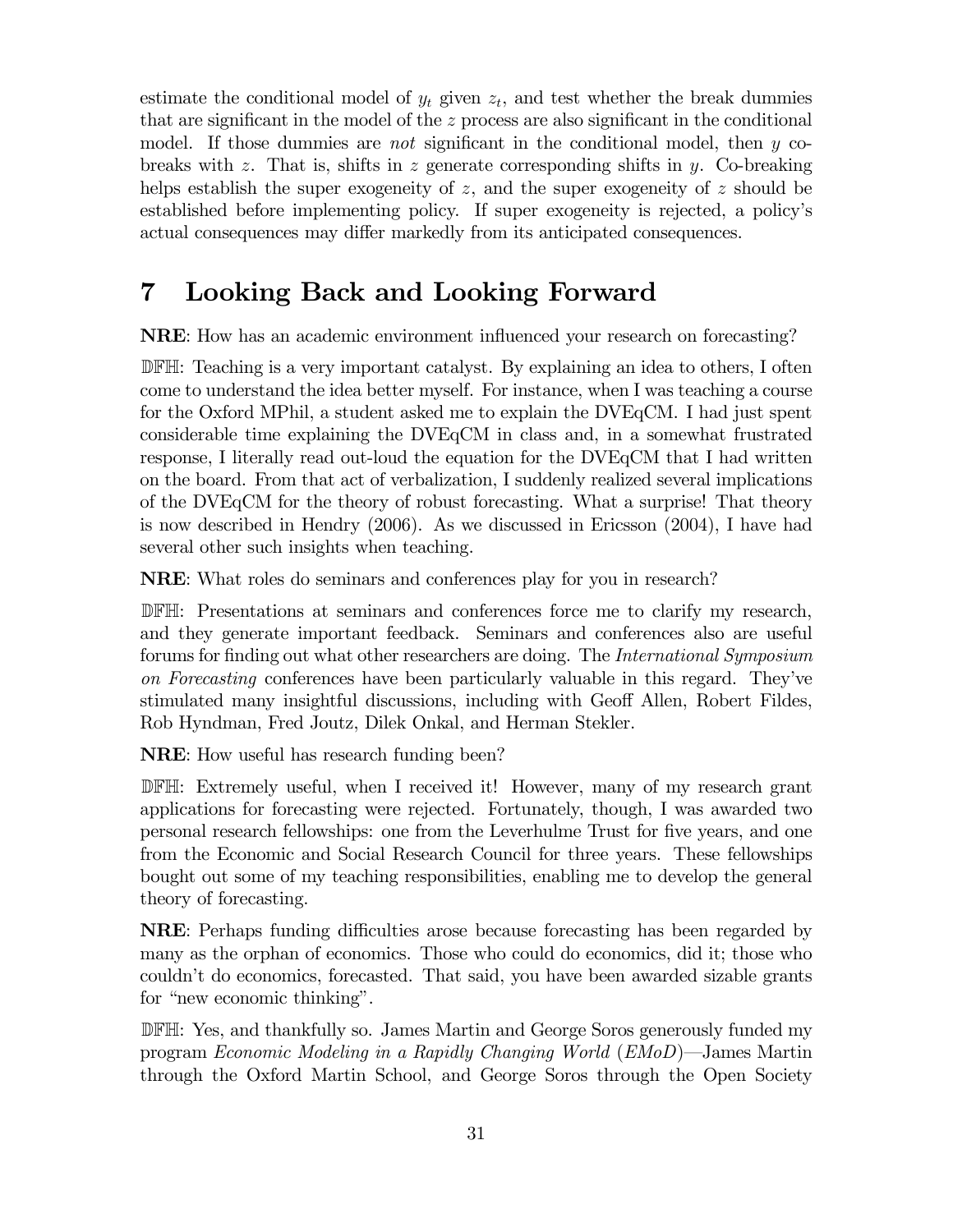Foundations and the Institute for New Economic Thinking (INET). That initial fiveyear grant for EMoD supported Oxford economics faculty and post-doctoral research fellows in analyzing difficulties that empirical modeling, economic analysis, policy, and forecasting confront when there are rapid unanticipated changes. INET recently extended our *EMoD* grant for three more years jointly with John Muellbauer, and the Robertson Foundation has awarded a grant for our program *Climate Econometrics*.

NRE: Is this funding indicative of a change in attitude about economic forecasting?

DFH: I hope so. Many top econometricians are now involved in the theory of forecasting, including Frank Diebold, Hashem Pesaran, Peter Phillips, Lucrezia Reichlin, Jim Stock, Timo Teräsvirta, Ken Wallis, and Mark Watson. Their technical expertise as well as their practical forecasting experience is invaluable in furthering the field. A mathematical treatment can help understand economic forecasts, as the taxonomy illustrated. Recent developments are summarized in the books by Hendry and Ericsson (2001), Clements and Hendry (2002), Elliott, Granger, and Timmermann (2006), and Clements and Hendry (2011b). Forecasting is no longer an orphan of the profession.

NRE: What are some recent research topics at  $EMoD$  and *Climate Econometrics*?

DFH: We are analyzing the mathematical and statistical bases for expectations formation and intertemporal optimization when economic agents face unanticipated breaks, and we are developing methods of empirical model discovery that can handle multiple intermittent shifts. We are also investigating inequality in wealth and income, modeling immigration into Norway, establishing a database of civilization's progress (www.ourworldindata.org), and formulating alternative macro-models with financial channels. In climate econometrics, our new methods for detecting breaks are isolating the effects of volcanic eruptions on temperature, detecting when earthquakes occurred, and helping model increases in sea level. The overriding theme is to develop approaches appropriate to a world undergoing rapid unanticipated changes, and to improve forecasting methods in such a setting.

NRE: An ambitious agenda!

### References

- Abadir, K. M., W. Distaso, and F. Žikeš (2014) "Design-free Estimation of Variance Matrices", Journal of Econometrics, 181, 2, 165—180.
- Allen, P. G., and R. Fildes (2005) "Levels, Differences and ECMs–Principles for Improved Econometric Forecasting", Oxford Bulletin of Economics and Statistics, 67, Supplement, 881—904.
- Andrews, D. W. K. (1993) "Tests for Parameter Instability and Structural Change with Unknown Change Point", Econometrica, 61, 4, 821—856.
- Artis, M. J., A. Banerjee, and M. Marcellino (2005) "Factor Forecasts for the UK", Journal of Forecasting, 24, 4, 279—298.
- Bai, J., and P. Perron (1998) "Estimating and Testing Linear Models with Multiple Structural Changes", Econometrica, 66, 1, 47—78.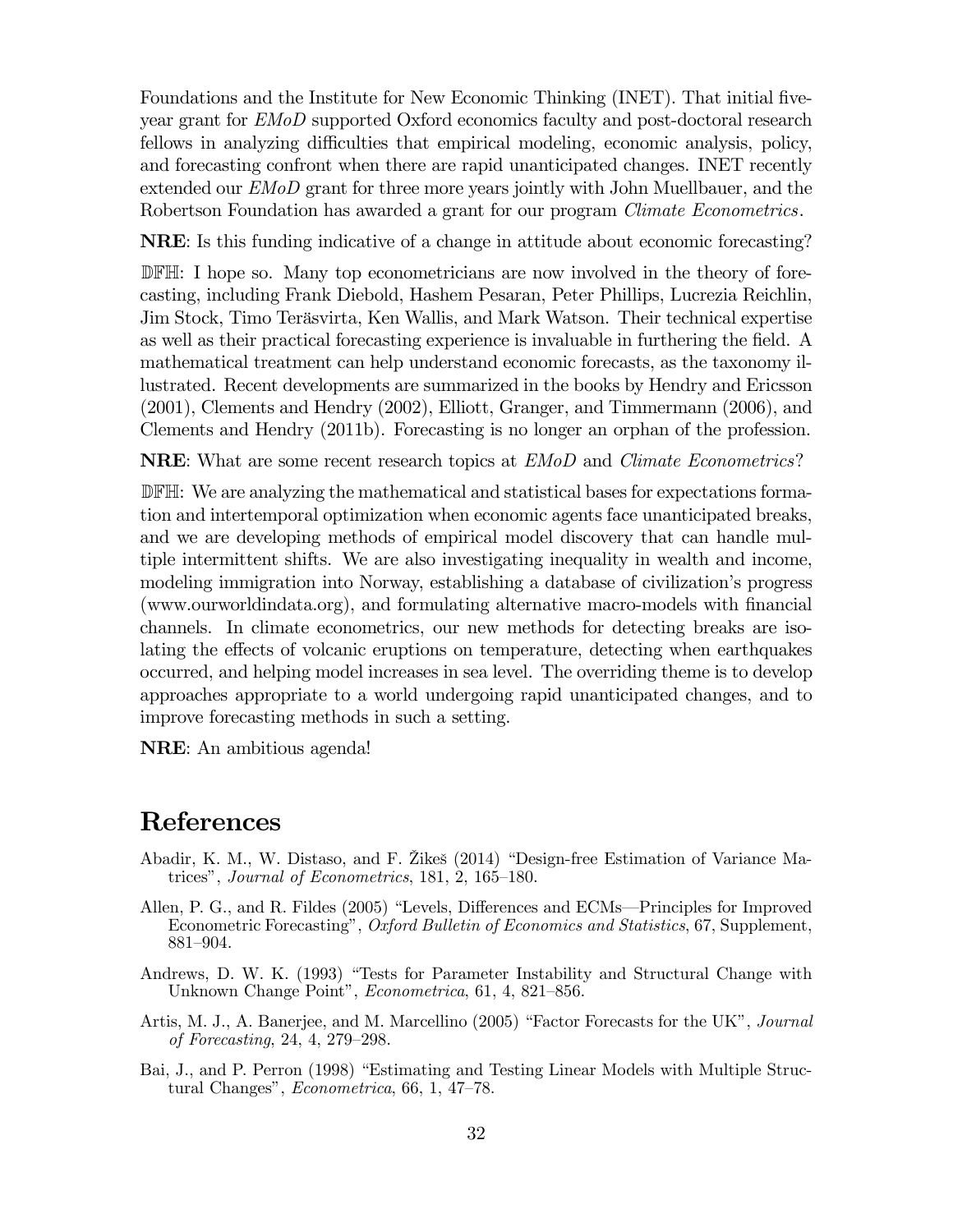- Bårdsen, G., Ø. Eitrheim, E. S. Jansen, and R. Nymoen (2005) The Econometrics of Macroeconomic Modelling, Oxford University Press, Oxford.
- Bates, J. M., and C. W. J. Granger (1969) "The Combination of Forecasts", Operational Research Quarterly, 20, 451—468.
- Birchenhall, C. R., H. Jessen, D. R. Osborn, and P. Simpson (1999) "Predicting U.S. Business-cycle Regimes", Journal of Business and Economic Statistics, 17, 3, 313—323.
- Bontemps, C., and G. E. Mizon (2008) "Encompassing: Concepts and Implementation", Oxford Bulletin of Economics and Statistics, 70, supplement, 721—750.
- Box, G. E. P., and G. M. Jenkins (1970) Time Series Analysis: Forecasting and Control, Holden-Day, San Francisco.
- Cartwright, N. (1989) Nature's Capacities and Their Measurement, Clarendon Press, Oxford.
- Castle, J. L., M. P. Clements, and D. F. Hendry (2013) "Forecasting by Factors, by Variables, by Both or Neither?", Journal of Econometrics, 177, 2, 305—319.
- Castle, J. L., J. A. Doornik, and D. F. Hendry (2012) "Model Selection When There Are Multiple Breaks", Journal of Econometrics, 169, 2, 239—246.
- Castle, J. L., J. A. Doornik, D. F. Hendry, and F. Pretis (2015) "Detecting Location Shifts During Model Selection by Step-indicator Saturation", Econometrics, 3, 2, 240—264.
- Castle, J. L., N. W. P. Fawcett, and D. F. Hendry (2010) "Forecasting with Equilibriumcorrection Models During Structural Breaks", Journal of Econometrics, 158, 1, 25—36.
- Castle, J. L., N. W. P. Fawcett, and D. F. Hendry (2011) "Forecasting Breaks and Forecasting During Breaks", Chapter 11 in M. P. Clements and D. F. Hendry (eds.)  $Oxford$ Handbook of Economic Forecasting, Oxford University Press, Oxford, 315—353.
- Chevillon, G., and D. F. Hendry (2005) "Non-parametric Direct Multi-step Estimation for Forecasting Economic Processes", International Journal of Forecasting, 21, 2, 201—218.
- Chong, Y. Y., and D. F. Hendry (1986) "Econometric Evaluation of Linear Macro-economic Models", Review of Economic Studies, 53, 4, 671—690.
- Chow, G. C. (1960) "Tests of Equality Between Sets of Coefficients in Two Linear Regressions", Econometrica, 28, 3, 591—605.
- Clements, M. P., and D. F. Hendry (1993) "On the Limitations of Comparing Mean Square Forecast Errors", Journal of Forecasting, 12, 8, 617—637 (with discussion).
- Clements, M. P., and D. F. Hendry (1994) "Towards a Theory of Economic Forecasting", Chapter 2 in C. P. Hargreaves (ed.) Nonstationary Time Series Analysis and Cointegration, Oxford University Press, Oxford, 9—52.
- Clements, M. P., and D. F. Hendry (1995) "Forecasting in Cointegrated Systems", Journal of Applied Econometrics, 10, 2, 127—146.
- Clements, M. P., and D. F. Hendry (1996a) "Intercept Corrections and Structural Change", Journal of Applied Econometrics, 11, 5, 475—494.
- Clements, M. P., and D. F. Hendry (1996b) "Multi-step Estimation for Forecasting", Oxford Bulletin of Economics and Statistics, 58, 4, 657—684.
- Clements, M. P., and D. F. Hendry (1998) Forecasting Economic Time Series, Cambridge University Press, Cambridge.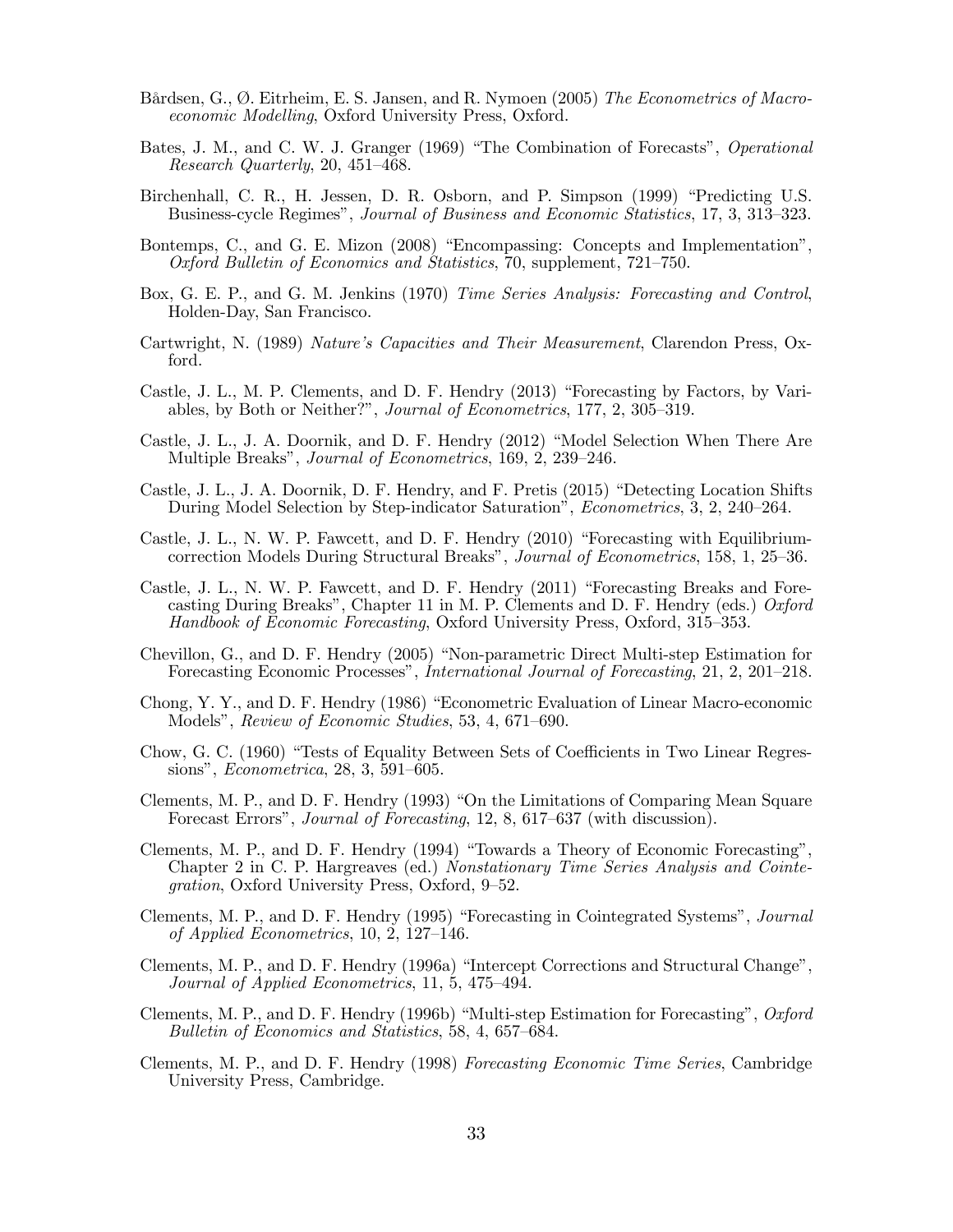- Clements, M. P., and D. F. Hendry (1999) Forecasting Non-stationary Economic Time Series, MIT Press, Cambridge.
- Clements, M. P., and D. F. Hendry (2001) "Explaining the Results of the M3 Forecasting Competition", International Journal of Forecasting, 17, 4, 550—554.
- Clements, M. P., and D. F. Hendry (eds.) (2002) A Companion to Economic Forecasting, Blackwell Publishers, Oxford.
- Clements, M. P., and D. F. Hendry (2003) "Report of a Scoping Study of Forecasting in the National Accounts at the Office for National Statistics", Annex A in Forecasting in the National Accounts at the Office for National Statistics, Statistics Commission Report No. 12, Statistics Commission, London, December.
- Clements, M. P., and D. F. Hendry (2005) "Guest Editors' Introduction: Information in Economic Forecasting", Oxford Bulletin of Economics and Statistics, 67, Supplement, 713—753.
- Clements, M. P., and D. F. Hendry (2006) "Forecasting with Breaks", Chapter 12 in G. Elliott, C. W. J. Granger, and A. Timmermann (eds.) Handbook of Economic Forecasting, Volume 1, Elsevier, Amsterdam, 605—657.
- Clements, M. P., and D. F. Hendry (2011a) "Forecasting From Misspecified Models in the Presence of Unanticipated Location Shifts", Chapter 10 in M. P. Clements and D. F. Hendry (eds.) Oxford Handbook of Economic Forecasting, Oxford University Press, Oxford, 271—314.
- Clements, M. P., and D. F. Hendry (eds.) (2011b) Oxford Handbook of Economic Forecasting, Oxford University Press, Oxford.
- Cooper, J. P., and C. R. Nelson (1975) "The Ex Ante Prediction Performance of the St. Louis and FRB—MIT—PENN Econometric Models and Some Results on Composite Predictors", Journal of Money, Credit, and Banking, 7, 1, 1—32.
- Davidson, J. E. H., D. F. Hendry, F. Srba, and S. Yeo (1978) "Econometric Modelling of the Aggregate Time-series Relationship Between Consumers' Expenditure and Income in the United Kingdom", Economic Journal, 88, 352, 661—692.
- Doob, J. L. (1953) Stochastic Processes, John Wiley, New York (republished 1990).
- Doornik, J. A., and D. F. Hendry (2013) *PcGive 14*, Timberlake Consultants Press, London (3 volumes).
- Duffy, J. A., and D. F. Hendry (2015) "The Impact of Near-Integrated Measurement Errors on Modelling Long-run Macroeconomic Time Series", draft, Department of Economics, University of Oxford, Oxford.
- Eichner, M. J., D. L. Kohn, and M. G. Palumbo (2010) "Financial Statistics for the United States and the Crisis: What Did They Get Right, What Did They Miss, and How Should They Change?", FEDS Discussion Paper No. 2010-20, Board of Governors of the Federal Reserve System, Washington, D.C., April; available at www.federalreserve.gov/pubs/feds/2010/201020/201020abs.html.
- Eitrheim, Ø., T. A. Husebø, and R. Nymoen (1999) "Equilibrium-correction Versus Differencing in Macroeconometric Forecasting", Economic Modeling, 16, 4, 515—554.
- Elliott, G., C. W. J. Granger, and A. Timmermann (eds.) (2006) Handbook of Economic Forecasting, Volume 1, Elsevier, Amsterdam.
- Emerson, R. A., and D. F. Hendry (1996) "An Evaluation of Forecasting Using Leading Indicators", Journal of Forecasting, 15, 4, 271—291.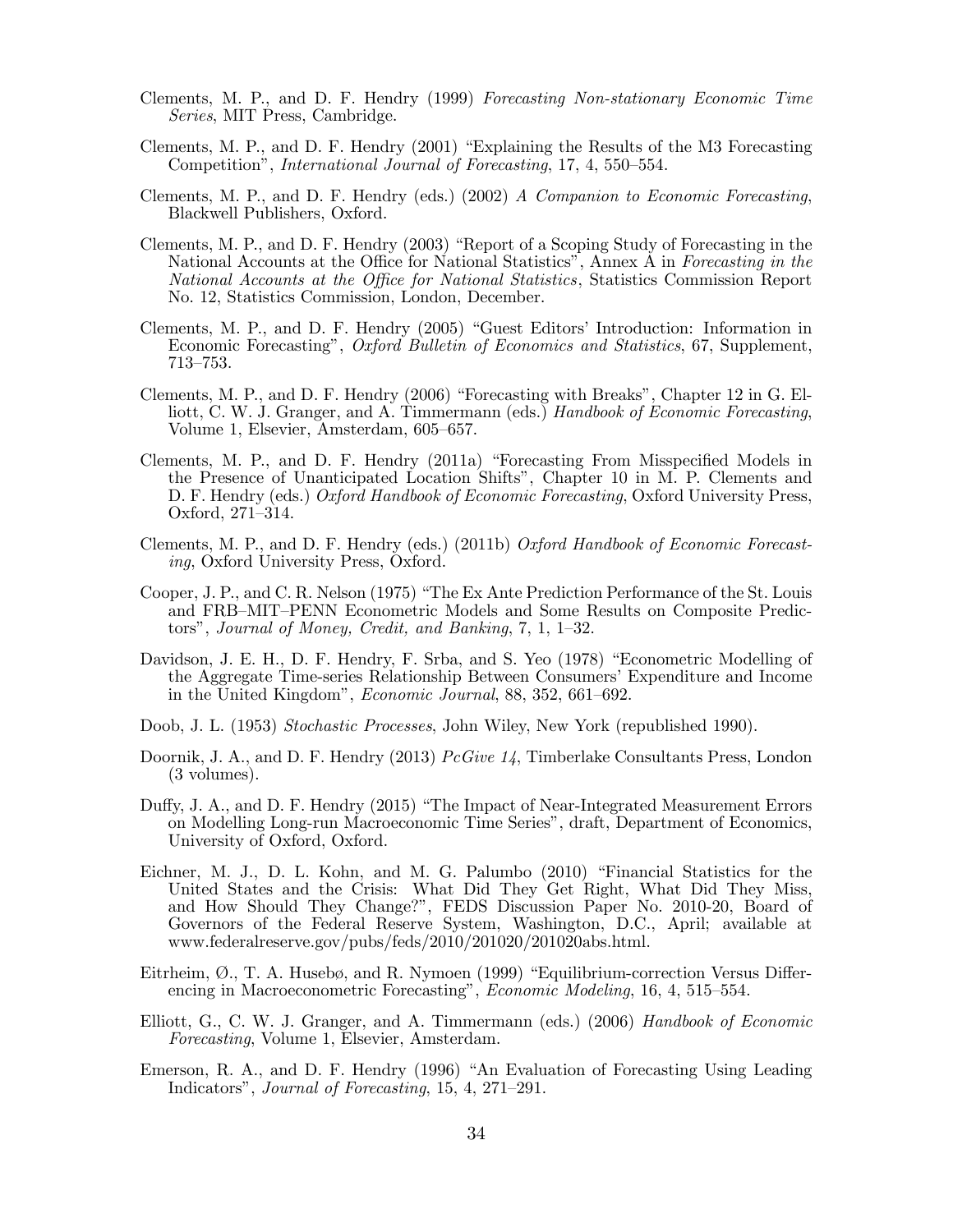- Engle, R. F., and D. F. Hendry (1993) "Testing Super Exogeneity and Invariance in Regression Models", Journal of Econometrics, 56, 1/2, 119—139.
- Engle, R. F., D. F. Hendry, and J.-F. Richard (1983) "Exogeneity", Econometrica, 51, 2, 277—304.
- Engle, R. F., and B. S. Yoo (1987) "Forecasting and Testing in Co-integrated Systems", Journal of Econometrics, 35, 1, 143—159.
- Ericsson, N. R. (2004) "The ET Interview: Professor David F. Hendry", Econometric Theory, 20, 4, 743—804.
- Ericsson, N. R. (2008) "Comment on 'Economic Forecasting in a Changing World' (by Michael Clements and David Hendry)", *Capitalism and Society*,  $3, 2, 2, 1$ –16.
- Ericsson, N. R. (2011) "Justifying Empirical Macro-econometric Evidence in Practice", invited presentation, online conference Communications with Economists: Current and Future Trends commemorating the 25th anniversary of the Journal of Economic Surveys, November.
- Ericsson, N. R. (2016) "Eliciting GDP Forecasts from the FOMC's Minutes Around the Financial Crisis", International Journal of Forecasting, 32, 2, 571—583.
- EuroStat (ed.) (2016) Handbook on Rapid Estimates, UN/EuroStat, Brussels (forthcoming).
- Favero, C., and D. F. Hendry (1992) "Testing the Lucas Critique: A Review", *Econometric* Reviews, 11, 3, 265—306 (with discussion).
- Forni, M., M. Hallin, M. Lippi, and L. Reichlin (2001) "Coincident and Leading Indicators for the Euro Area", *Economic Journal*, 111, 471, C62–C85.
- Granger, C. W. J. (2001) "Evaluation of Forecasts", Chapter 6 in D. F. Hendry and N. R. Ericsson (eds.) Understanding Economic Forecasts, MIT Press, Cambridge, Massachusetts, 93—103.
- Granger, C. W. J. (2004) "Time Series Analysis, Cointegration, and Applications", in T. Frängsmyr (ed.) The Nobel Prizes 2003, Almqvist and Wiksell International, Stockholm, 360—366.
- Granger, C. W. J., and P. Newbold (1977) "The Time Series Approach to Econometric Model Building", in C. A. Sims (ed.) New Methods in Business Cycle Research: Proceedings from a Conference, Federal Reserve Bank of Minneapolis, Minneapolis, Minnesota, 7—21 (with discussion).
- Hatch, N. (2001) "Modeling and Forecasting at the Bank of England", Chapter 8 in D. F. Hendry and N. R. Ericsson (eds.) Understanding Economic Forecasts, MIT Press, Cambridge, Massachusetts, 124—148.
- Hendry, D. F. (1973) "On Asymptotic Theory and Finite Sample Experiments", Economica, 40, 158, 210—217.
- Hendry, D. F. (1974) "Stochastic Specification in an Aggregate Demand Model of the United Kingdom", Econometrica, 42, 3, 559—578.
- Hendry, D. F. (1975) "The Consequences of Mis-specification of Dynamic Structure, Autocorrelation, and Simultaneity in a Simple Model with an Application to the Demand for Imports", Chapter 11 in G. A. Renton (ed.) Modelling the Economy, Heinemann Educational Books, London, 286—320 (with discussion).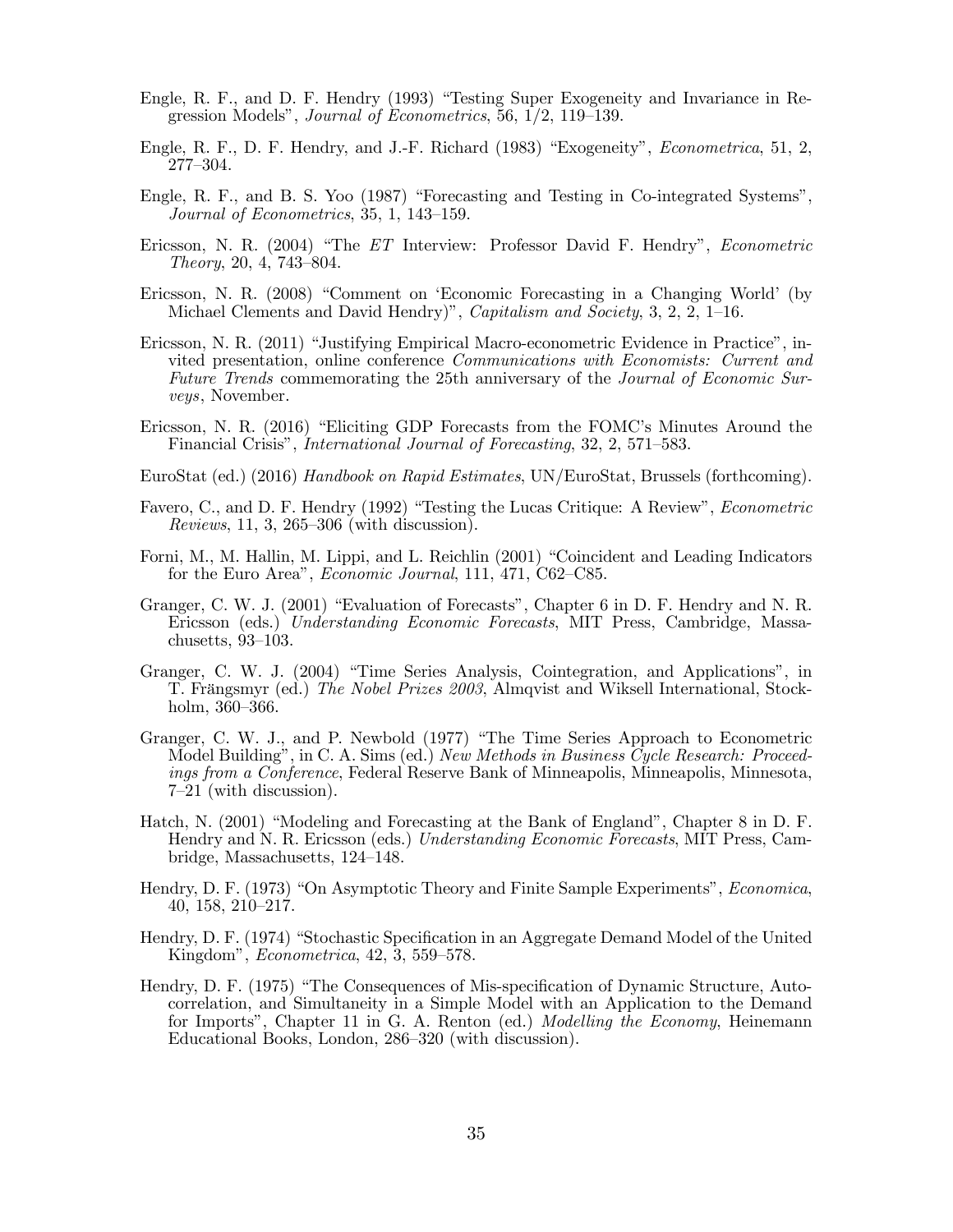- Hendry, D. F. (1977) "Comments on Granger—Newbold's 'Time Series Approach to Econometric Model Building' and Sargent—Sims' 'Business Cycle Modeling Without Pretending to Have Too Much A Priori Economic Theory' ", in C. A. Sims (ed.) New Methods in Business Cycle Research: Proceedings from a Conference, Federal Reserve Bank of Minneapolis, Minneapolis, 183—202.
- Hendry, D. F. (1979a) "The Behaviour of Inconsistent Instrumental Variables Estimators in Dynamic Systems with Autocorrelated Errors", Journal of Econometrics, 9, 3, 295—314.
- Hendry, D. F. (1979b) "Predictive Failure and Econometric Modelling in Macroeconomics: The Transactions Demand for Money", Chapter 9 in P. Ormerod (ed.) Economic Modelling: Current Issues and Problems in Macroeconomic Modelling in the UK and the US, Heinemann Education Books, London, 217—242.
- Hendry, D. F. (1984) "Econometric Modelling of House Prices in the United Kingdom", Chapter 8 in D. F. Hendry and K. F. Wallis (eds.) Econometrics and Quantitative Economics, Basil Blackwell, Oxford, 211—252.
- Hendry, D. F. (1988) "The Encompassing Implications of Feedback Versus Feedforward Mechanisms in Econometrics", Oxford Economic Papers, 40, 1, 132—149.
- Hendry, D. F. (1991) "Economic Forecasting: A Report to the Treasury and Civil Service Committee", submitted to the House of Commons, Memoranda on Official Economic Forecasting, Treasury and Civil Service Committee, Session 1990—91, Her Majesty's Stationery Office, London, July 12.
- Hendry, D. F. (1992) "An Econometric Analysis of TV Advertising Expenditure in the United Kingdom", Journal of Policy Modeling, 14, 3, 281–311.
- Hendry, D. F. (1997) "The Econometrics of Macroeconomic Forecasting", Economic Journal, 107, 444, 1330—1357.
- Hendry, D. F. (1999) "An Econometric Analysis of US Food Expenditure, 1931—1989", Chapter 17 in J. R. Magnus and M. S. Morgan (eds.) Methodology and Tacit Knowledge: Two Experiments in Econometrics, John Wiley and Sons, Chichester, 341—361.
- Hendry, D. F. (2004) "The Nobel Memorial Prize for Clive W. J. Granger", Scandinavian Journal of Economics, 106, 2, 187—213.
- Hendry, D. F. (2006) "Robustifying Forecasts from Equilibrium-correction Systems", Journal of Econometrics, 135, 1—2, 399—426.
- Hendry, D. F. (2016) "Deciding Between Alternative Approaches in Macroeconomics", Discussion Paper No. 778, Department of Economics, University of Oxford, Oxford, January.
- Hendry, D. F., and M. P. Clements (2004) "Pooling of Forecasts", Econometrics Journal, 7, 1, 1—31.
- Hendry, D. F., and J. A. Doornik (1997) "The Implications for Econometric Modelling of Forecast Failure", Scottish Journal of Political Economy, 44, 4, 437—461.
- Hendry, D. F., and J. A. Doornik (2014) *Empirical Model Discovery and Theory Evaluation:* Automatic Selection Methods in Econometrics, MIT Press, Cambridge, Massachusetts.
- Hendry, D. F., and N. R. Ericsson (1991) "Modeling the Demand for Narrow Money in the United Kingdom and the United States", European Economic Review, 35, 4, 833—881 (with discussion).
- Hendry, D. F., and N. R. Ericsson (eds.) (2001) Understanding Economic Forecasts, MIT Press, Cambridge.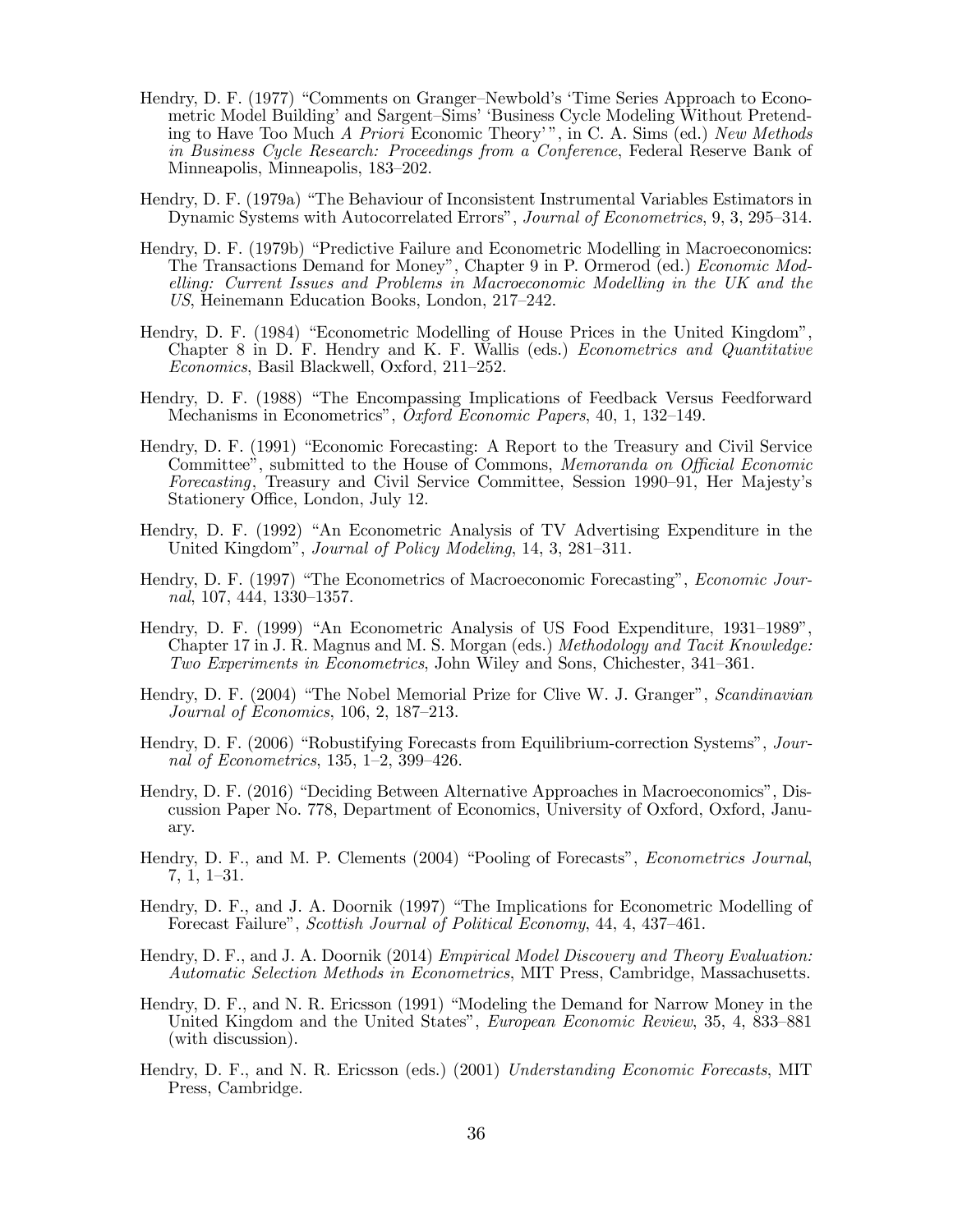- Hendry, D. F., and K. Hubrich (2011) "Combining Disaggregate Forecasts or Combining Disaggregate Information to Forecast an Aggregate", Journal of Business and Economic Statistics, 29, 2, 216—227.
- Hendry, D. F., and S. Johansen (2015) "Model Discovery and Trygve Haavelmo's Legacy", Econometric Theory, 31, 1, 93—114.
- Hendry, D. F., S. Johansen, and C. Santos (2008) "Automatic Selection of Indicators in a Fully Saturated Regression", Computational Statistics, 23, 2, 317—335, 337—339.
- Hendry, D. F., and A. B. Martinez (2016) "Evaluating Multi-step System Forecasts with Relatively Few Forecast-error Observations", Discussion Paper No. 784, Department of Economics, University of Oxford, Oxford, March; International Journal of Forecasting, forthcoming.
- Hendry, D. F., and M. Massmann (2007) "Co-breaking: Recent Advances and a Synopsis of the Literature", Journal of Business and Economic Statistics, 25, 1, 33—51.
- Hendry, D. F., and G. E. Mizon (2000) "Reformulating Empirical Macroeconometric Modelling", Oxford Review of Economic Policy, 16, 4, 138—159.
- Hendry, D. F., and G. E. Mizon (2014) "Unpredictability in Economic Analysis, Econometric Modeling and Forecasting", Journal of Econometrics, 182, 1, 186—195.
- Hendry, D. F., and C. Santos (2010) "An Automatic Test of Super Exogeneity", Chapter 12 in T. Bollerslev, J. R. Russell, and M. W. Watson (eds.) Volatility and Time Series Econometrics: Essays in Honor of Robert F. Engle, Oxford University Press, Oxford, 164—193.
- Hoover, K. D., and S. J. Perez (1999) "Data Mining Reconsidered: Encompassing and the General-to-specific Approach to Specification Search", Econometrics Journal, 2, 2, 167—191 (with discussion).
- Johansen, S. (1988) "Statistical Analysis of Cointegration Vectors", Journal of Economic Dynamics and Control, 12, 2/3, 231—254.
- Johansen, S., and B. Nielsen (2009) "An Analysis of the Indicator Saturation Estimator as a Robust Regression Estimator", Chapter 1 in J. L. Castle and N. Shephard (eds.) The Methodology and Practice of Econometrics: A Festschrift in Honour of David F. Hendry, Oxford University Press, Oxford, 1—36.
- Kitov, O. I., and M. N. Tabor (2015) "Detecting Structural Changes in Linear Models: A Variable Selection Approach Using Multiplicative Indicator Saturation", draft, Department of Economics, University of Oxford, Oxford.
- Kiviet, J. F. (1986) "On the Rigour of Some Misspecification Tests for Modelling Dynamic Relationships", Review of Economic Studies, 53, 2, 241—261.
- Klein, L. R. (1950) *Economic Fluctuations in the United States, 1921–1941* (Cowles Commission Monograph No. 11), John Wiley, New York.
- Klein, L. R. (1971) An Essay on the Theory of Economic Prediction, Markham Publishing Company, Chicago.
- Lucas, Jr., R. E. (1976) "Econometric Policy Evaluation: A Critique", in K. Brunner and A. H. Meltzer (eds.) The Phillips Curve and Labor Markets, North-Holland, Amsterdam, Carnegie-Rochester Conference Series on Public Policy, Volume 1, Journal of Monetary Economics, Supplement, 19—46 (with discussion).
- Magnus, J. R., and M. S. Morgan (eds.) (1999) *Methodology and Tacit Knowledge: Two* Experiments in Econometrics, John Wiley and Sons, Chichester.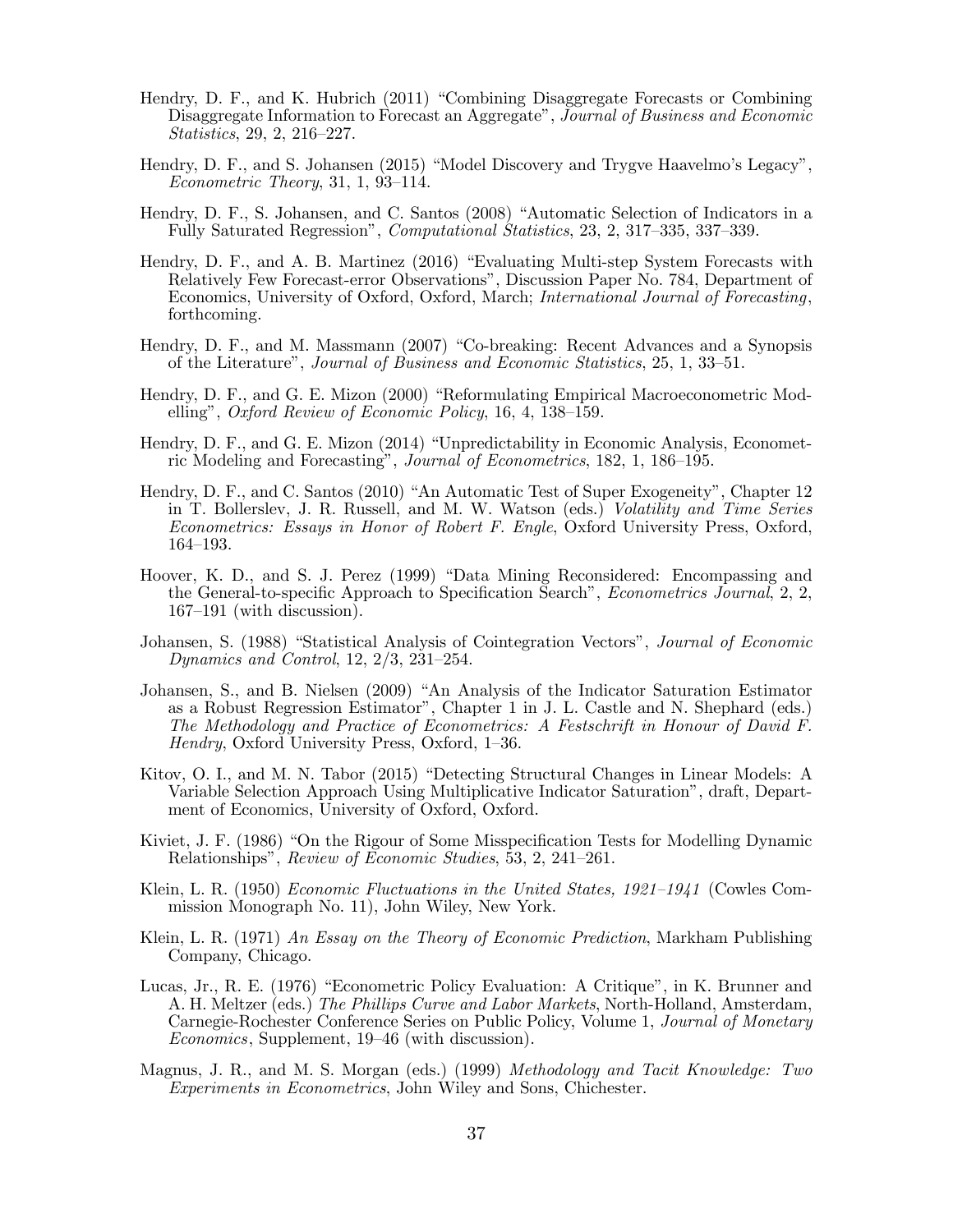- Makridakis, S., and M. Hibon (2000) "The M3-Competition: Results, Conclusions and Implications", International Journal of Forecasting, 16, 4, 451—476.
- Miller, P. J. (1978) "Forecasting with Econometric Methods: A Comment", *Journal of* Business, 51, 4, 579—586.
- Mills, T. C. (2011) "Bradford Smith: An Econometrician Decades Ahead of His Time", Oxford Bulletin of Economics and Statistics, 73, 2, 276—285.
- Nelson, C. R. (1972) "The Prediction Performance of the FRB—MIT—PENN Model of the U.S. Economy", American Economic Review, 62, 5, 902—917.
- Phillips, A. W. (1954) "Stabilisation Policy in a Closed Economy", *Economic Journal*, 64, 254, 290—323.
- Phillips, P. C. B. (1995) "Automated Forecasts of Asia-Pacific Economic Activity", Asia-Pacific Economic Review, 1, 1, 92—102.
- Pretis, F., L. Schneider, J. E. Smerdon, and D. F. Hendry (2016) "Detecting Volcanic Eruptions in Temperature Reconstructions by Designed Break-indicator Saturation", Journal of Economic Surveys, 30, 3, 403—429.
- Raven, J., T. Hoehn, D. Lancefield, and B. Robinson (2004) *Economic Analysis of the TV* Advertising Market, PricewaterhouseCoopers LLP, London, December (available from www.ofcom.org.uk/\_\_data/assets/pdf\_file/0018/23913/tvadvmarket.pdf).
- Richard, J.-F., and W. Zhang (1996) "Econometric Modelling of UK House Prices Using Accelerated Importance Sampling", Oxford Bulletin of Economics and Statistics, 58, 4, 601—613.
- Salkever, D. S. (1976) "The Use of Dummy Variables to Compute Predictions, Prediction Errors, and Confidence Intervals", Journal of Econometrics, 4, 4, 393—397.
- Sargan, J. D. (1964) "Wages and Prices in the United Kingdom: A Study in Econometric Methodology", in P. E. Hart, G. Mills, and J. K. Whitaker (eds.) Econometric Analysis for National Economic Planning, Volume 16 of Colston Papers, Butterworths, London, 25—54 (with discussion).
- Smith, B. B. (1926) "Combining the Advantages of First-Difference and Deviation-From-Trend Methods of Correlating Time Series", Journal of the American Statistical Association, 21, 153, 55—59.
- Smith, B. B. (1927) "Forecasting the Volume and Value of the Cotton Crop", *Journal of* the American Statistical Association, 22, 160, 442—459.
- Smith, B. B. (1929) "Judging the Forecast for 1929", Journal of the American Statistical Association, 24, 165, 94—98 (Supplement).
- Stekler, H. O., and H. Symington (2016) "Evaluating Qualitative Forecasts: The FOMC Minutes, 2006—2010", International Journal of Forecasting, 32, 2, 559—570.
- Stock, J. H., and M. W. Watson (2011) "Dynamic Factor Models", Chapter 2 in M. P. Clements and D. F. Hendry (eds.) Oxford Handbook of Economic Forecasting, Oxford University Press, Oxford, 35—59.
- Tinbergen, J. (1951) Business Cycles in the United Kingdom, 1870—1914, North-Holland, Amsterdam.
- Tobin, J. (1950) "A Statistical Demand Function for Food in the U.S.A.", Journal of the Royal Statistical Society, Series A, 113, 2, 113—141.
- Wallis, K. F. (1993) "On the Limitations of Comparing Mean Square Forecast Errors: Comment", Journal of Forecasting, 12, 8, 663—666.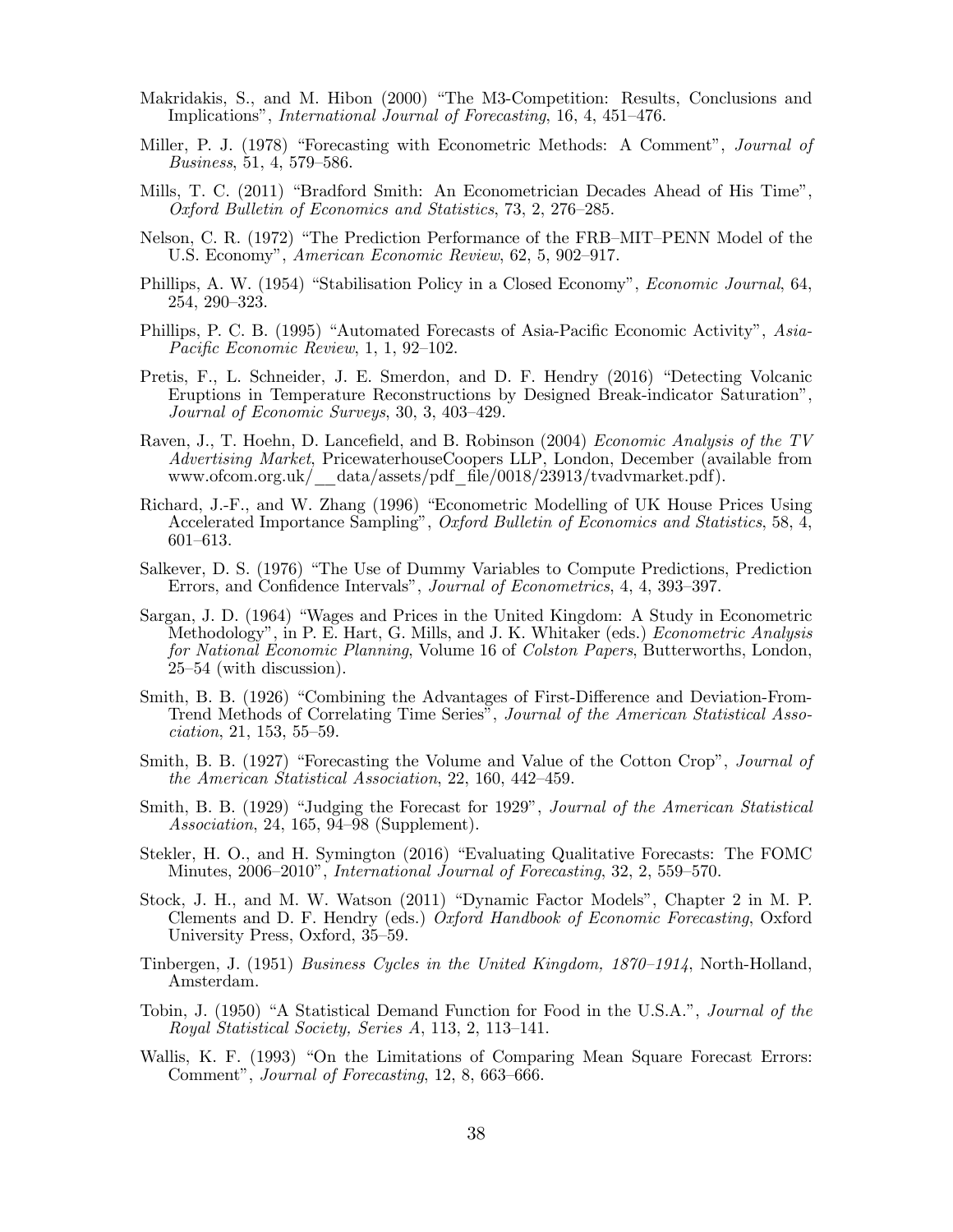## Appendix A. The Taxonomy

Section 4.2 describes a taxonomy for the sources of forecast error. Table A1 portrays that taxonomy in a convenient  $3 \times 3$  decomposition for the nine sources of forecast error, labeled  $i(a)$ - $iii(c)$ .

| Component    |                                                                           | Problem       |                                                                   |             |  |
|--------------|---------------------------------------------------------------------------|---------------|-------------------------------------------------------------------|-------------|--|
|              |                                                                           | a. Estimation | b. Mis-specification                                              | $c.$ Change |  |
| $\mathbf{r}$ | Unobserved terms<br>(what's not modeled)                                  |               | $i(a)$<br>[forecast origin] [omitted variable] [innovation error] |             |  |
|              | <i>ii</i> . Observed stochastic<br>variables<br>$(q.v.$ slope parameters) | ii(a)         | ii(b)                                                             | ii(c)       |  |
|              | <i>iii.</i> Deterministic terms<br>$(q.v.$ equilibrium mean)              | iii(a)        | iii(b)                                                            | iii(c)      |  |

Table A1: A taxonomy of the sources of forecast error.

## Appendix B. The Data

This appendix documents the data in Figure 1.

The UK data are produced by the Office for National Statistics at the UK Statistics Authority. The URL for the source file is:

www.ons.gov.uk/economy/grossdomesticproductgdp/datasets/revisionstrianglesforukgdpabmi . The source file was downloaded on October 14, 2016, and had been released by the ONS on September 30, 2016 and last updated by the ONS on September 19, 2016. The series are the "Month 1 estimate" and "Latest estimate" vintages of quarterly growth rates for real UK GDP, market prices, chained volume measure, as found under the tab "ABMI triangle" of the file "Quarterly GDP at Market Prices (ABMI).xls" in the zipped file "gdprevisionstrianglesabmi.zip".

The US data are produced by the Bureau of Economic Analysis at the US Department of Commerce. The URL for the source file is:

www.bea.gov/national/xls/GDP-GDI%20vintage%20history.xls .

The source file was downloaded on October 14, 2016 and had been last updated and released by the BEA on September 29, 2016. The series are the "Advance" and most recently "Revised" vintages of real US GDP in percent change from preceding period, as found under the tab "Vintage History" of the file "GDP-GDI vintage history.xls".

Table B1 lists the data themselves, as published by the ONS and the BEA and in the units as published.